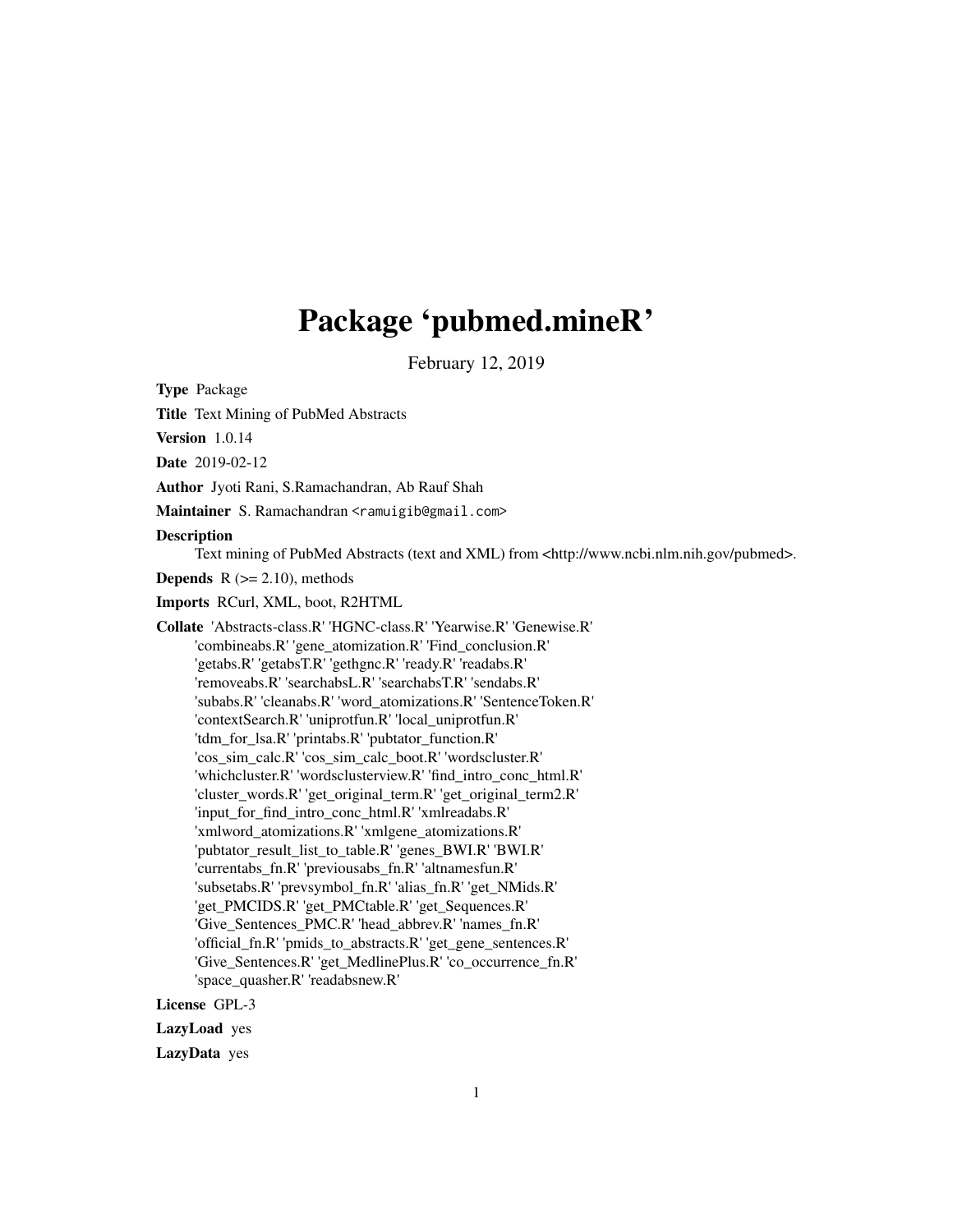NeedsCompilation no Repository CRAN Date/Publication 2019-02-12 06:00:03 UTC

# R topics documented:

|                                                                                                                                                                                                                                | $\overline{4}$ |
|--------------------------------------------------------------------------------------------------------------------------------------------------------------------------------------------------------------------------------|----------------|
| alias fn                                                                                                                                                                                                                       | $\overline{4}$ |
|                                                                                                                                                                                                                                | 5              |
|                                                                                                                                                                                                                                | 6              |
|                                                                                                                                                                                                                                | $\overline{7}$ |
|                                                                                                                                                                                                                                | 8              |
|                                                                                                                                                                                                                                | 8              |
|                                                                                                                                                                                                                                | 9              |
|                                                                                                                                                                                                                                | 10             |
|                                                                                                                                                                                                                                | 10             |
|                                                                                                                                                                                                                                | 11             |
|                                                                                                                                                                                                                                | 12             |
| cos sim calc                                                                                                                                                                                                                   | 12             |
| $\cos \sin \theta = \csc \cos \theta$                                                                                                                                                                                          | 13             |
| co occurrence find that is not interested in the set of the set of the set of the set of the set of the set of the set of the set of the set of the set of the set of the set of the set of the set of the set of the set of t | 14             |
|                                                                                                                                                                                                                                | 15             |
|                                                                                                                                                                                                                                | 16             |
|                                                                                                                                                                                                                                | 16             |
|                                                                                                                                                                                                                                | 17             |
|                                                                                                                                                                                                                                | 18             |
|                                                                                                                                                                                                                                | 19             |
|                                                                                                                                                                                                                                | 20             |
|                                                                                                                                                                                                                                | <b>20</b>      |
|                                                                                                                                                                                                                                | 21             |
|                                                                                                                                                                                                                                | 22             |
|                                                                                                                                                                                                                                | 22             |
|                                                                                                                                                                                                                                | 23             |
|                                                                                                                                                                                                                                | 23             |
|                                                                                                                                                                                                                                | 24             |
|                                                                                                                                                                                                                                | 24             |
|                                                                                                                                                                                                                                | 25             |
|                                                                                                                                                                                                                                | 26             |
|                                                                                                                                                                                                                                | 27             |
|                                                                                                                                                                                                                                | 27             |
|                                                                                                                                                                                                                                | 28             |
|                                                                                                                                                                                                                                | 29             |
|                                                                                                                                                                                                                                | 29             |
|                                                                                                                                                                                                                                | 30             |
|                                                                                                                                                                                                                                | 31             |
|                                                                                                                                                                                                                                | 32             |
|                                                                                                                                                                                                                                | 32             |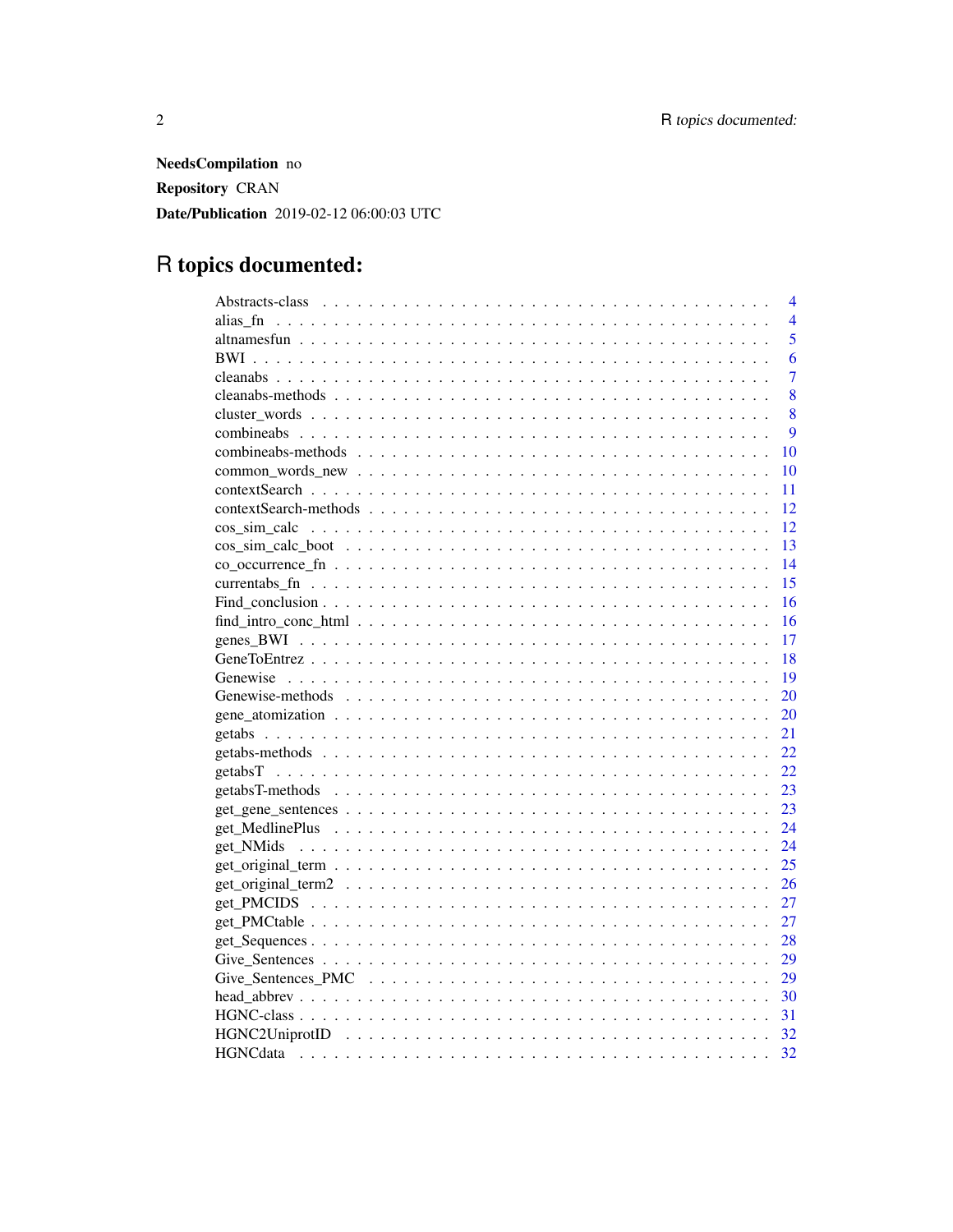| 35                                                                                                                           |
|------------------------------------------------------------------------------------------------------------------------------|
| 36                                                                                                                           |
| 37                                                                                                                           |
| 37<br>previousabs_fn $\dots \dots \dots \dots \dots \dots \dots \dots \dots \dots \dots \dots \dots \dots \dots \dots \dots$ |
| 38                                                                                                                           |
| 39                                                                                                                           |
| 40                                                                                                                           |
| 41                                                                                                                           |
| 41                                                                                                                           |
| 42                                                                                                                           |
| 43                                                                                                                           |
| 43                                                                                                                           |
| 44                                                                                                                           |
| 45                                                                                                                           |
| 46                                                                                                                           |
| 46                                                                                                                           |
| 47                                                                                                                           |
| 47                                                                                                                           |
| 48                                                                                                                           |
| 49                                                                                                                           |
| 49                                                                                                                           |
| 50                                                                                                                           |
| 51                                                                                                                           |
| 51                                                                                                                           |
| 52                                                                                                                           |
| 52                                                                                                                           |
| 53                                                                                                                           |
|                                                                                                                              |
|                                                                                                                              |
|                                                                                                                              |
| 56                                                                                                                           |
| 57                                                                                                                           |
| xmlreadabs<br>57                                                                                                             |
| 58                                                                                                                           |
| 59                                                                                                                           |
| 60                                                                                                                           |

## **Index**

 $\overline{\mathbf{3}}$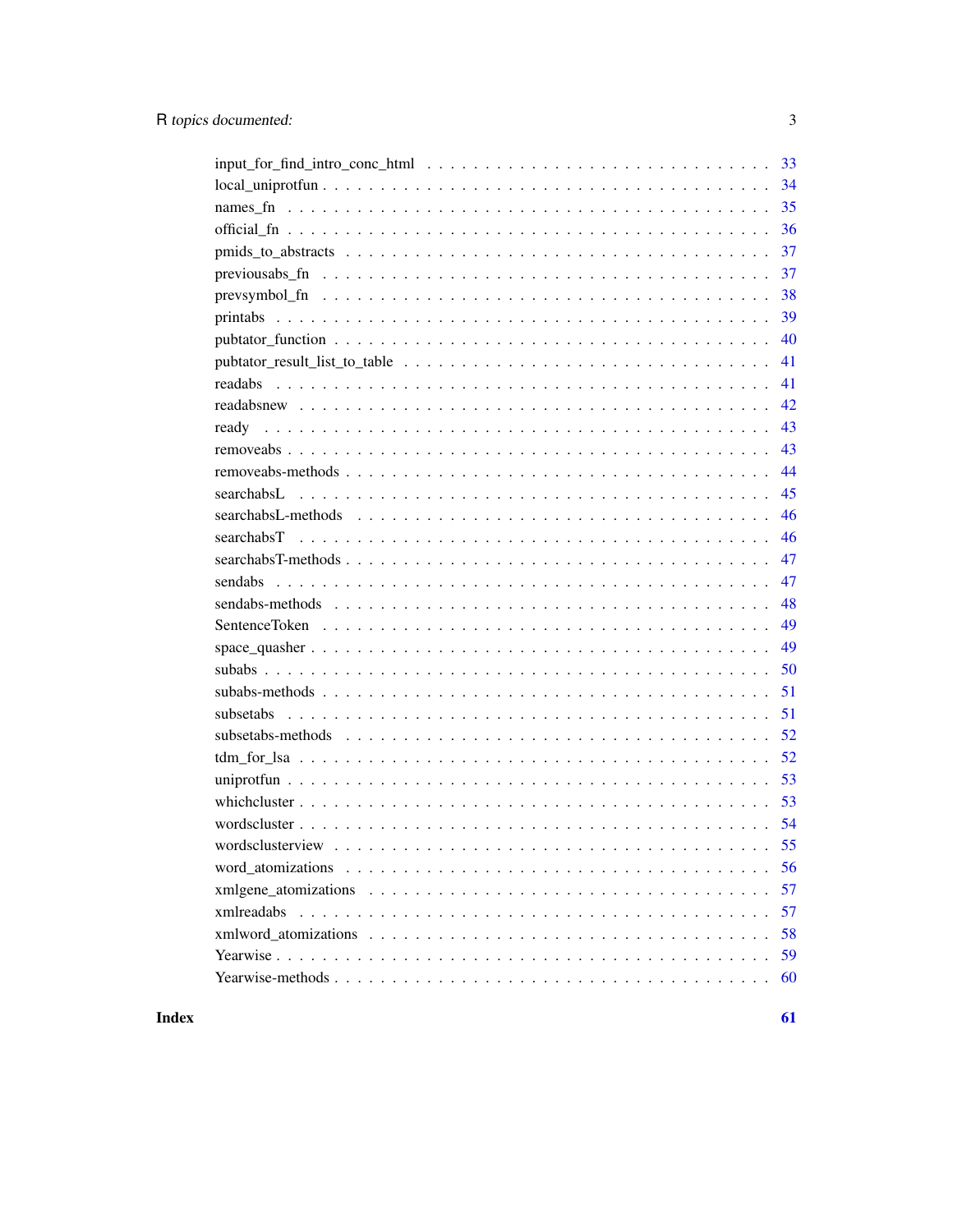<span id="page-3-1"></span><span id="page-3-0"></span>Abstracts-class *Class* "Abstracts" *Abstract Class*

#### Description

S4 Class with three slots Journal, Abstract, PMID to store abstracts from PubMed

#### Objects from the Class

Objects can be created by calls of the form new("Abstracts", ...).

### Slots

Journal: Object of class "character"to store Journals of the abstracts from PubMed Abstract: Object of class "character"to store Abstracts from the PubMed PMID: Object of class "numeric"to store PMIDs of abstracts from PubMed

### Methods

No methods defined with class "Abstracts" in the signature.

#### Author(s)

S.Ramachandran, Ab Rauf Shah

#### See Also

[searchabsL](#page-44-1) [getabs](#page-20-1) [contextSearch](#page-10-1) [Genewise](#page-18-1) [Yearwise](#page-58-1) [combineabs](#page-8-1) [subabs](#page-49-1) [subsetabs](#page-50-1) [readabs](#page-40-1)

#### Examples

showClass("Abstracts")

alias\_fn *To extract sentences containing Alias of the Human Genes from Pubmed abstracts.*

#### Description

alias\_fn This function returns the sentences containing alias of gene and the user given terms from the Abstracts using HGNC gee data table. In this sense this function is a 2 Dimensional search.

#### Usage

alias\_fn(genes, data, abs, filename, terms)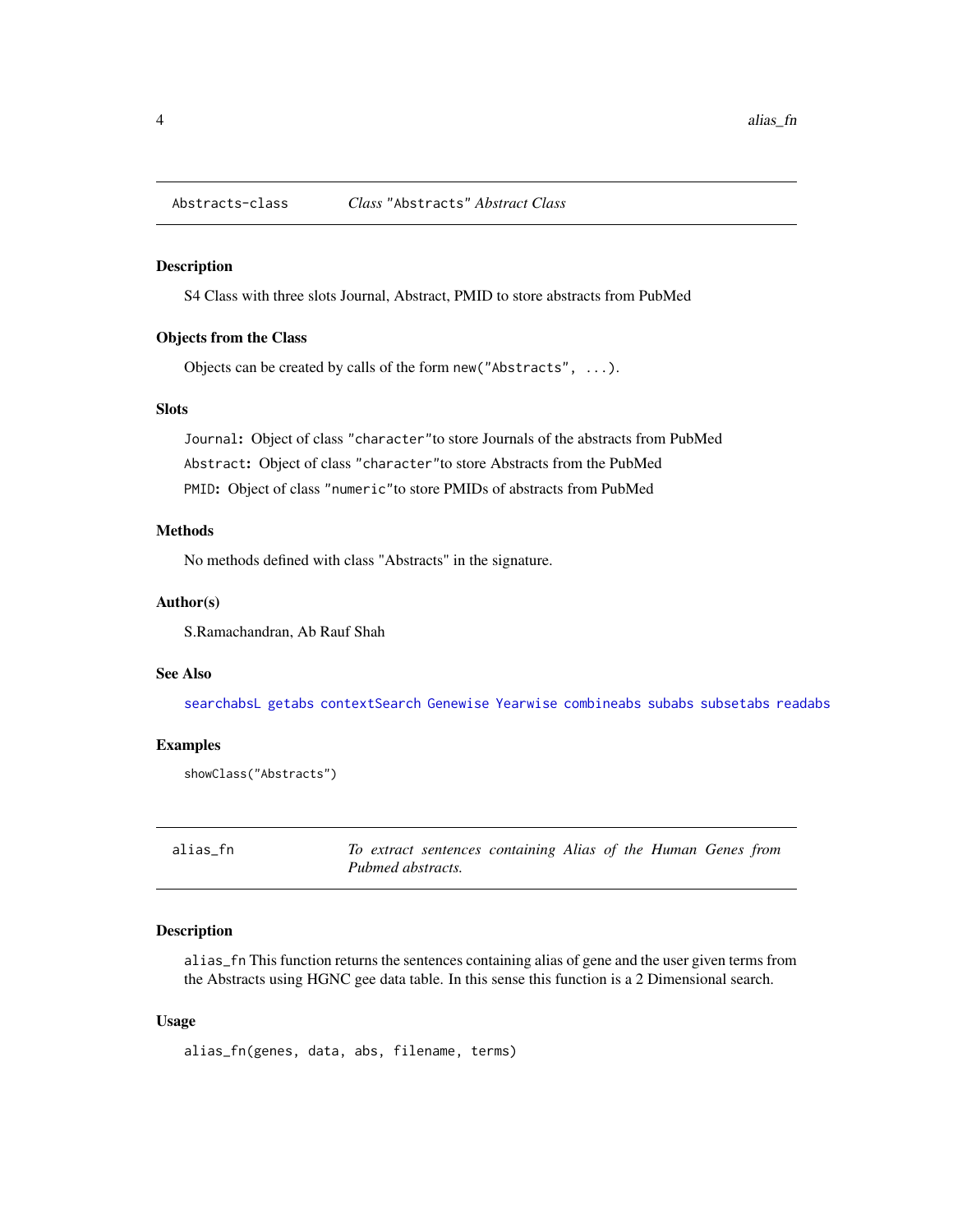#### <span id="page-4-0"></span>altnamesfun 55 to 55 km s and 55 km s and 55 km s and 55 km s and 55 km s and 55 km s and 55 km s and 55 km s and 55 km s and 55 km s and 55 km s and 55 km s and 55 km s and 55 km s and 55 km s and 55 km s and 55 km s and

### Arguments

| genes    | genes a table containing genes (official symbol, first column) with its frequency<br>of occurrence (second column)could be an output of gene_atomization function<br>and subsequently subsetting the table using for example the code genes_table<br>$=$ subset(t2diababs_genes, select $=$ c("Gene_symbol","Freq")). Alternatively, a<br>custome gene table can be supplied with two columns, the first one being the<br>column for Gene symbols and the second one being the Frequency of occur-<br>rence. If Frequency of occurrence is not available then a dummy value of 1 can<br>be set. |
|----------|-------------------------------------------------------------------------------------------------------------------------------------------------------------------------------------------------------------------------------------------------------------------------------------------------------------------------------------------------------------------------------------------------------------------------------------------------------------------------------------------------------------------------------------------------------------------------------------------------|
| data     | data is HGNC data table with all 49 features (columns) available from the web<br>site https://www.genenames.org/                                                                                                                                                                                                                                                                                                                                                                                                                                                                                |
| abs      | abs an S4 object of class Abstracts.                                                                                                                                                                                                                                                                                                                                                                                                                                                                                                                                                            |
| filename | filename specifies the name of output file. Please note that the term alias will<br>be suffixed to the given filename.                                                                                                                                                                                                                                                                                                                                                                                                                                                                          |
| terms    | terms query term(s) to be search in the abstracts, could be a vector of terms.                                                                                                                                                                                                                                                                                                                                                                                                                                                                                                                  |

### Value

An output file containing sentences with aliases of genes.For convenience both the official symbol and the corresponding alias are written in the output. The PMID of the corresponding Abstract containing the extracted sentence also appears just before the sentence. Note that multiple sentences from different abstracts are clubbed together under one gene alias that appears in those sentences.

### Author(s)

S.Ramachandran

### See Also

[prevsymbol\\_fn](#page-37-1)

### Examples

## Not run: alias\_fn(genes,data,myabs,"nephro\_",c("diabetic nephropathy","kidney disease"))

```
## genes output of gene_atomization()
```
altnamesfun *To Get Alternative names of Genes*

### Description

This function is used to retrieve the Alternative names of genes from UniProt using HGNC gene symbol.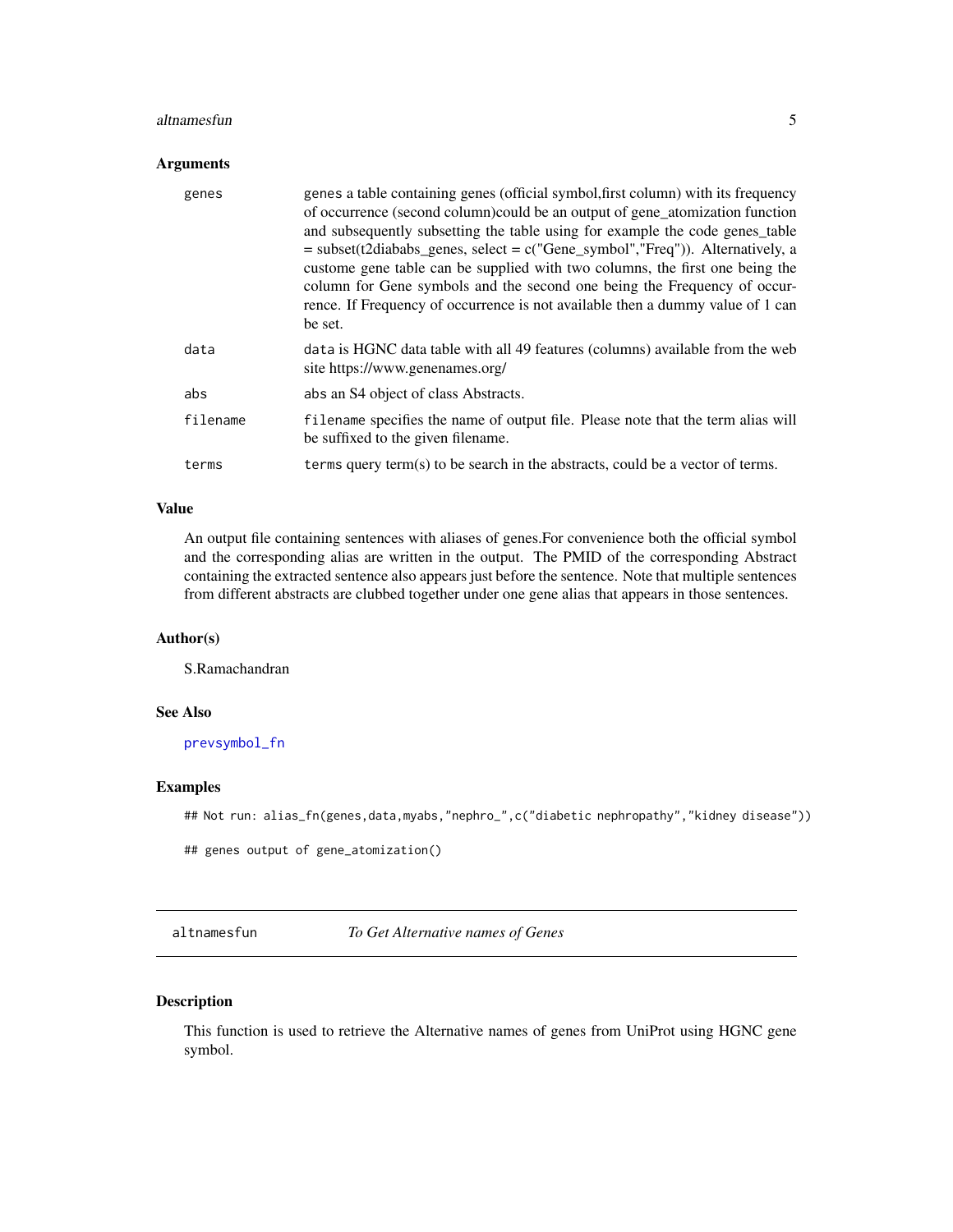### <span id="page-5-0"></span>Usage

altnamesfun(m)

### Arguments

m is a character vector of HGNC official gene symbols.

### Value

It returns a list of alternative names of given Gene symbols.

### Author(s)

S.Ramachandran

#### References

UniProt Consortium. "The universal protein resource (UniProt)." Nucleic acids research 36.suppl 1 (2008): D190-D195. http://www.uniprot.org/

### See Also

[uniprotfun](#page-52-1), ~~~

### Examples

```
## Not run: test = altnamesfun(c("ADIPOQ","BDNF"))
## here "ADIPOQ" is the HGNC gene symbol for which alternative name(s) is required.
```
<span id="page-5-1"></span>BWI *To obtain the Buzz Word Index of terms from the Abstracts.*

### Description

This function is used to obtain the Buzz word index value for the terms.

#### Usage

```
BWI(current, previous, n, N)
```
### Arguments

| current  | current an S4 object containing the Abtracts for the current year we require the<br>BWI an output from currentabs fn()         |
|----------|--------------------------------------------------------------------------------------------------------------------------------|
| previous | previous an S4 object containing the Abstracts for years previous to current<br>year of study an output from previousabs fn(). |
| n        | n is a character term for which Buzz Word Index is to be calculated.                                                           |
| N        | N is a character value specifying the theme from the large corpus.                                                             |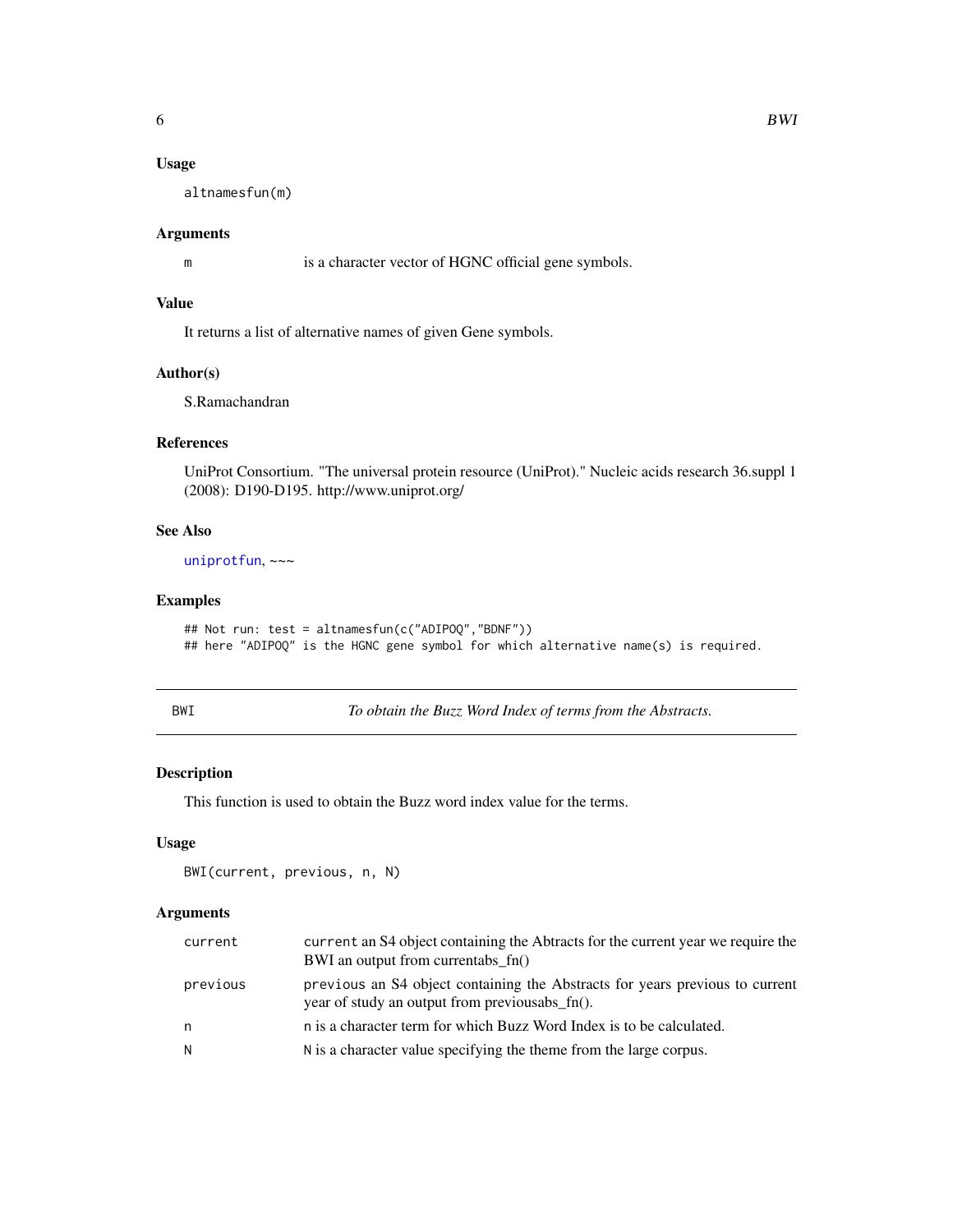#### <span id="page-6-0"></span>cleanabs 7

### Value

It returns a list containing BWI value for the given word.

#### Author(s)

S.Ramachandran

### References

Jensen, Lars Juhl, Jasmin Saric, and Peer Bork. "Literature mining for the biologist: from information retrieval to biological discovery." Nature reviews genetics 7.2 (2006): 119-129.

#### See Also

[genes\\_BWI](#page-16-1)

#### Examples

## Not run: result = BWI(mycurrentabs, mypreviousabs, "insulin", "inflammation") ## BWI for the term "insulin" and the theme is inflammation. ## Note that in the previous, years are starting one before the current year 2015; ## current is an S4 object containing the output from currentabs\_fn() ## previous is an S4 object containing the output from previousabs\_fn(). ## 'n' and 'N' are query terms whose BWI is sought and the theme respectively

cleanabs *To clean the result of searchabsL*

#### Description

It will remove the 'NONE' abstracts from the result of searchabsL.

### Usage

```
cleanabs(object)
```
#### Arguments

object an S4 object of class Abstracts.

#### Value

an S4 object of class Abstracts.

#### Author(s)

Jyoti Rani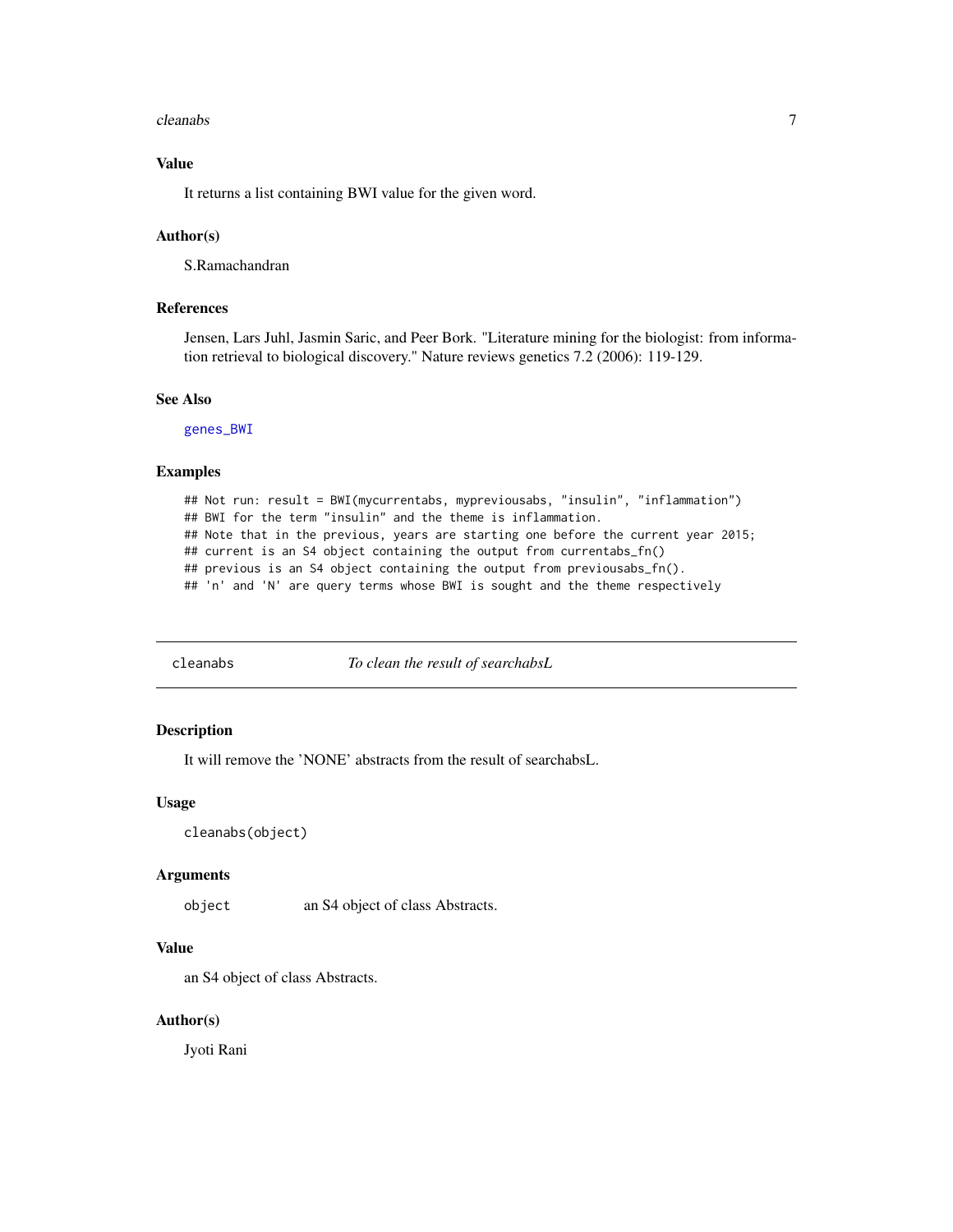### See Also

[searchabsL](#page-44-1)

#### Examples

```
## Not run: test1 = searchabsL(abs, include=c("term1", "term2"));
test2 = cleanabs(test1)
## End(Not run)
## here 'abs' is an S4 object of class Abstracts
## 'term1', 'term2' are the searchterms
## test1 is an S4 object containing abstracts for given terms
## and test2 is an S4 object of class Abstracts containing clean abstracts of searchabsL
```
cleanabs-methods *Methods for Function* cleanabs

### Description

To clean 'NONE' part of searchabsL output.

#### Methods

signature(object = "Abstracts") From an S4 object of class 'Abstracts' the cleanabs function is able to clean the output of searchabsL by removing the 'NONE' part of resultant abstracts.

cluster\_words *To Find the highest frequency of words within clusters*

#### Description

Function for finding the word (term) of highest frequency within clusters.

#### Usage

```
cluster_words(wordscluster, n)
```
#### Arguments

| wordscluster | an R object containing the output of wordscluster() |
|--------------|-----------------------------------------------------|
|              | a numeric vector containing cluster numbers         |

### Value

a list containing cluster and its highest frequency word

<span id="page-7-0"></span>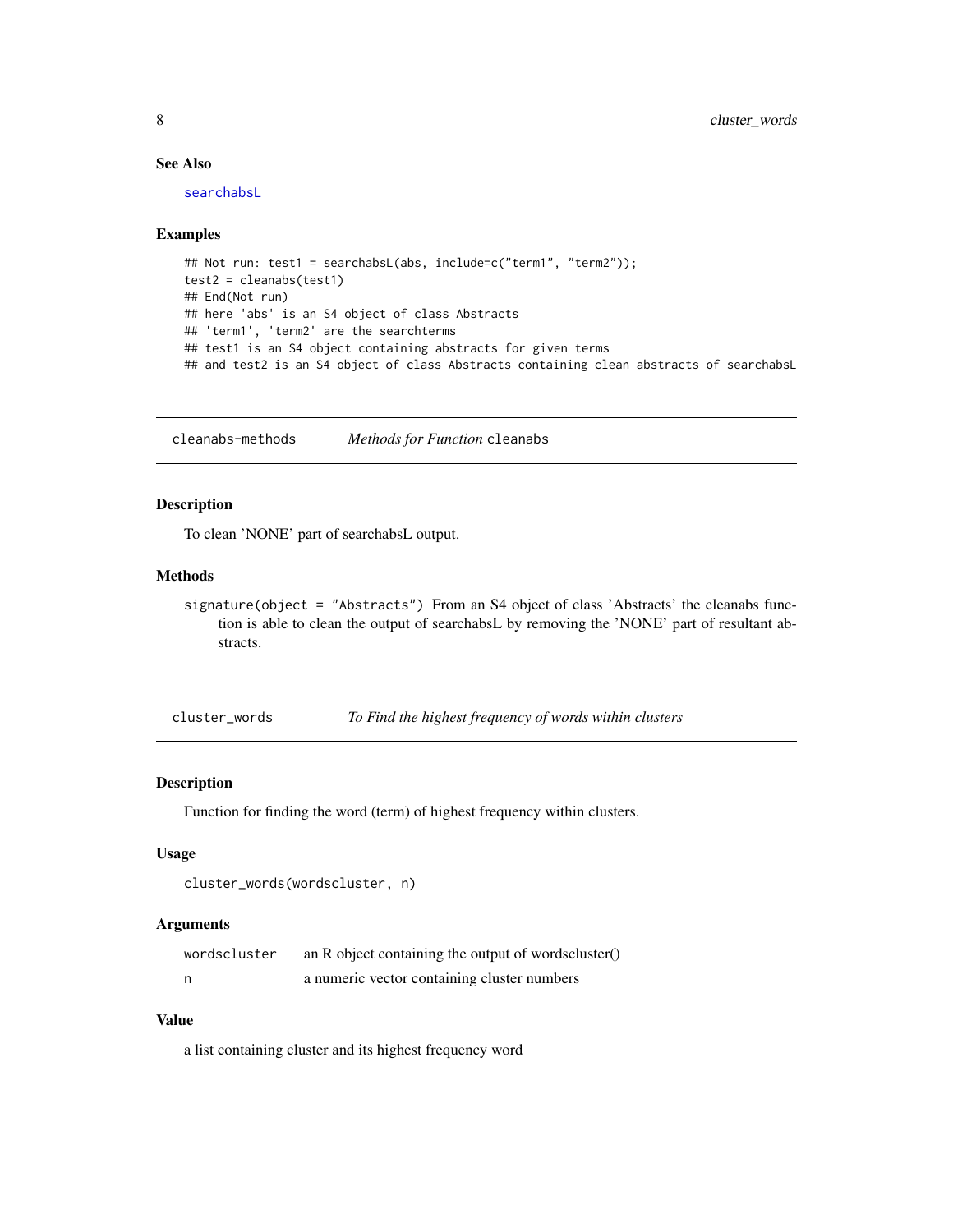#### <span id="page-8-0"></span>combineabs **9**

#### Author(s)

S. Ramachandran

#### See Also

[wordscluster](#page-53-1)

#### Examples

```
## Not run: test = cluster_words(wordscluster, 5)
## wordscluster is an R object of wordscluster
## 5 is number of cluster
## End(Not run)
```
<span id="page-8-1"></span>combineabs *To combine the abstracts*

### Description

combineabs will automatically combine two abtracts of two objects.

#### Usage

```
combineabs(object1, object2)
```
#### Arguments

| object1 | An S4 object of class Abstracts |
|---------|---------------------------------|
| object2 | An S4 object of class Abstracts |

#### Details

Two objects of class 'Abstracts' are combined to return non-redundant combined abstracts. It can be used sequentially to combine many objects of class 'Abstracts'. It will also write the number of combined abstracts into a text file named "data\_out.txt"

### Value

An R object containing the combined abstracts, and a text file named "data\_out.txt" containing the number of abstracts combined together

### Author(s)

S.Ramachandran, Jyoti Rani

```
## Not run: res1 = combineabs(x,y)## here 'x', 'y' are the S4 objects of class 'Abstracts'.
```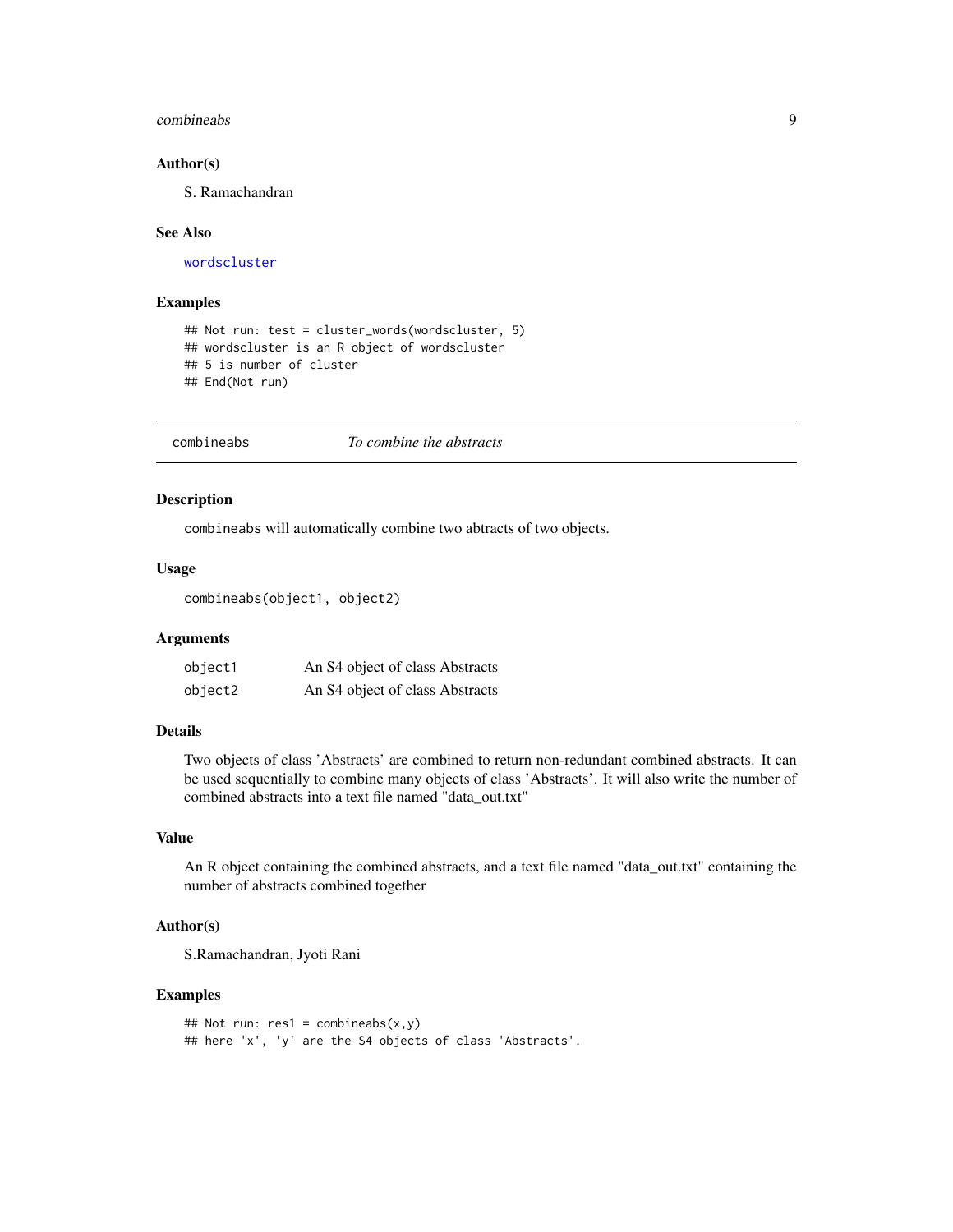<span id="page-9-0"></span>combineabs-methods Abstracts *Method to Combine Abstracts*

### Description

combineabs method to combine the abstracts. object1 and object2 are from Abstracts class.

### Methods

```
signature(object1 = "Abstracts") An S4 object of class "Abstracts"
signature(object2 = "Abstracts") An S4 object of class "Abstracts"
```
common\_words\_new *R Data containing words which frequently in text*

#### Description

This dataset is used to remove common words from the abstracts. This step is used for size reduction for further data mining.

#### Usage

data(common\_words\_new)

#### Format

The format is: chr "common\_words\_new"

### Details

The dataset containing common words used to remove them from the text for size reduction.

#### References

https://en.wikipedia.org/wiki/Most\_common\_words\_in\_English

### Examples

data(common\_words\_new)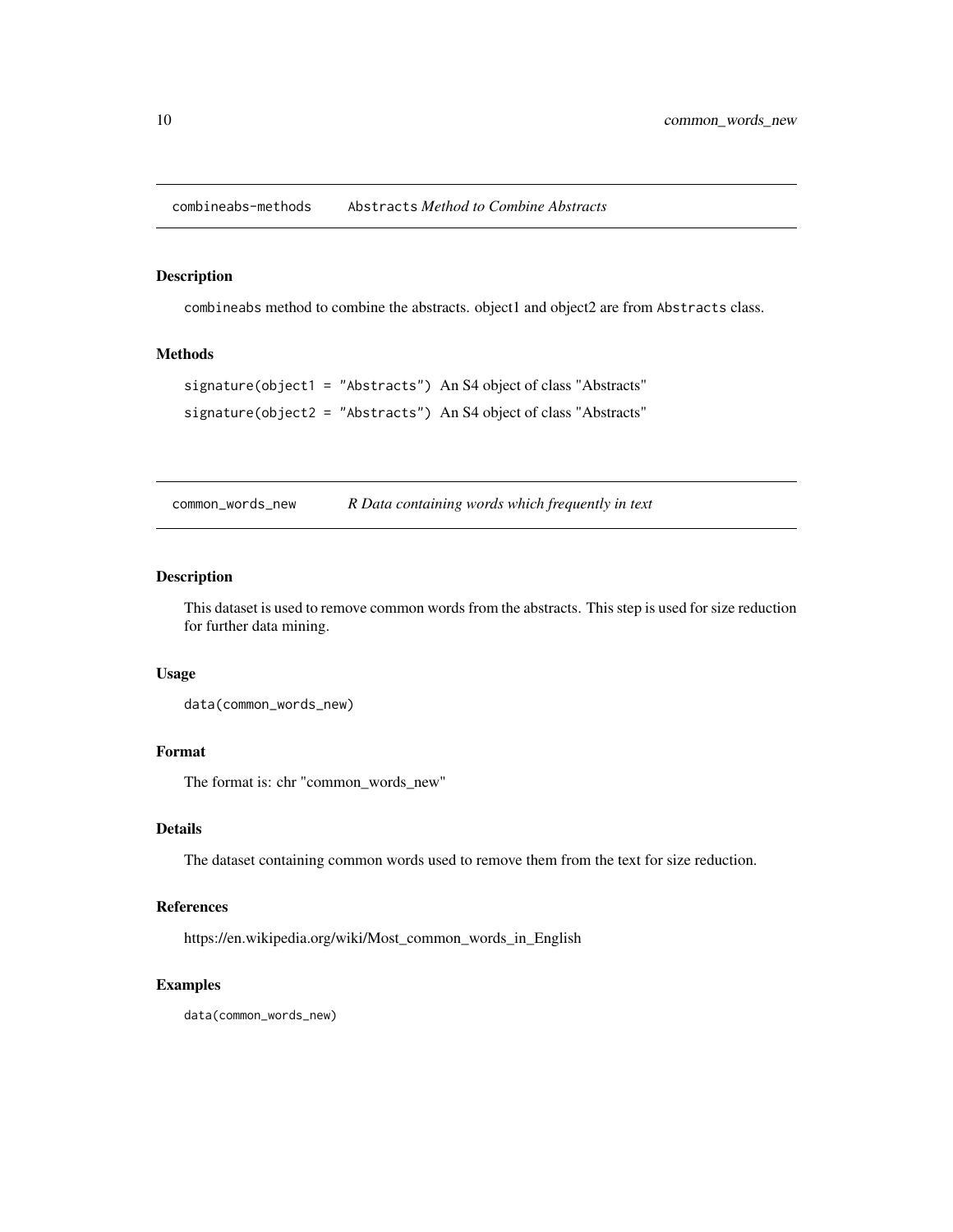<span id="page-10-1"></span><span id="page-10-0"></span>

contextSearch is a method to extract the sentences containing a given query term

### Usage

contextSearch(object, y)

#### **Arguments**

| object | An S4 object of Class Abstracts containing text abstracts |
|--------|-----------------------------------------------------------|
|        | a character vector of term(s)                             |

#### Details

It takes object of class Abstracts and query term(s) as arguments and returns a text and latex file of the sentences containing query term. The latex file can be further converted into PDF by using the system command in R i.e. system("pdflatex filename.tex"). pdflatex is a shell command in Linux to convert the latex file into PDF. In the pdf file the terms are written in bold face type to enable ease of reading

### Value

contextSearch() will write two files one is a text file named "companion.txt", and other is a Latex file. If the single term is given in query then file name comes with the term name. If multiple terms are used then the file name will be "combined.tex"

### Author(s)

Dr.S.Ramachandran, Jyoti Rani

```
## Not run: contextSearch(x, "diabetes")
## here 'x' is S4 object of class 'Abstracts', and query term is 'diabetes'.
```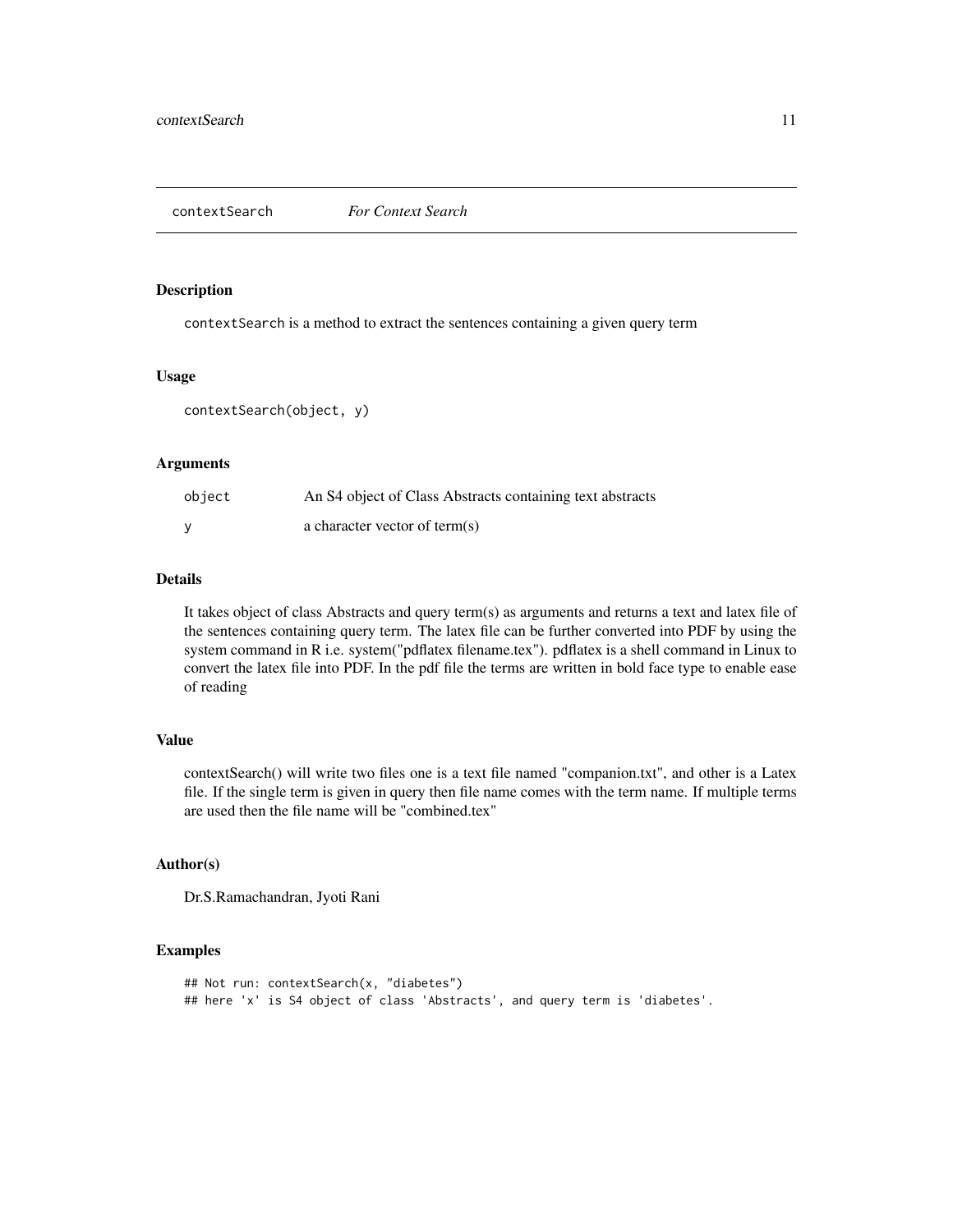<span id="page-11-0"></span>contextSearch-methods *Method for Context Search*

#### Description

contextSearch will search the sentence for the given term(s).

#### Methods

signature(object = "Abstracts") The object from where it will search should be an S4 object of class Abstracts

cos\_sim\_calc *To calculate the cosine similarity between terms.*

### Description

cos\_sim\_calc calculates the cosine measure of similarity between pairs of terms from a corpus.

#### Usage

```
cos_sim_calc(nummatrix)
```
#### Arguments

nummatrix A numerical matrix for e.g. a Term Document matrix (output from tdm\_for\_lsa)

### Details

The term document matrix is taken as input and cosine meausures of similarity between all pairs of terms are calculated.

### Value

A tab delimited text file containing the similarity values between all pairs of terms.

#### Note

This file can be input to cytoscape directly.

### Author(s)

S. Ramachandran

### References

https://en.wikipedia.org/wiki/Cosine\_similarity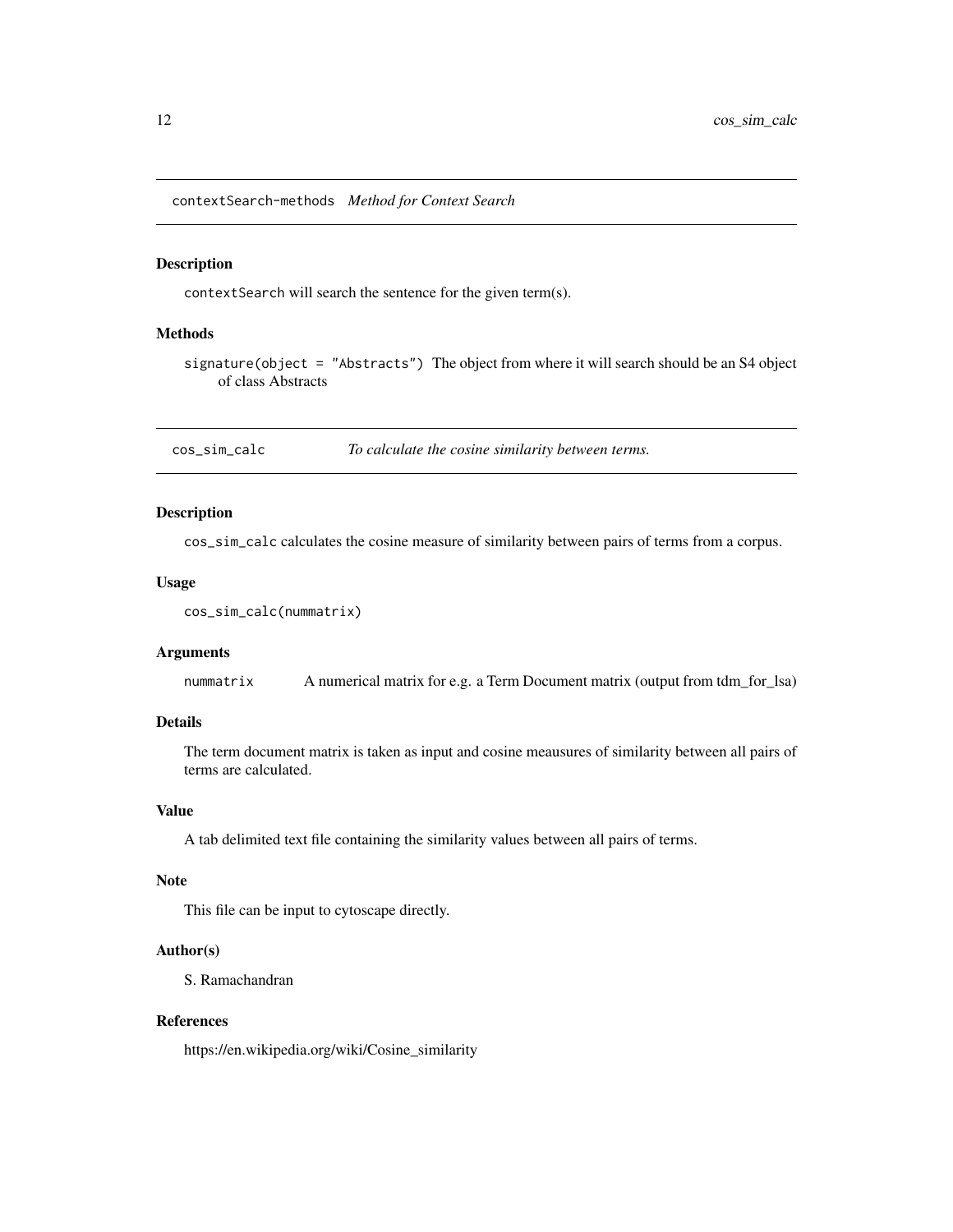### <span id="page-12-0"></span>cos\_sim\_calc\_boot 13

#### See Also

[tdm\\_for\\_lsa](#page-51-1)

#### Examples

```
## Not run: x = cos_sim_calc(nummatrix)
## here nummatrix is the 'Term Document Matrix' generated from tdm_for_lsa()
```
cos\_sim\_calc\_boot *Cosine Similarity Calculation by Boot Strapping*

#### Description

cos\_sim\_calc\_boot allows boot strap analysis. This function should be used as argument for 'statistic' in the boot function of 'boot' package.

#### Usage

cos\_sim\_calc\_boot(data, indices)

#### Arguments

| data    | Term Document Matrix generated from tdm_for_lsa function of this package. |
|---------|---------------------------------------------------------------------------|
|         | In this matrix, rows are terms and columns are abstracts.                 |
| indices | index of matrix.                                                          |

#### Details

while calling this function we need to transpose the input tdm and can also set the number of replicates. boot package is required to call this function.

### Value

It will return a matrix containing the cosine similarity of pairs of terms in the abstracts. This object is in same format as returned by the 'boot' function of 'boot' package.

#### Author(s)

Dr.S.Ramachandran

#### See Also

[tdm\\_for\\_lsa](#page-51-1)

```
## Not run: test_boot = boot(data = t(nummatrix), statistic = cos_sim_calc_boot, R = 2)
## here 'nummatrix' is a Term Document Matrix, boot inbuilt function of boot package,
## R is number of replicates here it is 2. User can extend this number.
```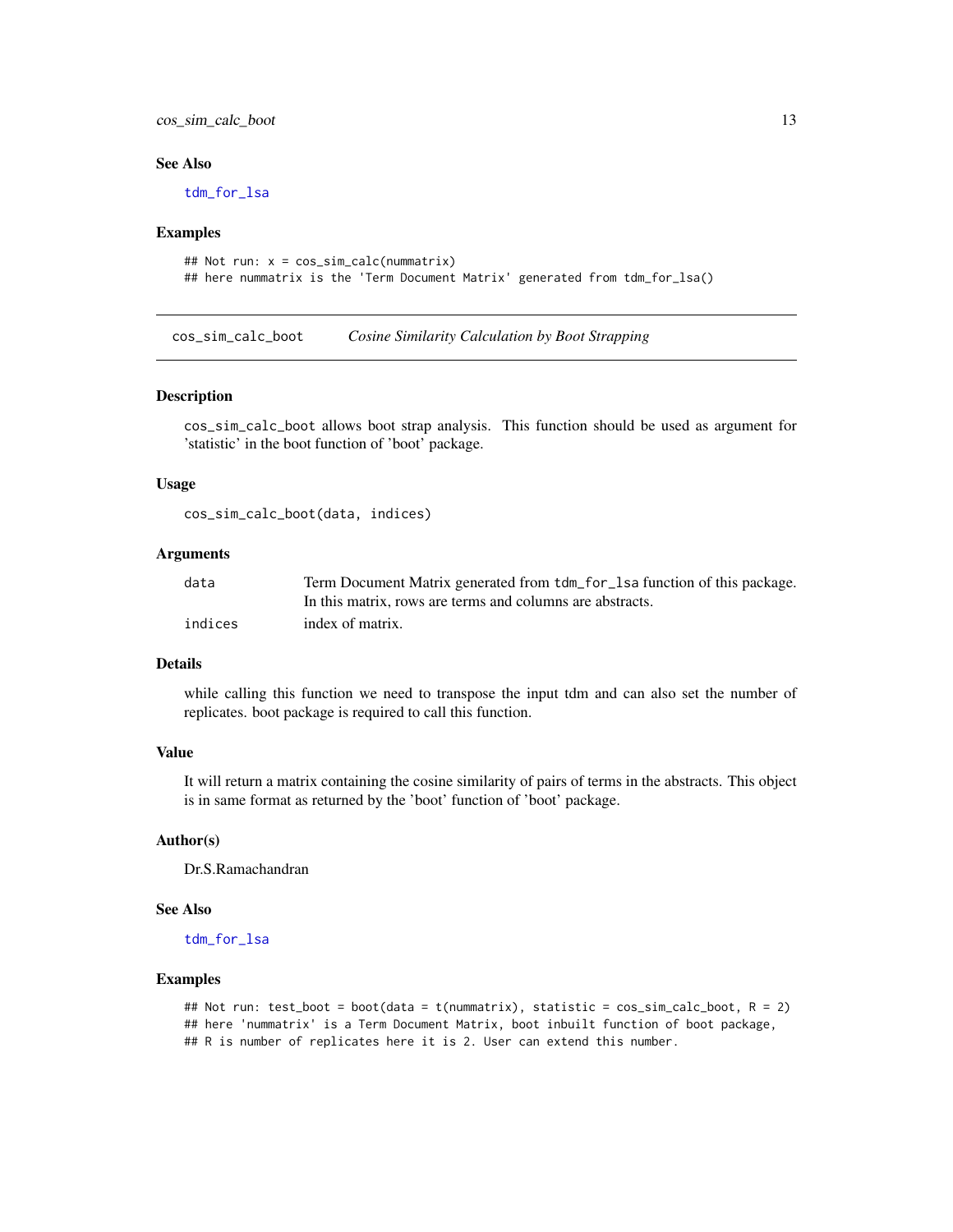<span id="page-13-0"></span>

co\_occurrence\_fn will automatically extract sentences with co-occurrence of two sets of terms.

#### Usage

co\_occurrence\_fn(terms1, abs, filename, terms2)

### Arguments

| terms1   | a character vector of terms.    |
|----------|---------------------------------|
| abs      | an S4 object of class Abstracts |
| filename | a single character, filename    |
| terms2   | a character vector of terms.    |

### Details

Sentences with co-occurrence of two terms will be extracted along with the corresponding PMIDs. The data will be written in a text file with the user given filename and the word co\_occurrence will be suffixed to it.

### Value

A text file.

#### Author(s)

S.Ramachandran

```
## Not run: co_occurrence_fn("resistance",myabs,"resistance_genetic",c("genes","genetic")
##
```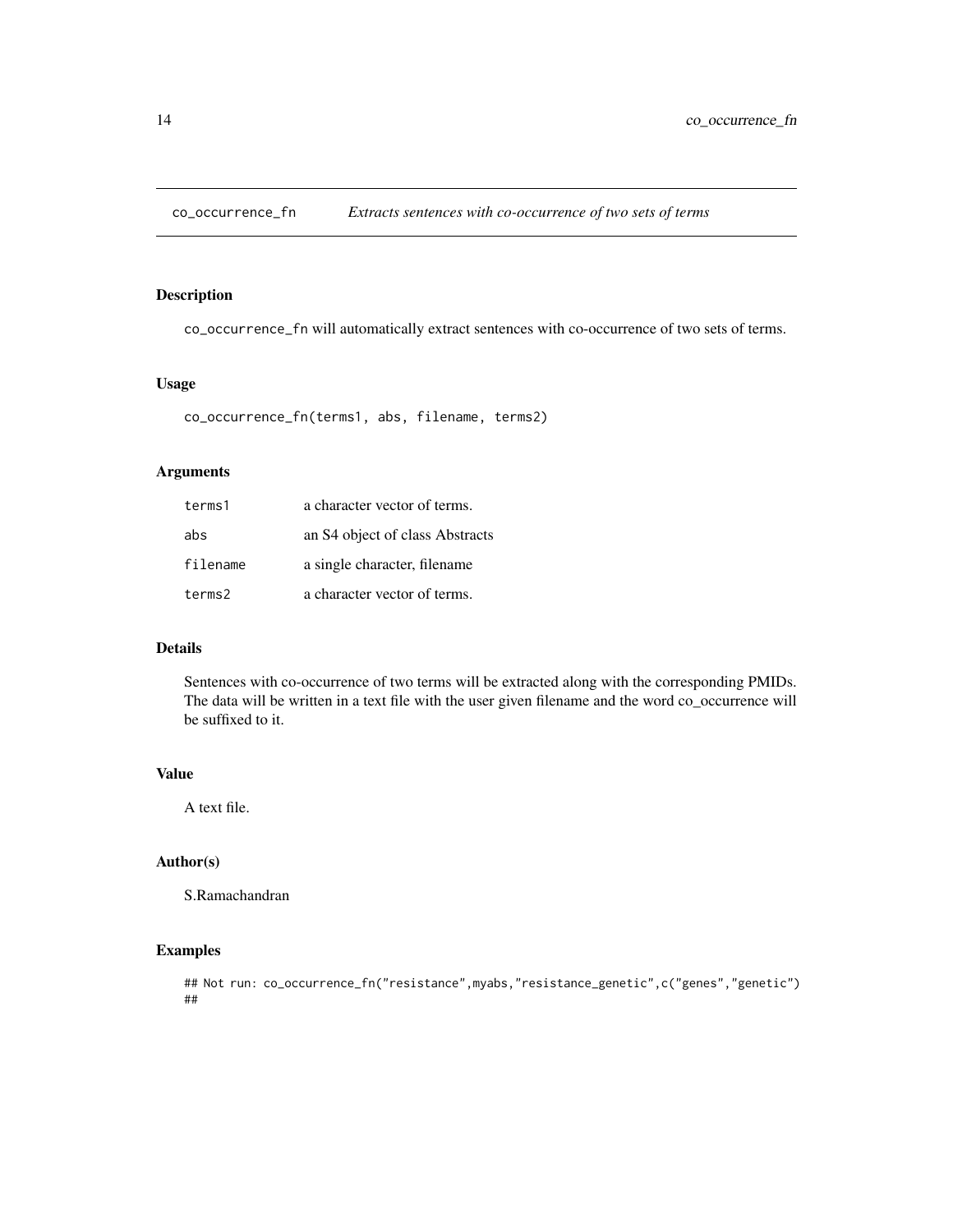<span id="page-14-1"></span><span id="page-14-0"></span>

This function is used to extract the abstracts for year we want to study. Its output is used as input in other functions like BWI() and genes\_BWI()

### Usage

currentabs\_fn(yr\_to\_include, theme, parentabs)

### Arguments

|           | yr_to_include yr_to_include is the year for which we want to extract the Abstracts. |
|-----------|-------------------------------------------------------------------------------------|
| theme     | theme is a character value specifying the themes for the Abstracts.                 |
| parentabs | parentabs an S4 object containing the Abstracts.                                    |

### Value

It returns an S4 object containing the abstracts of the given year.

#### Author(s)

S.Ramachandran

#### See Also

[previousabs\\_fn](#page-36-1)

### Examples

## Not run: test = currentabs\_fn("2015", "atherosclerosis", diabetesabs) ## here "2015" is the year for which, we wish to extract the abstracts on theme"Atherosclerosis" ## from the large corpus of diabetes i.e. diabetesabs.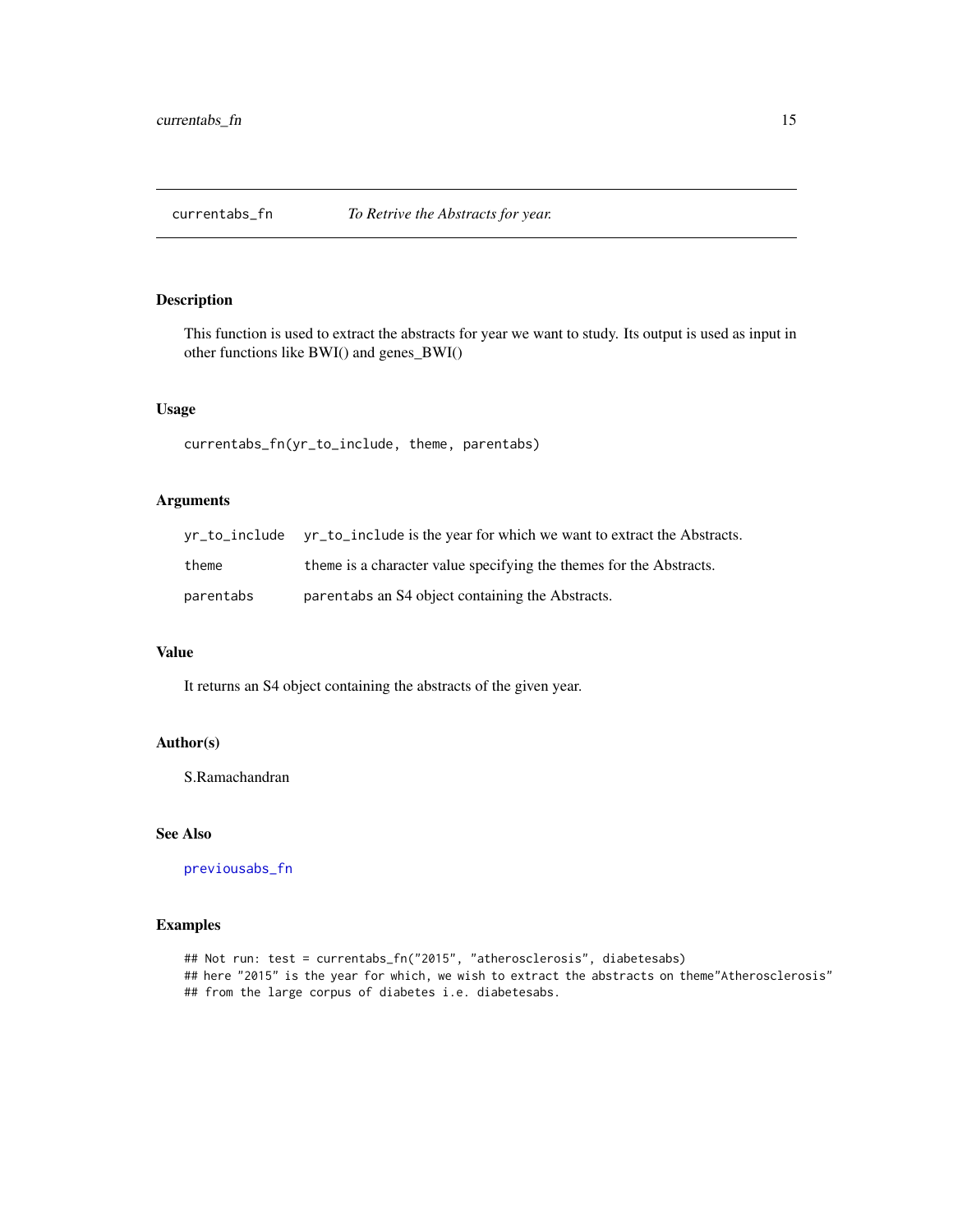<span id="page-15-0"></span>

This function is designed for the user convinience, so that user can get the conclusion from the abstract(s) with out reading the whole abstract(s).

#### Usage

```
Find_conclusion(y)
```
#### Arguments

y An S4 object of class 'Abstract'.

#### Value

A list containing conclusions of given abstract(s)

#### Author(s)

S.Ramachandran, Jyoti Rani

#### Examples

```
## Not run: res1 = Find_conclusion(y)
## here 'y' is an S4 object of class Abstract.
```
<span id="page-15-1"></span>find\_intro\_conc\_html *To find the introduction and conclusion from the abstracts.*

#### Description

it helps to fetch the introduction and conclusion part from the abstracts.

#### Usage

```
find_intro_conc_html(y, themes, all)
```
#### Arguments

|        | and S4 object of class Abstracts                                                                   |
|--------|----------------------------------------------------------------------------------------------------|
| themes | a character vector containing terms to be search in the abstracts                                  |
| all    | is logical, if true, will include title and author otherwise only abstracts will be<br>considered. |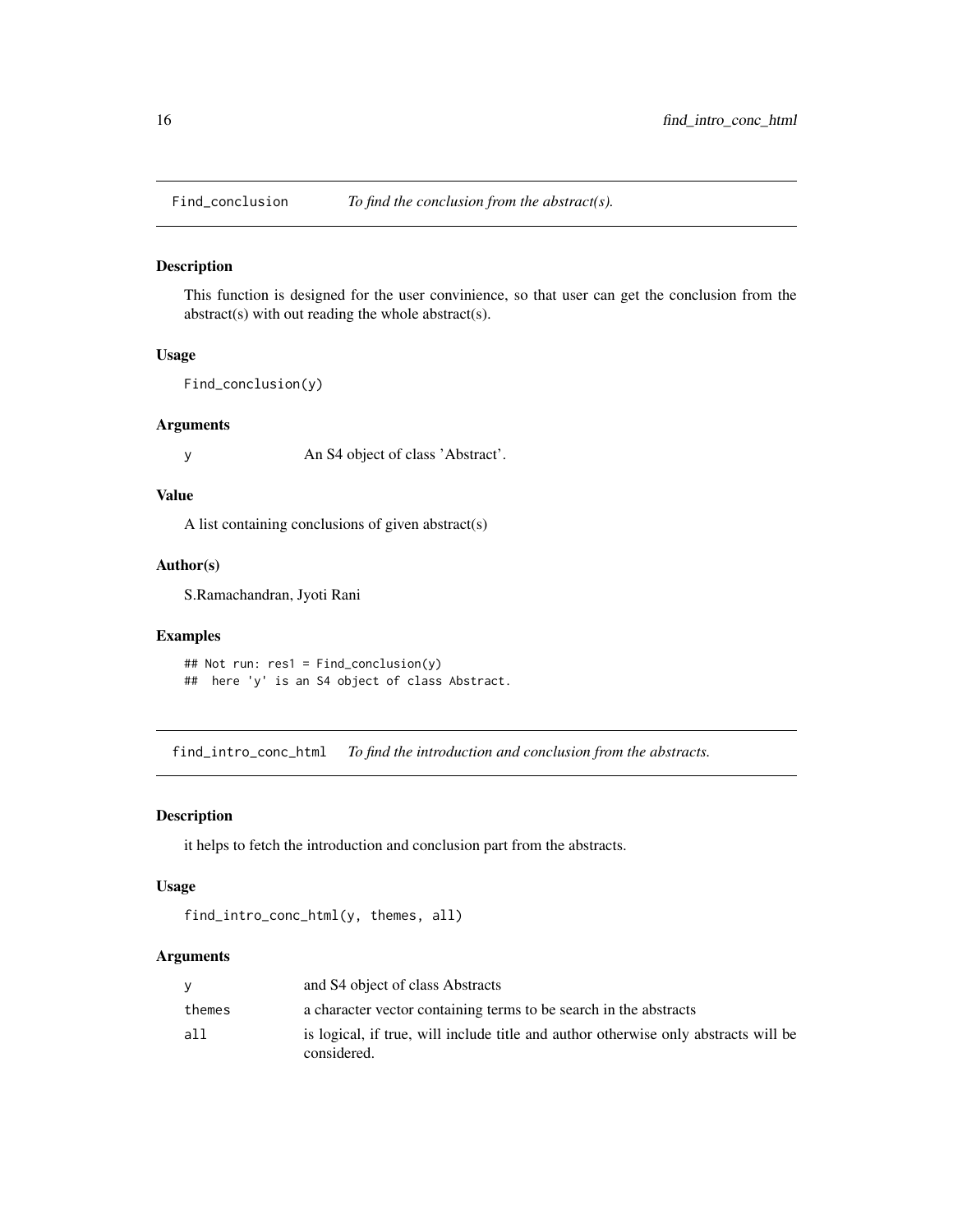### <span id="page-16-0"></span>genes\_BWI 17

### Details

find\_intro\_conc\_htmlprovides an HTML file containing space separated introduction and conclusion part from the abstracts of given query term as well as gives a link directly to PubMed for the resulting PMID.

### Value

an HTML file.

#### Author(s)

S.Ramachandran, Jyoti Rani

#### See Also

[input\\_for\\_find\\_intro\\_conc\\_html](#page-32-1)

### Examples

```
## Not run: test = find_intro_conc_html(abs, "diet", all=FALSE)
## here 'abs' is an S4 object of class Abstracts
## and 'diet' is a term to be search from the abstracts
## this function works for small size of corpus, say about 30-40 abstracts
```
<span id="page-16-1"></span>genes\_BWI *Function to obtain the Buzz Word Index of Genes from the abstracts.*

#### Description

This function provides the Buzz word index for each gene. The theme is the context in which the gene is studied for e.g. atherosclerosis. Using this function user can identify abstracts with emphasis on a given gene.

#### Usage

```
genes_BWI(currentabs, previousabs, theme, genes)
```
#### Arguments

| currentabs  | currentabs an S4 object containing the Abtracts for the year we want to study.<br>Output from currentabs fn()                 |
|-------------|-------------------------------------------------------------------------------------------------------------------------------|
| previousabs | previousabs an S4 object containing the Abstracts for years previous than our<br>year of study. Output from previousabs fn(). |
| theme       | theme a character value to categorize our search. For e.g. 'Atherosclerosis'<br>from 'diabetes' Abstracts.                    |
| genes       | genes list of genes.                                                                                                          |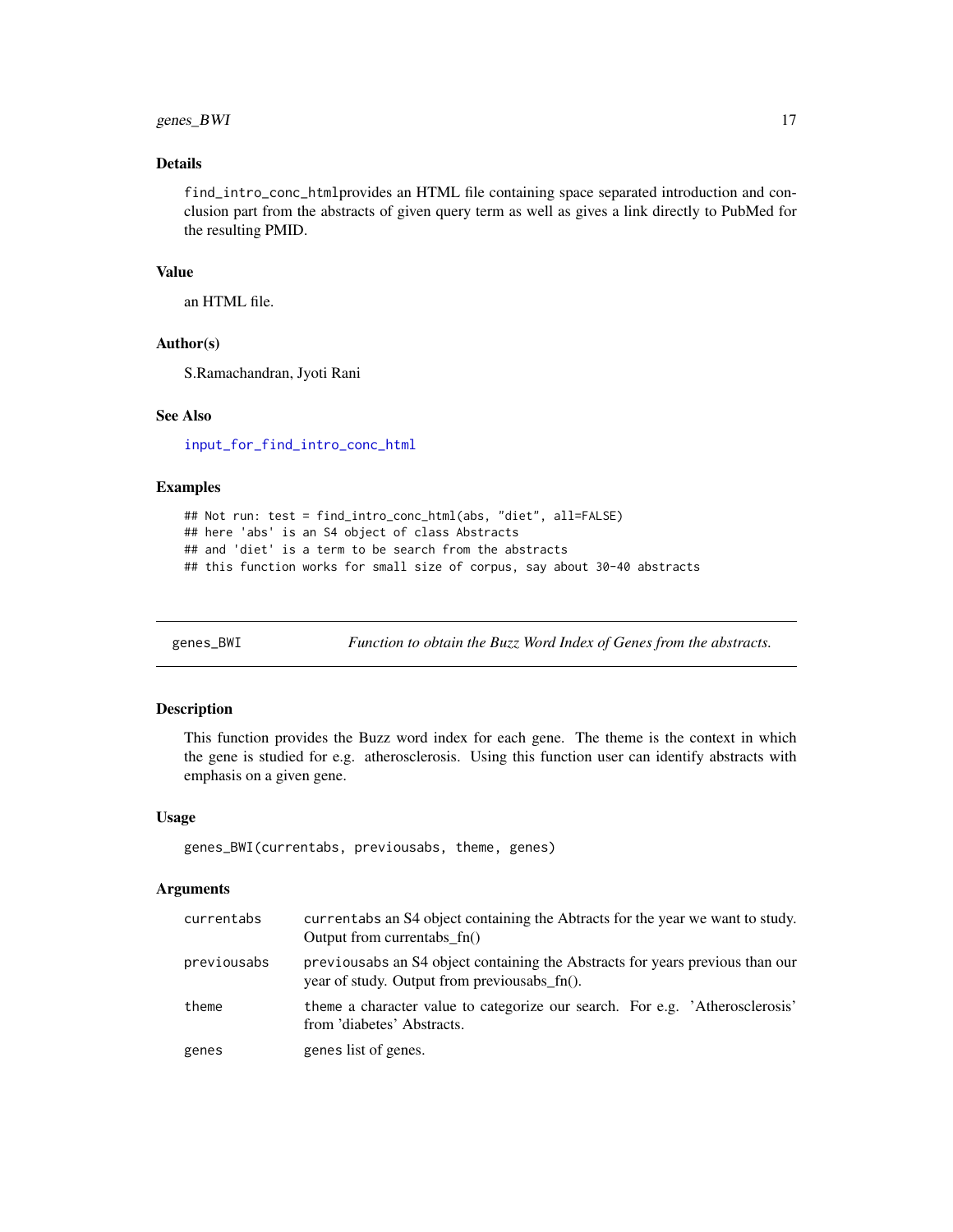### <span id="page-17-0"></span>Value

It returns a dataframe containig Genes with their corresponding BWI values.

#### Author(s)

S.Ramachandran

#### See Also

[BWI](#page-5-1)

### Examples

```
## Not run: test = genes_BWI(currentabs, previousabs, theme, genes)
## currentabs is an S4 object contaning the Abtracts for the year we want to study.
## previousabs is an S4 object contaning the Abtracts for the years previous
## than our query year for e.g. before 2015
## theme is a character value specifying the search.
## genes is a character vector of gene symbols.
```
GeneToEntrez *Data containing Entrez Ids*

### Description

This dataset is used in DAVID\_info function of the package, and it contains the Entrez Ids for the respective genes and these Entrez Ids will be used to get information about human genes.

#### Usage

```
data(GeneToEntrez)
```
### Format

The format is: chr "GeneToEntrez"

### Examples

data(GeneToEntrez)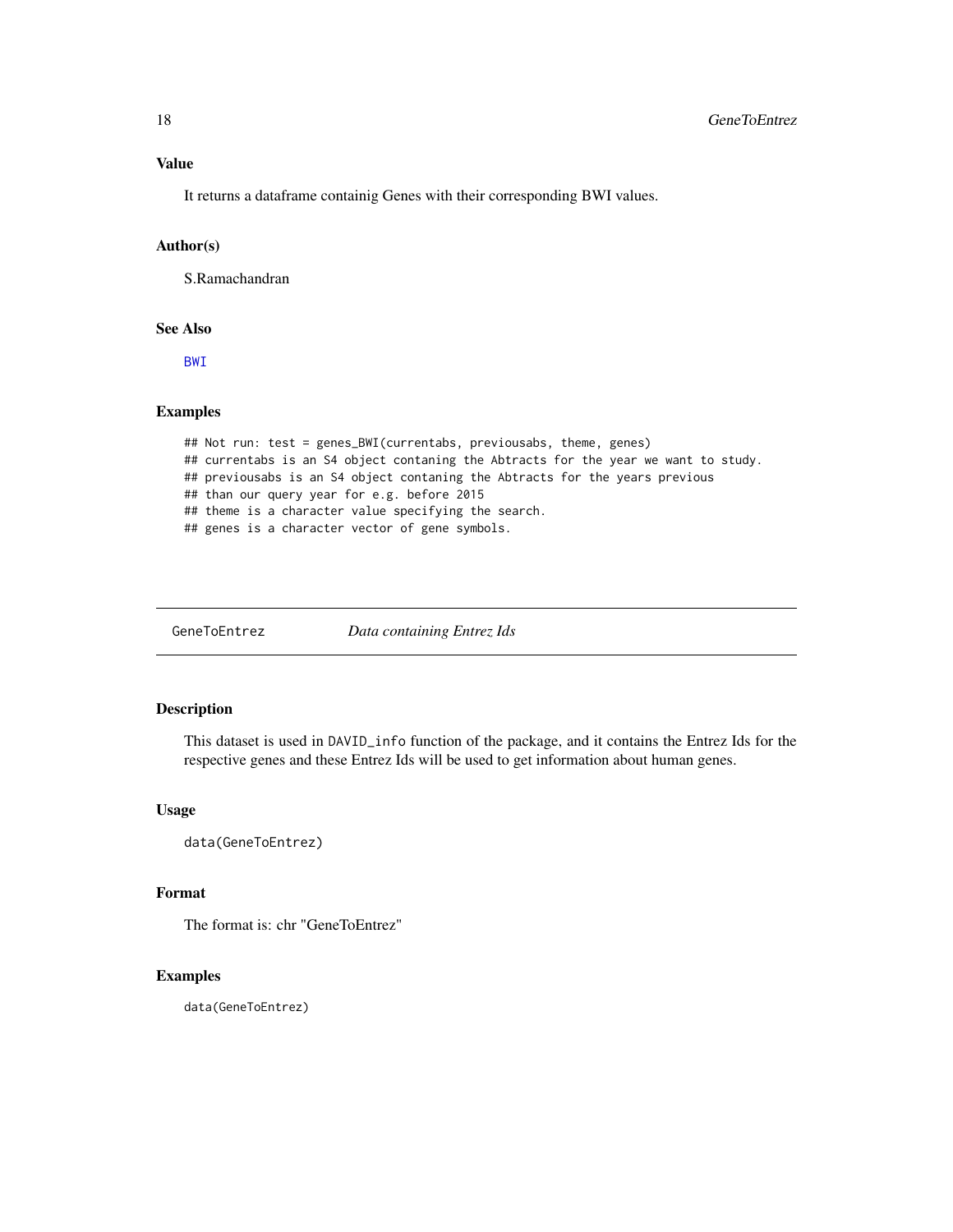<span id="page-18-1"></span><span id="page-18-0"></span>

Genewise reports the number of abstracts for given gene(s) name(s)

#### Usage

Genewise(object, gene)

### Arguments

| object | An S4 object of class Abstracts                       |
|--------|-------------------------------------------------------|
| gene   | a character input of gene name (HGNC approved symbol) |

### Details

This function will report the number of abstracts containing the query gene term(s) [HGNC approved symbols], and the result is saved in a text file "dataout.txt". Genewise() will report numbers of abstracts only. The abstracts themselves for corresponding gene names can be obtained using searchabsL() and searchabsT.

### Value

Genewise will return an R object containing the abstracts for given gene, and a text file named "dataout.txt" containing the number of abstracts

#### Author(s)

S. Ramachandran, Jyoti Rani

```
## Not run: Genewise(x, "TLR4")
## here 'x' contains the S4 object of Abstracts.
```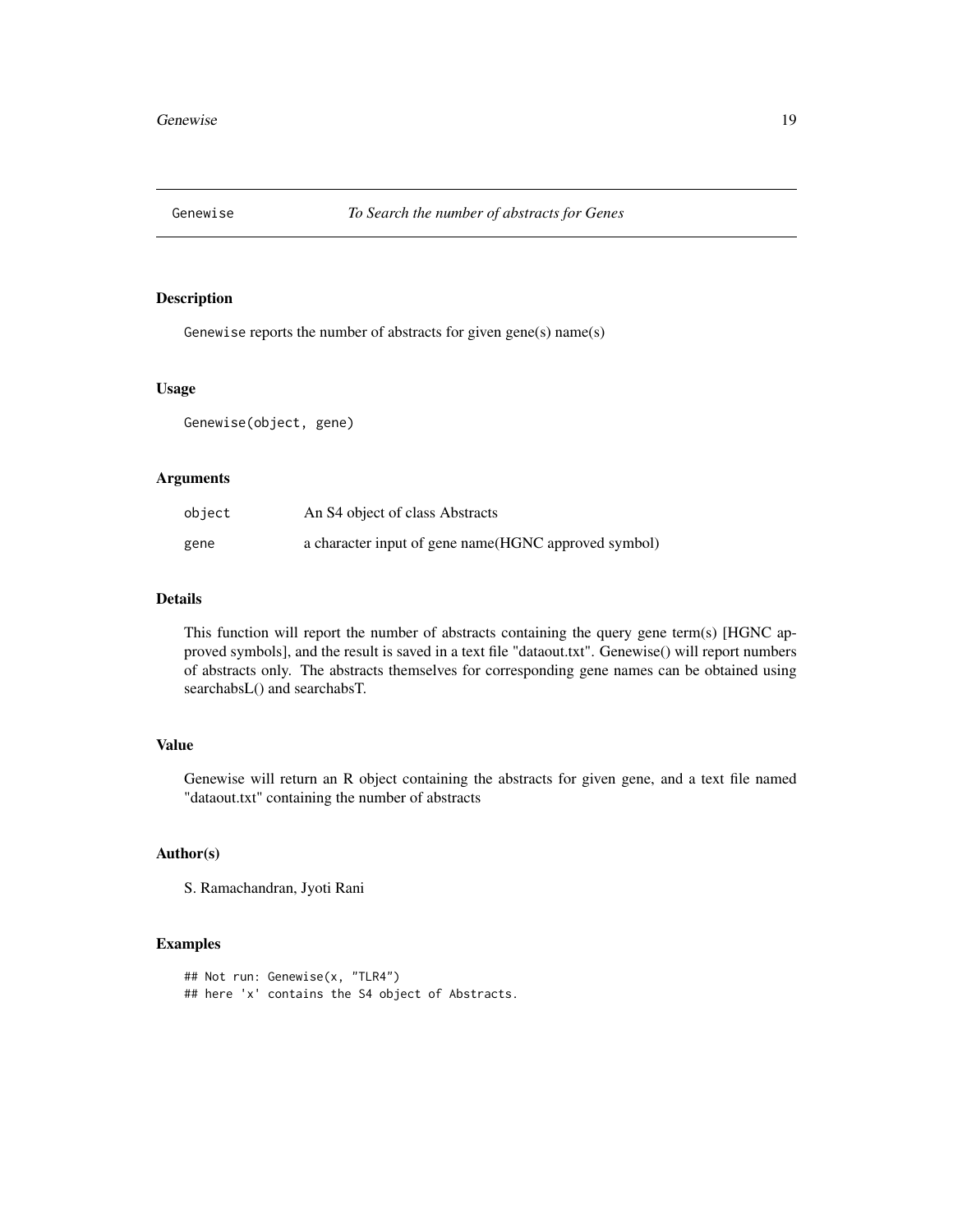<span id="page-19-0"></span>

Genewise The method Genewise will automatically report the numbers of abstracts for a given gene. It will write the result in the text file named "dataout.txt"

#### **Methods**

signature(object = "Abstracts") This method will search in an S4 object, containiing abstracts. It will write a text file named "dataout.txt", containing the number of abstracts for the query gene terms

gene\_atomization *To Extract Genes from the Abstracts*

### Description

gene\_atomization will automatically fetch the genes (HGNC approved Symbol) from the text and report their frequencies. presently only HGNC approved symbols are used.

#### Usage

gene\_atomization(m)

#### Arguments

m An S4 object of class Abstracts

#### Details

The function writes a text file with file name "data\_table.txt". The function gene\_atomization() is used to obtain the name of genes along with their frequencies of occurence.

### Value

A tab delimited table containing gene name and their frequencies of occurrence.

### Author(s)

S.Ramachandran, Jyoti Rani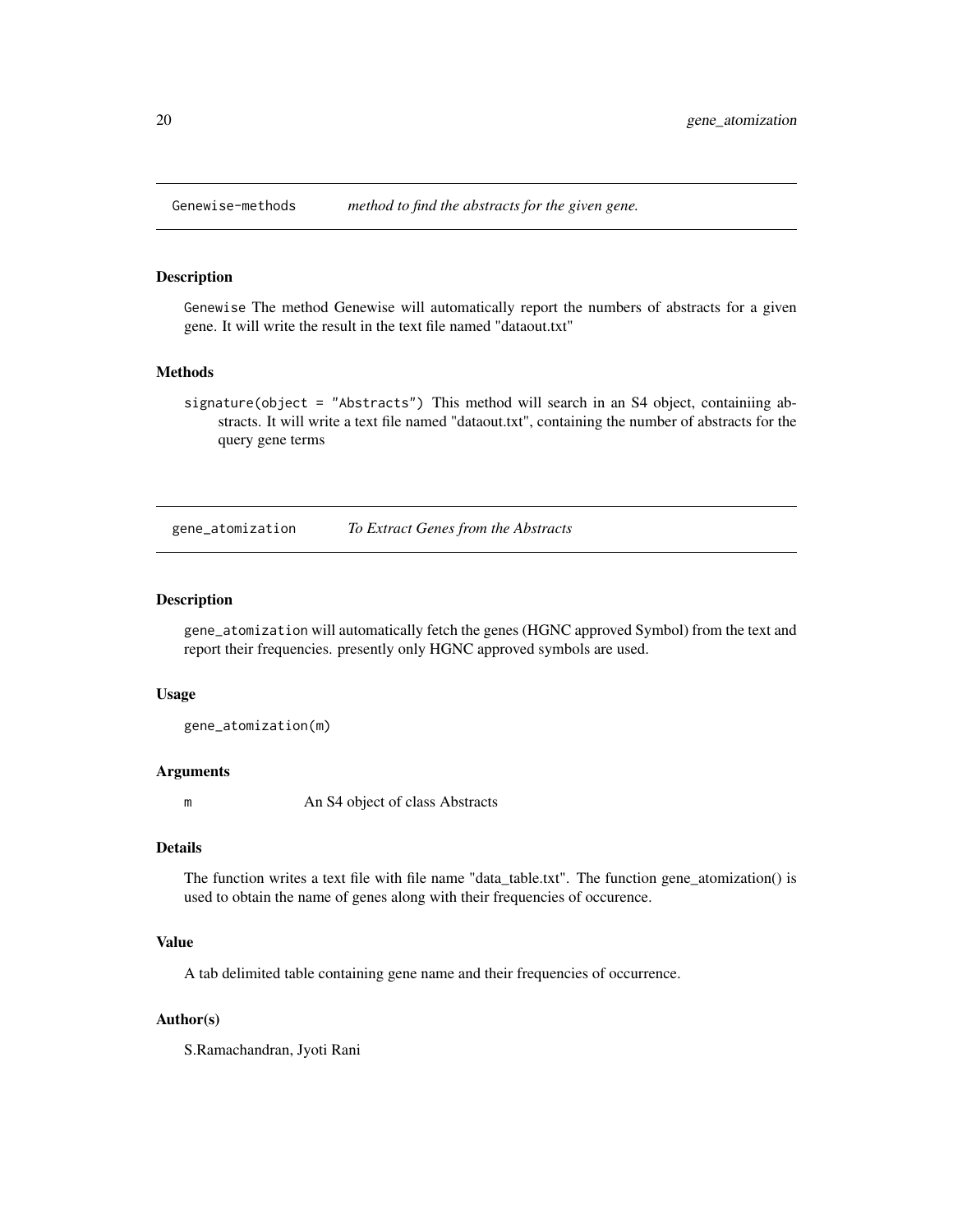#### <span id="page-20-0"></span>getabs 21

#### Examples

```
## Not run: gene_atomization(myabs)
## here myabs is an S4 object of class 'Abstracts'containing the abstracts
## uses older version of HGNC data (https://www.genenames.org/) by default.
## users may also use other functions such as official_fn and related
## family of functions for deeper data mining.
```
<span id="page-20-1"></span>getabs *To get Abstracts for a given term.*

### Description

getabs will automatically fetch the abstracts containing the query term. A base function of the package pubmed.mineR.

#### Usage

getabs(object, x, y)

#### Arguments

| object | An S4 object of class Abstracts                 |
|--------|-------------------------------------------------|
| X      | A character string for the term                 |
| V      | logical, if TRUE, search will be case sensitive |

#### Details

getabs() is used to find and exctract the abstracts for any given term, from the large a large corpus of abstracts. It uses regexpr based search strategy.

#### Value

An S4 object of class 'Abstracts', containing the result abstracts for the given term.

### Author(s)

Dr.S.Ramachandran

```
## Not run: getabs(x, "term")
## x is an S4 obeject of class abstracts containing the abstracts.
```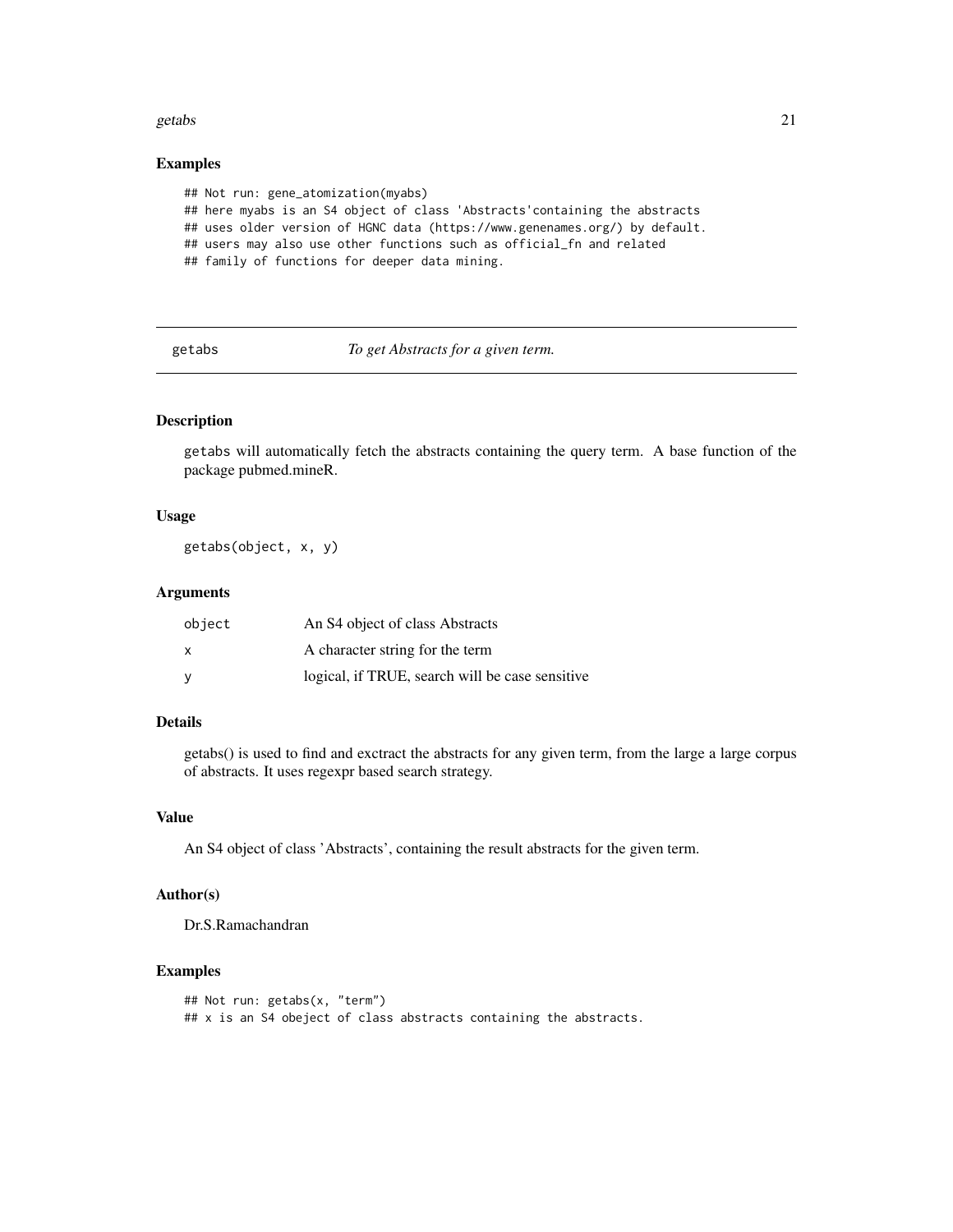<span id="page-21-0"></span>

getabs will search for the abstracts of a given term. It is case sensitive.

#### Methods

signature(object = "Abstracts") This method takes three arguments, first 'object' containing data to be search, 'x', the term to be search, 'y' is logical if set "YES" will consider the case of text.

getabsT *To get Abstracts for a given term.*

### Description

getabsT will automatically fetch the abstracts containing the query term.

#### Usage

getabsT(object, x, y)

### Arguments

| object | An S <sub>4</sub> object of class Abstracts             |
|--------|---------------------------------------------------------|
| X      | A character string for the term                         |
| - V    | is logical, if set TRUE, search will be case sensitive. |

### Details

getabsT() is similar to getabs(), but it performs more specific search.

### Value

An object of class 'Abstracts', containing the resulted abstracts for term.

#### Author(s)

S.Ramachandran

### Examples

## Not run: getabsT(diabdata, "term")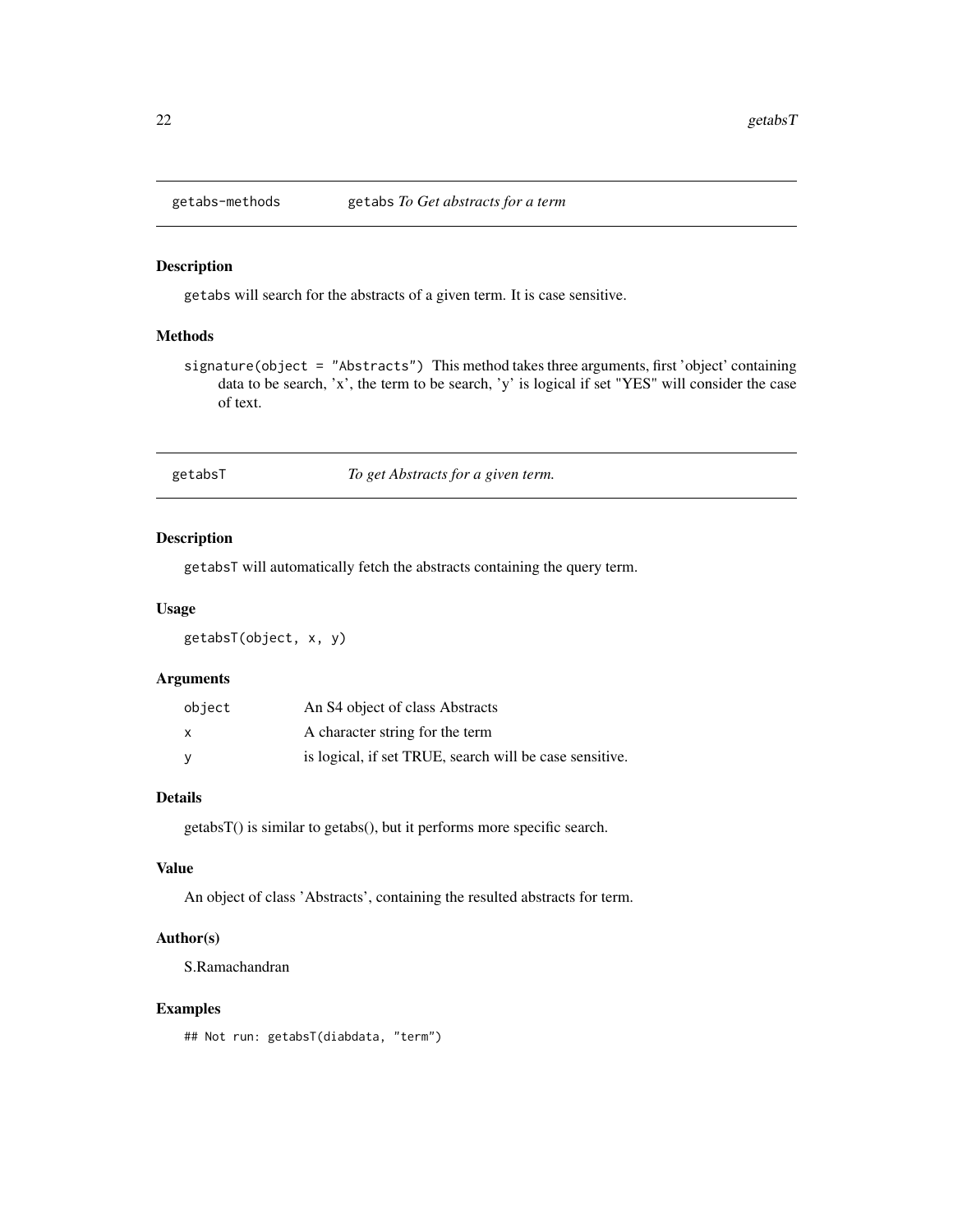<span id="page-22-0"></span>getabsT-methods *To Get Abstracts*

#### Description

getabsT will automatically return the abstracts of a term from the data.

### Methods

signature(object = "Abstracts") getabsT will search for the abstracts of a term in the data, and will automatically write the number of abstracts into a text file named "dataout.txt".

get\_gene\_sentences *To extract the sentences for genes from the corpus.*

### Description

get\_gene\_sentences is used to extract the exact sentence in which query gene is discussed.

### Usage

get\_gene\_sentences(genes, abs, filename)

### Arguments

| genes    | genes a character vector containing the gene symbols. |
|----------|-------------------------------------------------------|
| abs      | abs an S4 object of class Abstracts                   |
| filename | filename specifies the output file name.              |

### Value

an output file containing the sentences for given gene.

### Author(s)

S.Ramachandran

```
## Not run: get_gene_sentences("RBP4", abstracts, "RBP4_sentence.txt")
```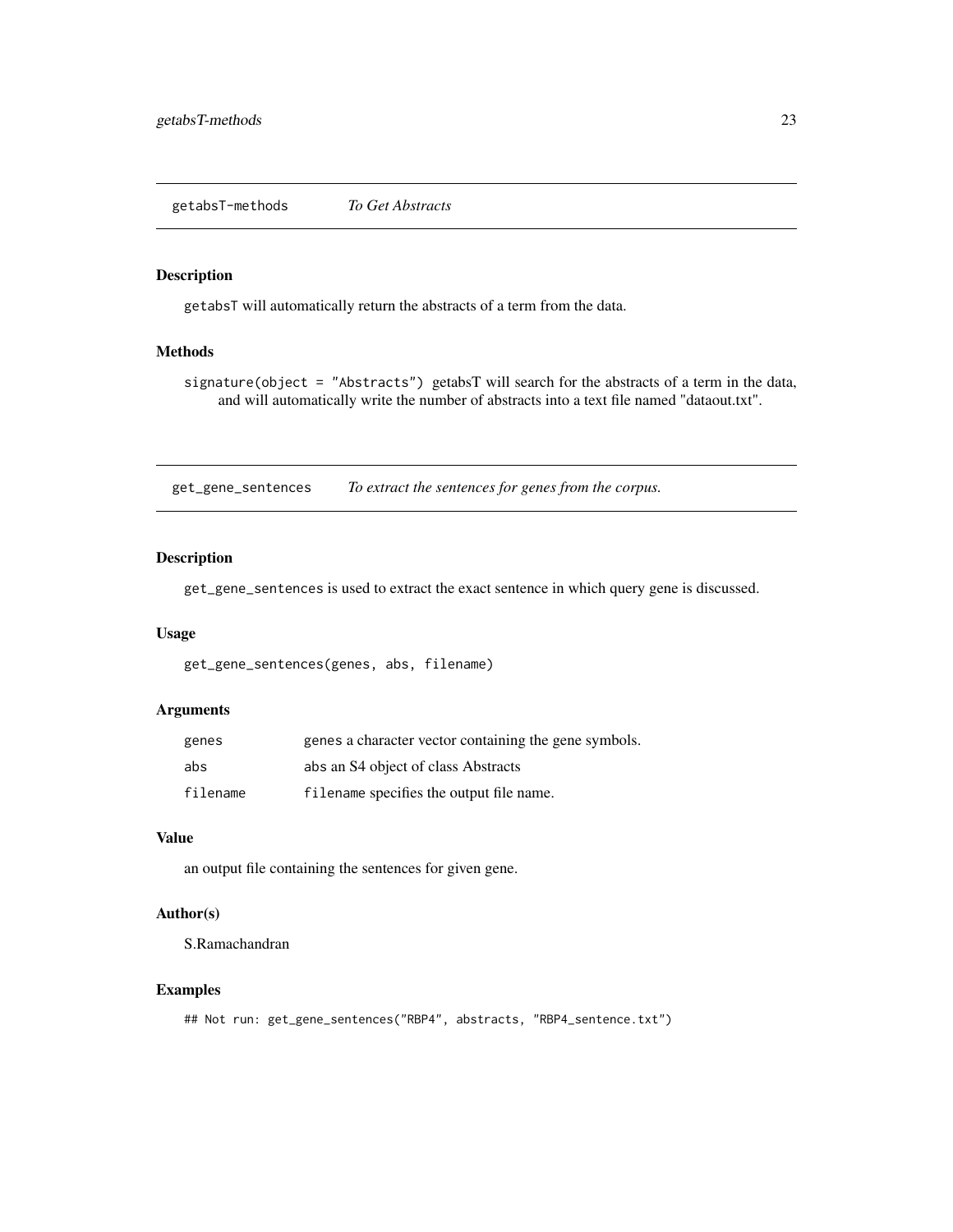<span id="page-23-0"></span>get\_MedlinePlus *To Get MedLinePlus Summary*

#### Description

This function is to get the summary from MedLinePlus.

### Usage

get\_MedlinePlus(x)

#### Arguments

x x is a character input of terms: for examples 'malaria', 'pneumonia', 'chronic diseases'

### Value

It returns a HTML file with name result\_Medline\_plus.html to be opened with any browser

### Author(s)

S.Ramachandran

### References

www.medlineplus.gov, Conuel T. Finding answers in a beauty shop. NIH MedlinePlus: the magazine [Internet]. 2012 Fall [cited 2013 Feb 9]; 7(3):24-26. Available from: https://medlineplus.gov/magazine/issues/fall12/arti 26.html

#### Examples

## Not run: get\_MedlinePlus("malaria")

<span id="page-23-1"></span>get\_NMids *To extract NM ids from NCBI.*

#### Description

get\_NMids is to fetch the NM ids from the NCBI for corresponding gene/s to further fetch the sequence of that gene/s.

#### Usage

get\_NMids(x)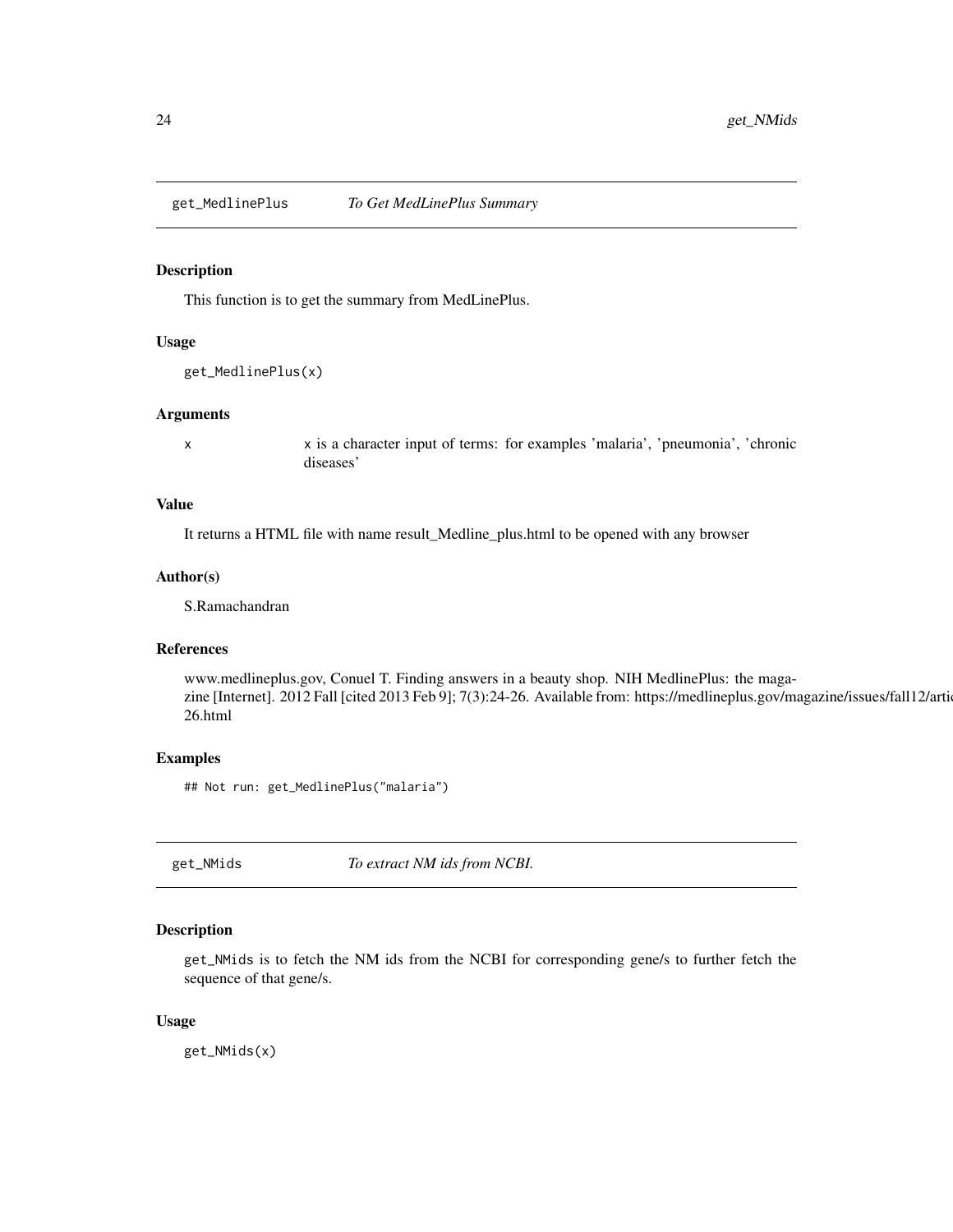### <span id="page-24-0"></span>Arguments

x x an R object containing Locus IDs for genes from NCBI2R package.

#### Value

It returns a list object containing corresponding NM id from NCBI.

#### Author(s)

S.Ramachandran

#### References

http://www.ncbi.nlm.nih.gov/gene

### See Also

[get\\_Sequences](#page-27-1)

### Examples

```
## Not run: getNMids("5950")
## 5950 is Locus id of RBP4 gene.
```
<span id="page-24-1"></span>get\_original\_term *To get the original terms from the corpus. deprecated*

#### Description

get\_original\_term is used to get the exact term as it is present in corpus. This function is not recommended anymore.

#### Usage

```
get_original_term(m, n)
```
#### Arguments

| m | an S4 object of class Abstracts containing the corpus. |
|---|--------------------------------------------------------|
| n | a list object output from the function cluster_words   |

### Value

a list object contatining the terms.

### Author(s)

S.Ramachandran, Jyoti Rani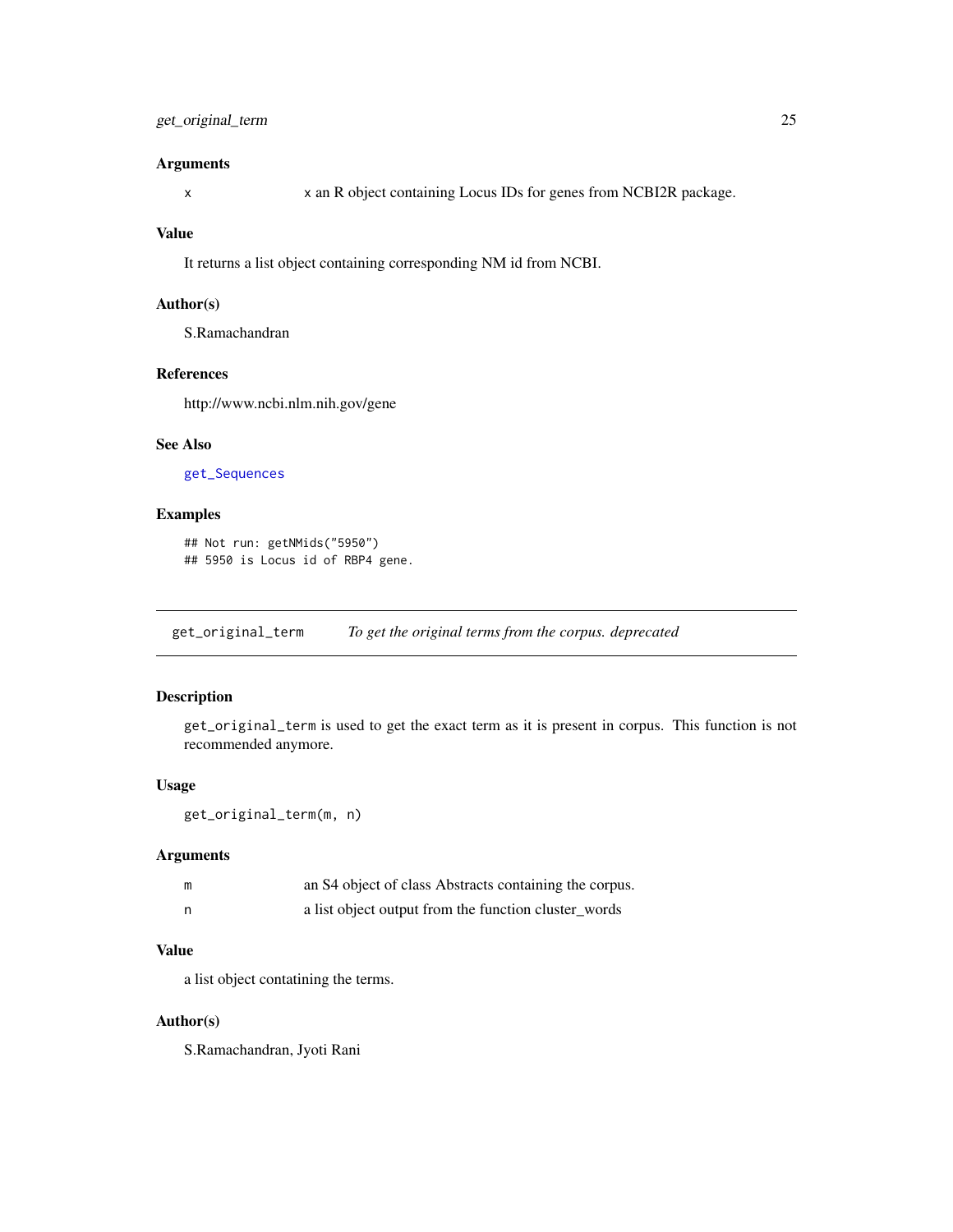### See Also

[wordscluster](#page-53-1)

### Examples

```
## Not run: test = get_original_term(abs, words)
## here abs is an S4 object of class Abstracts
## words is the output object of cluster_words()
```
get\_original\_term2 *To get the original terms from the corpus.*

#### Description

get\_original\_term2 is used to get the exact term as it is present in corpus. It takes one term at a time. For multiple terms we can use lapply.

#### Usage

```
get_original_term2(x, y)
```
#### Arguments

| x is a character value specifying the query term. |
|---------------------------------------------------|
| y is an S4 object containing abstracts.           |

#### Value

It returns a list object containing accurate term.

#### Author(s)

Jyoti Rani, S.Ramachandran.

#### See Also

[get\\_original\\_term](#page-24-1)

```
## Not run: test = get_original_term("hba1c", diababs)
## here it will return accurate formation of hba1c i.e. HbA1c from diababs.
```
<span id="page-25-0"></span>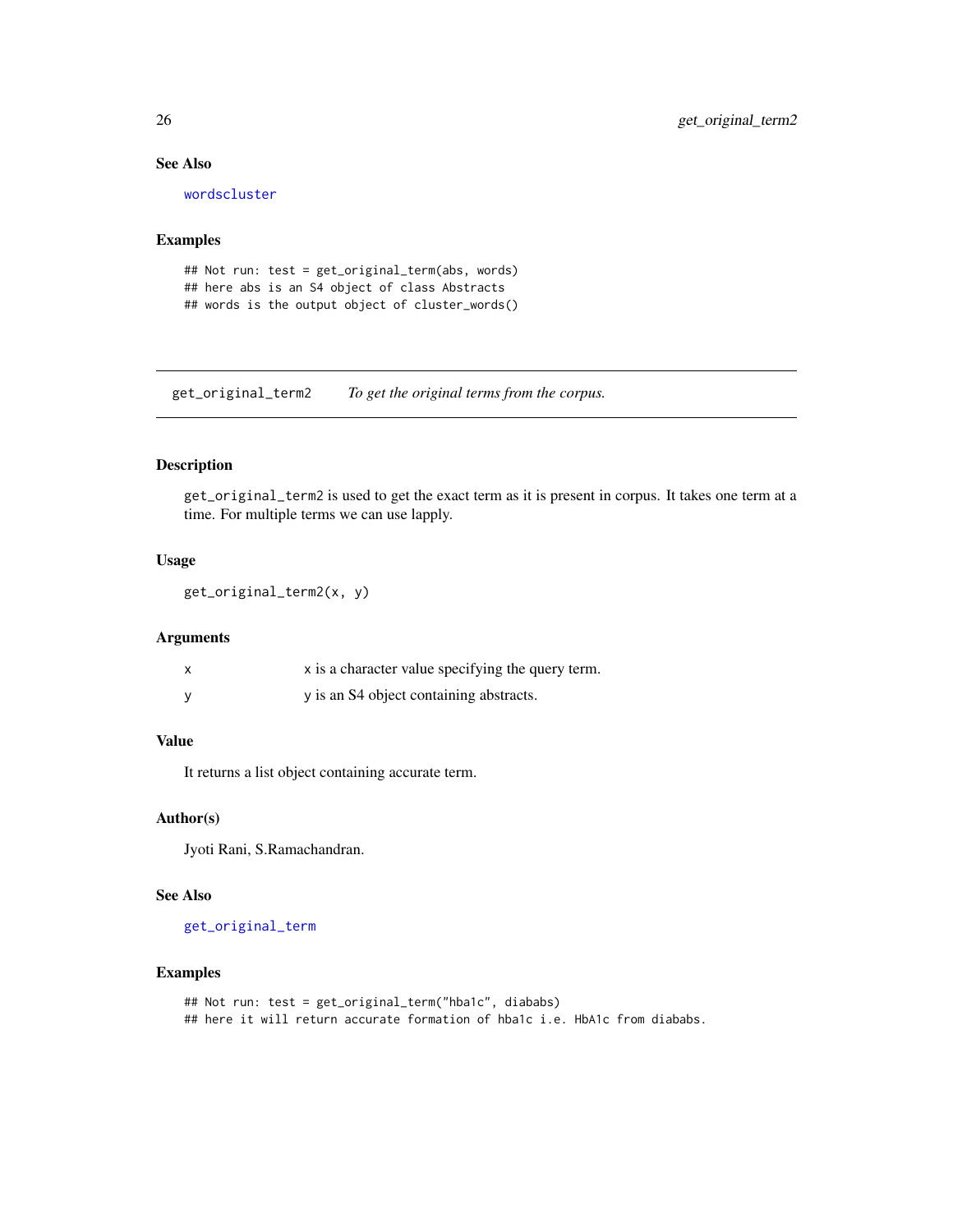<span id="page-26-1"></span><span id="page-26-0"></span>

get\_PMCIDs is used to fetch the PMC Ids of the abstracts from the corpus.

### Usage

get\_PMCIDS(abs)

### Arguments

abs absan S4 object of class Abtsracts.

### Value

It returns a list containing PMC Ids.

### Author(s)

S.Ramachandran

### Examples

## Not run: get\_PMCIDS(abstracts)

get\_PMCtable *To fetch the given PMC article tables. Deprecated*

### Description

get\_PMCtable is used to extract the full texr article by giving query PMC Id. Deprecated.

#### Usage

```
get_PMCtable(url)
```
### Arguments

url url is url of query PMC Id.

### Value

It will return a full text artcle.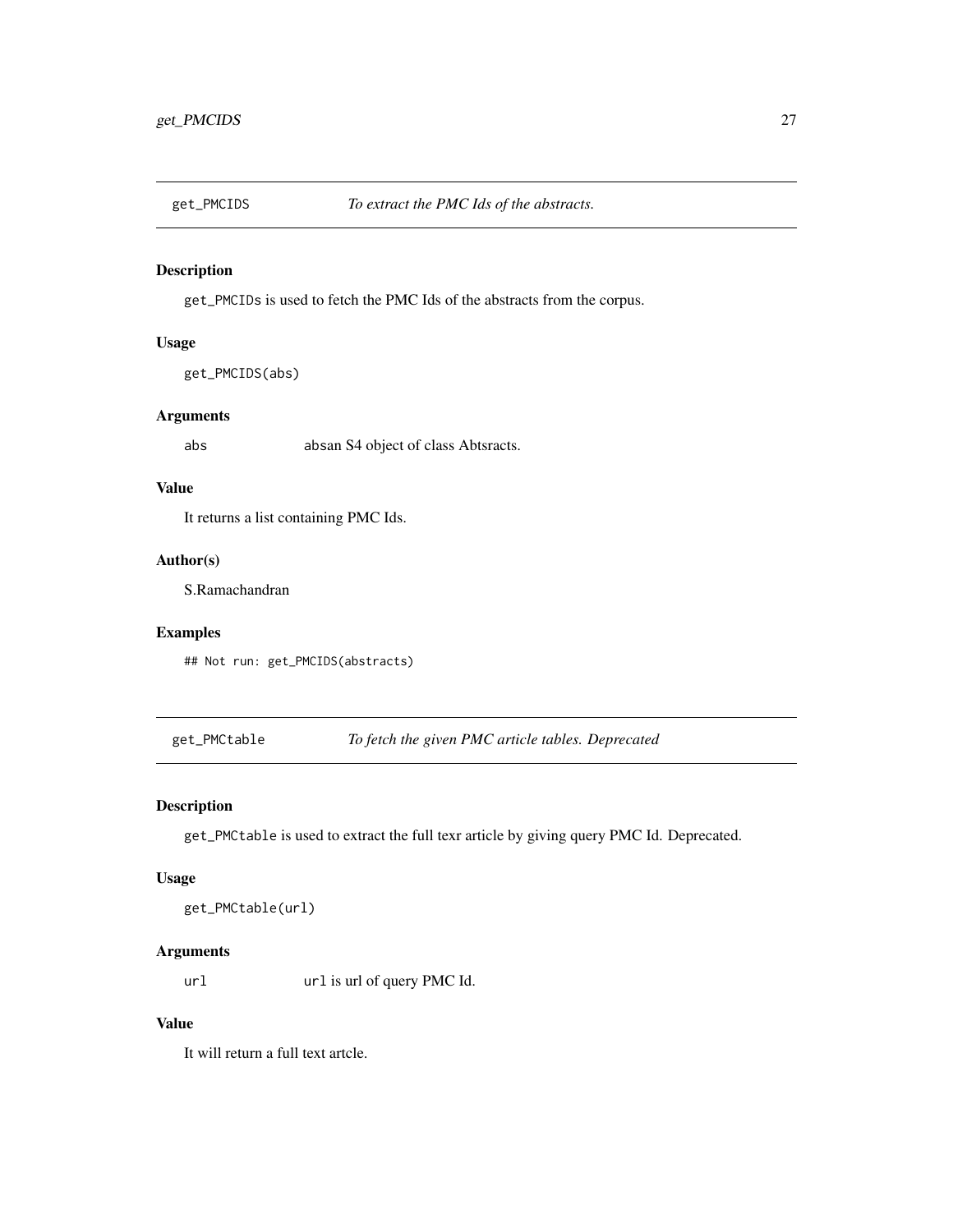### Author(s)

S.Ramachandran

### References

http://www.ncbi.nlm.nih.gov/pmc/

### See Also

[get\\_PMCIDS](#page-26-1)

### Examples

## Not run: get\_PMCtable("http://www.ncbi.nlm.nih.gov/pmc/?term=4039032")

<span id="page-27-1"></span>get\_Sequences *To extract the Gene sequence from the NCBI.*

### Description

get\_Sequences is used to fetch the sequences of genes using NM ids.

#### Usage

get\_Sequences(x, filename)

### Arguments

|          | NM Id of the sequence.                      |
|----------|---------------------------------------------|
| filename | filename specifies the name of output file. |

#### Value

It will return a text file containing sequence.

### Author(s)

S.Ramachandran

### See Also

[get\\_NMids](#page-23-1), ~~~

```
## Not run: get_Sequences("NM_012238.4", "SIRT1")
```
<span id="page-27-0"></span>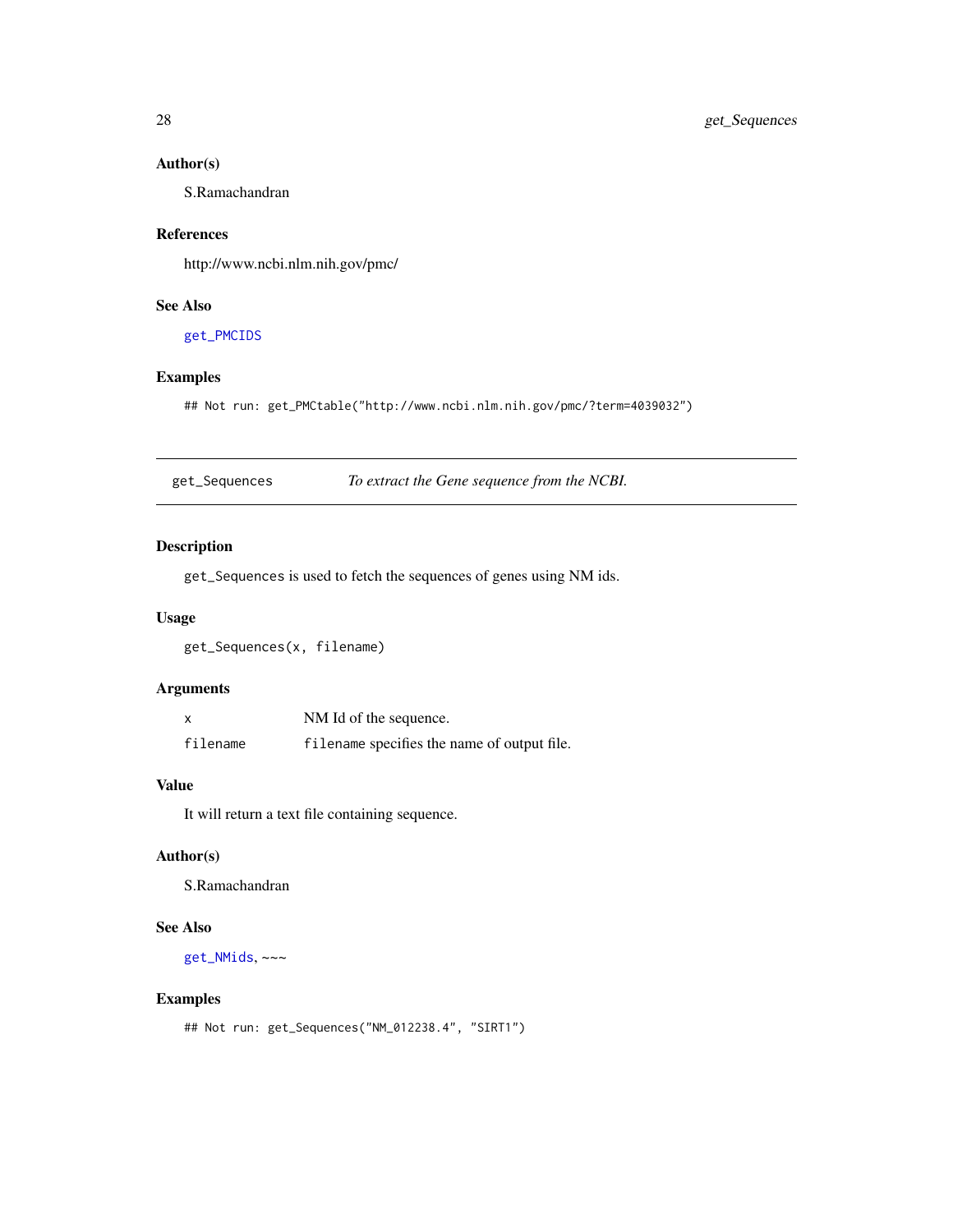<span id="page-28-0"></span>

Give\_Sentences will help to extract the sentence containing query term/s from the large corpus.

### Usage

```
Give_Sentences(m, abs)
```
### Arguments

| m   | m a character term.                  |
|-----|--------------------------------------|
| abs | abs an S4 object of class Abstracts. |

### Value

It will return a list object containing sentences

### Author(s)

S.Ramachandran

### See Also

[Give\\_Sentences\\_PMC](#page-28-1)

### Examples

## Not run: Give\_Sentences("diabetes", Abstracts)

<span id="page-28-1"></span>Give\_Sentences\_PMC *To fetch the sentence from the PMC full text article*

### Description

Give\_Sentences\_PMC is used to extract the sentences from the full text article of given PMC id/s.

#### Usage

```
Give_Sentences_PMC(PMCID, term)
```
#### Arguments

| PMCID | PMCID represents the PMC Id from where we want to extract the sentence. |
|-------|-------------------------------------------------------------------------|
| term  | term represents the term contained in a sentence.                       |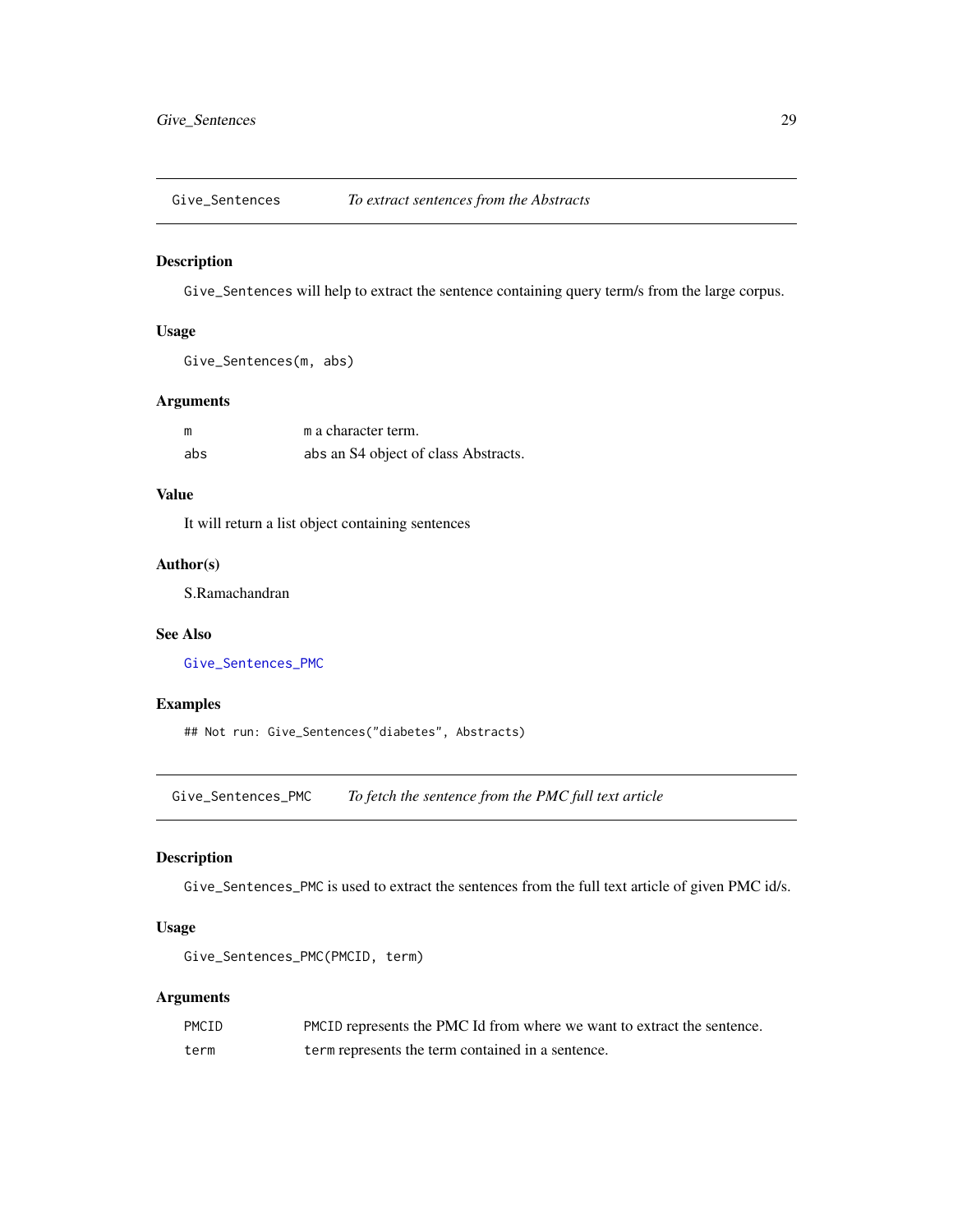### <span id="page-29-0"></span>Value

It will return a list object containing the sentences for query term from the given article.

### Author(s)

S.Ramachandran

### Examples

## Not run: Give\_Sentences\_PMC(PMC4039032, "atherosclerosis")

head\_abbrev *To extract the abbreviated term.*

### Description

head\_abbrev is used to find expansion for which abbreviation is used. It will help to find the falsely matching abbreviations from the abstracts.

### Usage

head\_abbrev(limits, term, pmid, abs)

### Arguments

| limits | limits specifies the limit up to which expansion should be displayed. Default<br>is $50$ |
|--------|------------------------------------------------------------------------------------------|
| term   | term is the query term (abbreviation)                                                    |
| pmid   | pmid describes the PMID                                                                  |
| abs    | absan S4 object of class Abstracts.                                                      |

### Value

It will return a list.

### Author(s)

S.Ramachandran

```
## Not run: head_abbrev(50, "AR", "16893912", myabs)
```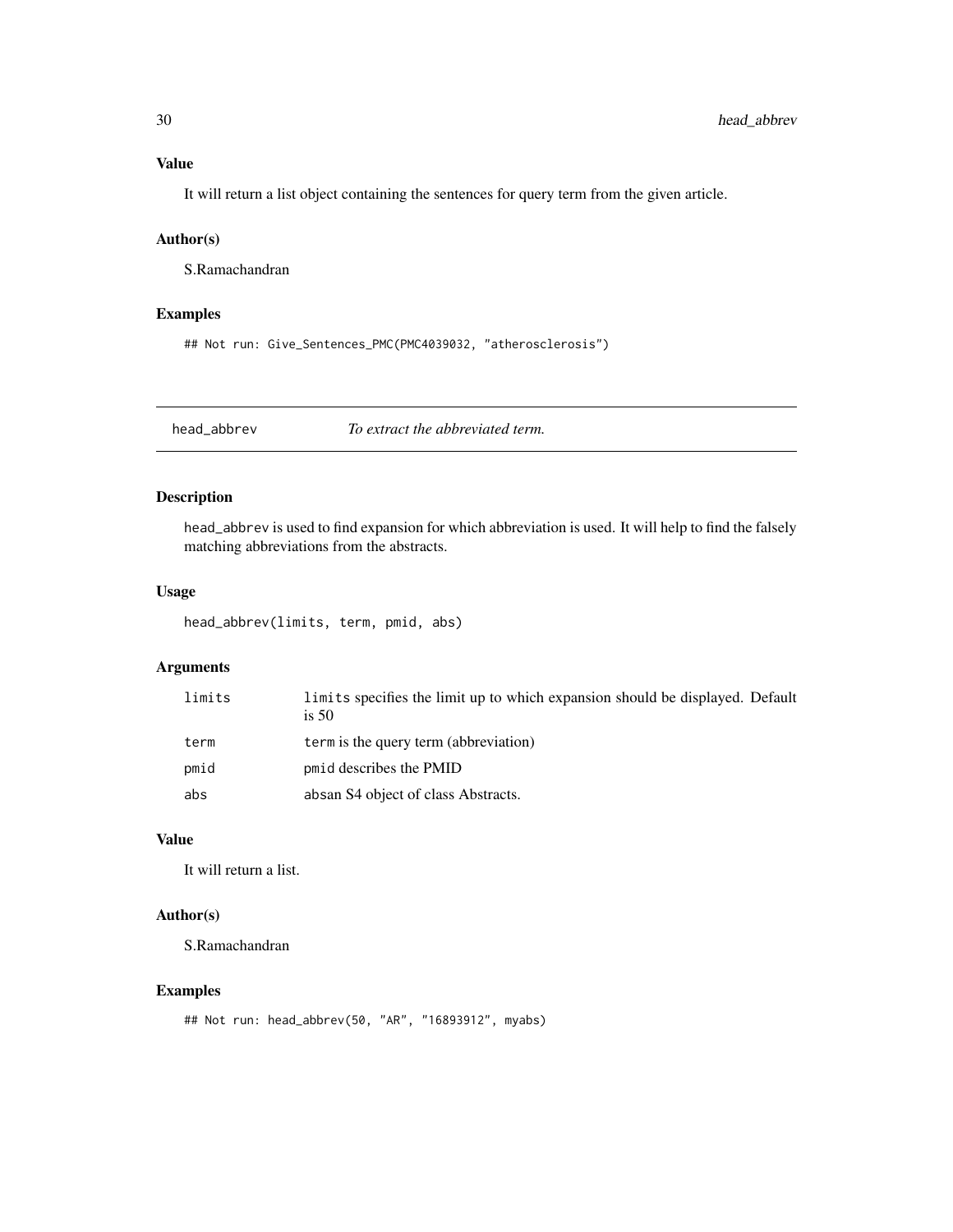<span id="page-30-0"></span>

"HGNC"

### Objects from the Class

Objects can be created by calls of the form new("HGNC", ...).

### Slots

HGNCID: Object of class "character" ApprovedSymbol: Object of class "character" ApprovedName: Object of class "character" Status: Object of class "character" PreviousSymbols: Object of class "character" Aliases: Object of class "character" Chromosome: Object of class "character" AccessionNumbers: Object of class "character" RefSeqIDs: Object of class "character"

### Author(s)

Dr.S.Ramachandran, Ab Rauf Shah

#### See Also

[Abstracts](#page-3-1)

## Examples

showClass("HGNC")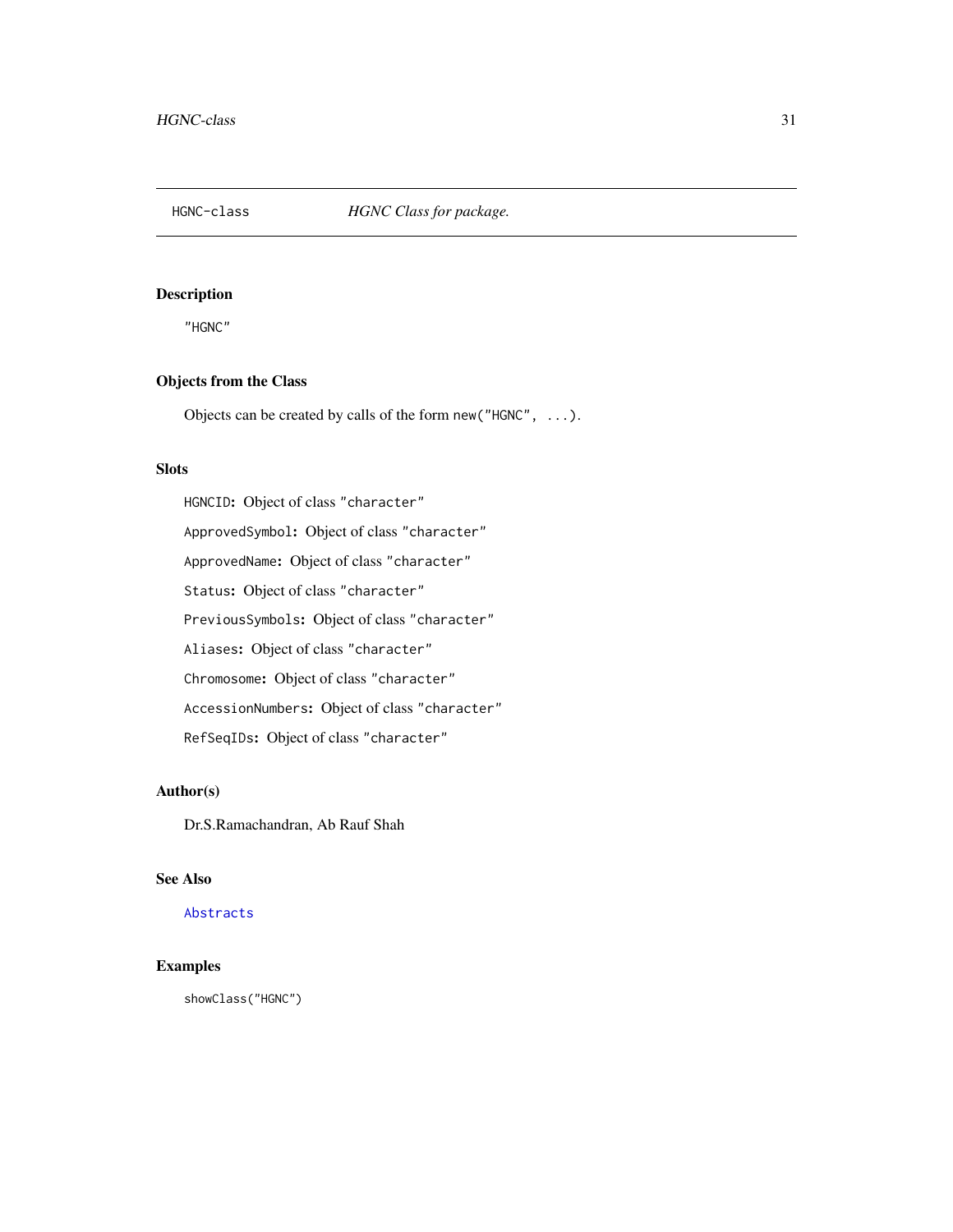<span id="page-31-0"></span>

This dataset contains HGNC2UniprotID from Uniprot and is used in uniprotfn() function of this package, to get the information of a gene from the Uniprot.

#### Usage

data(HGNC2UniprotID)

### Format

The format is: chr "HGNC2UniprotID"

### Details

The dataset contains HGNC2UniprotID

#### References

UniProt Consortium. "The universal protein resource (UniProt)." Nucleic acids research 36.suppl 1 (2008): D190-D195. http://www.uniprot.org/

#### Examples

data(HGNC2UniprotID)

HGNCdata *R Data containing HGNC data.*

#### Description

This dataset contains data from Human Gene Nomenclature Committe i.e HGNC ID, HGNC approved symbol, approved name, gene synonyms, chromosome no., accession numbers and RefSeq ids.

#### Usage

data(HGNCdata)

### Format

The format is: chr "HGNCdata"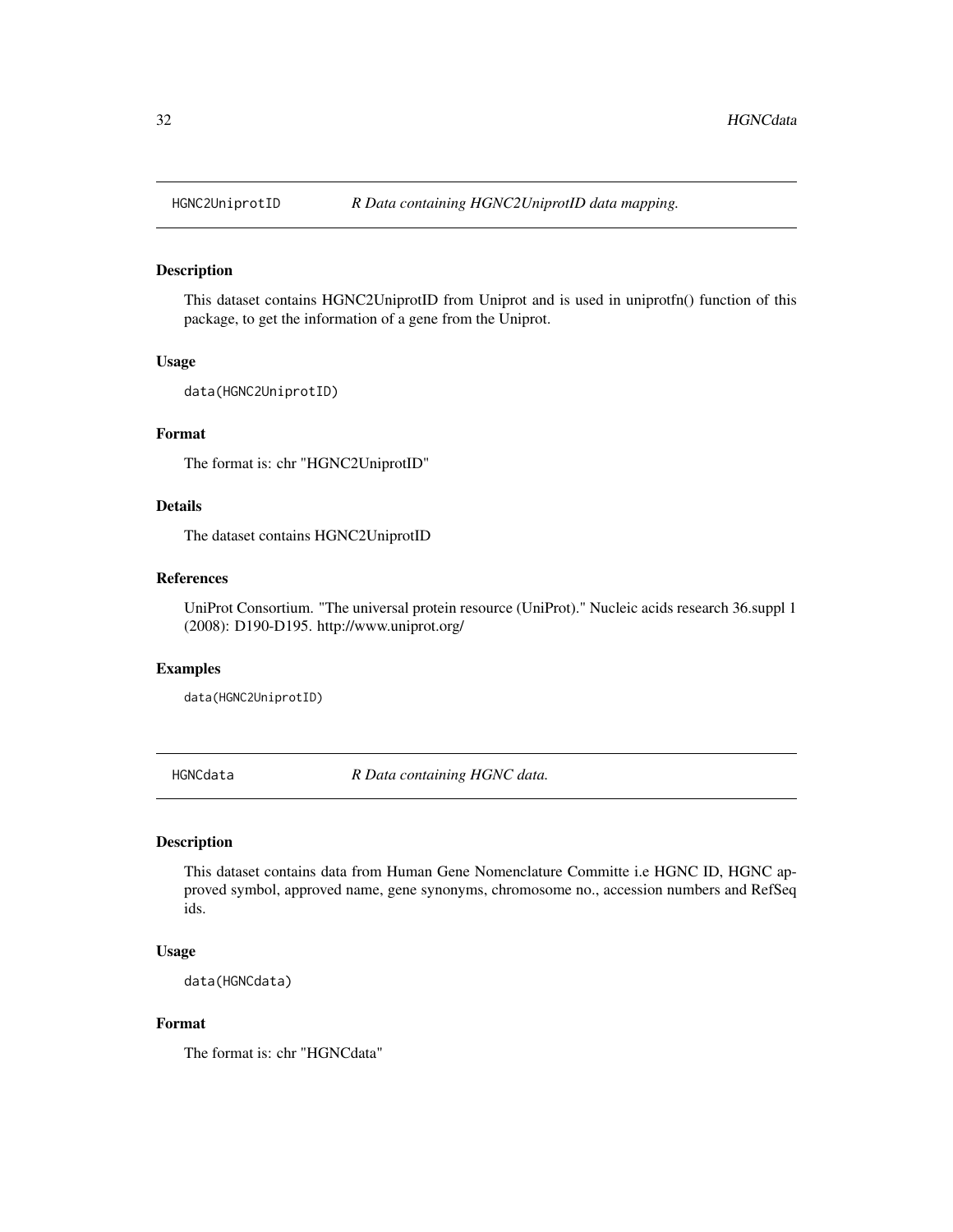### <span id="page-32-0"></span>Details

The dataset contains HGNCdata

#### References

Povey, Sue, et al. "The HUGO gene nomenclature committee (HGNC)." Human genetics 109.6 (2001): 678-680. http://www.genenames.org/

#### Examples

data(HGNCdata)

<span id="page-32-1"></span>input\_for\_find\_intro\_conc\_html

*fetch the abstracts using E-utilities.*

### Description

it helps in searching and fetching the abstracts from E-utilities using PMIDs.

### Usage

input\_for\_find\_intro\_conc\_html(y, all)

### Arguments

|     | an S4 object of class Abstracts                         |
|-----|---------------------------------------------------------|
| all | is logical if true, will include title and author also. |

### Details

it takes an S4 object as input and uses its PMIDs to fetch the abstracts from E-utilities. The output will be used as input for find\_intro\_conc\_html as it contains neat data i.e. abstracts only.

### Value

a list containing abstracts and PMID

#### Author(s)

S.Ramachandran, Jyoti Rani

### References

literature/http:/eutils.ncbi.nlm.nih.gov/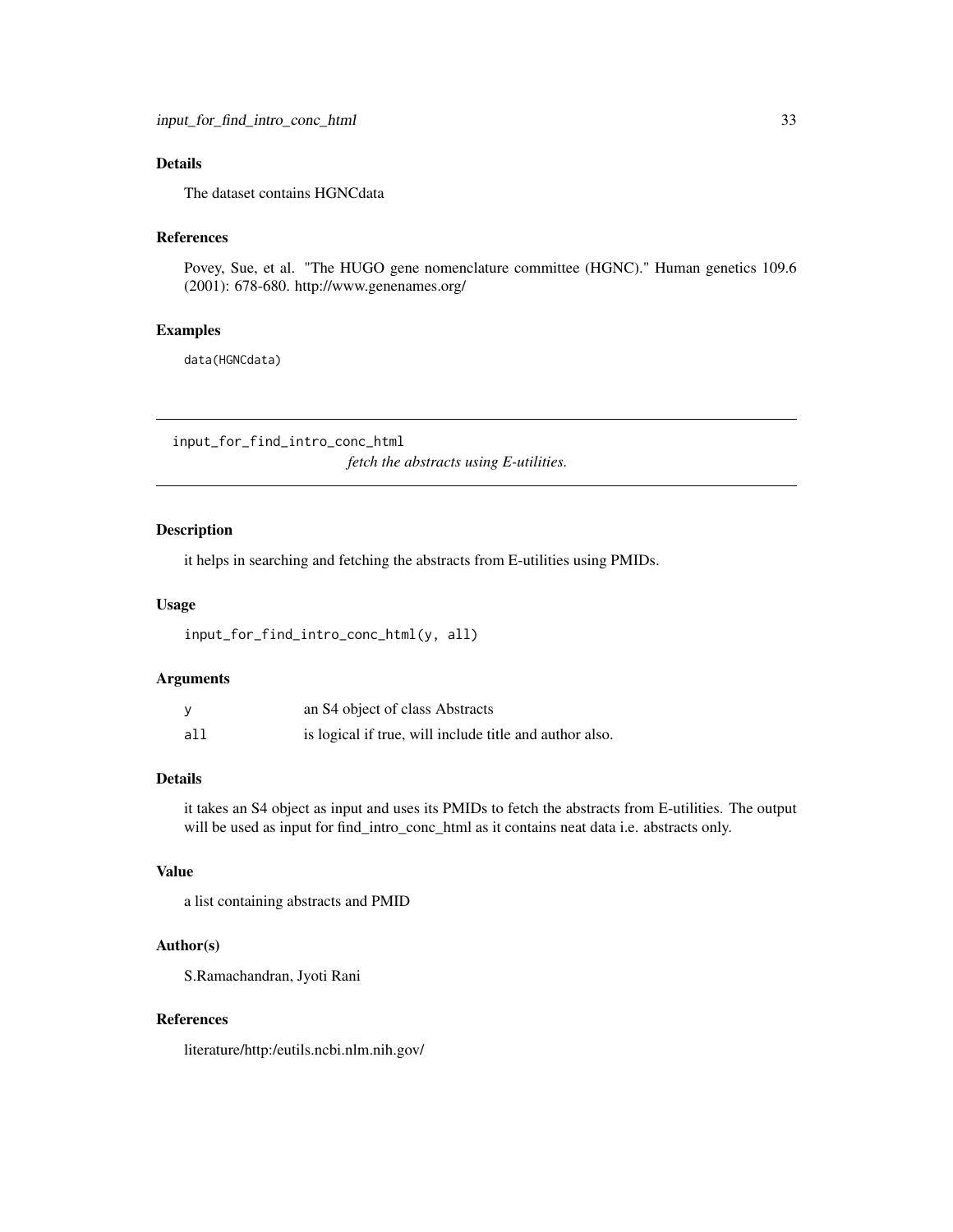### See Also

[find\\_intro\\_conc\\_html](#page-15-1)

### Examples

## Not run: test=input\_for\_find\_intro\_conc\_html(abs) ## here 'abs' is an S4 object of class Abstracts.

local\_uniprotfun *To Get Information from Uniprot.*

### Description

It is an auxiliary function for altnamesfun.

#### Usage

```
local_uniprotfun(y)
```
### Arguments

y y a character value containing HGNC Gene symbol

#### Value

It writes an output file named "x.txt" which will be used as input in altnamesfun().

### Author(s)

S.Ramachandran, Jyoti Rani

### See Also

### [uniprotfun](#page-52-1)

```
## Not run: local_uniprotfun("TLR4")
## here it will generate an output file named "x.txt" containing
## result for TLR4.
```
<span id="page-33-0"></span>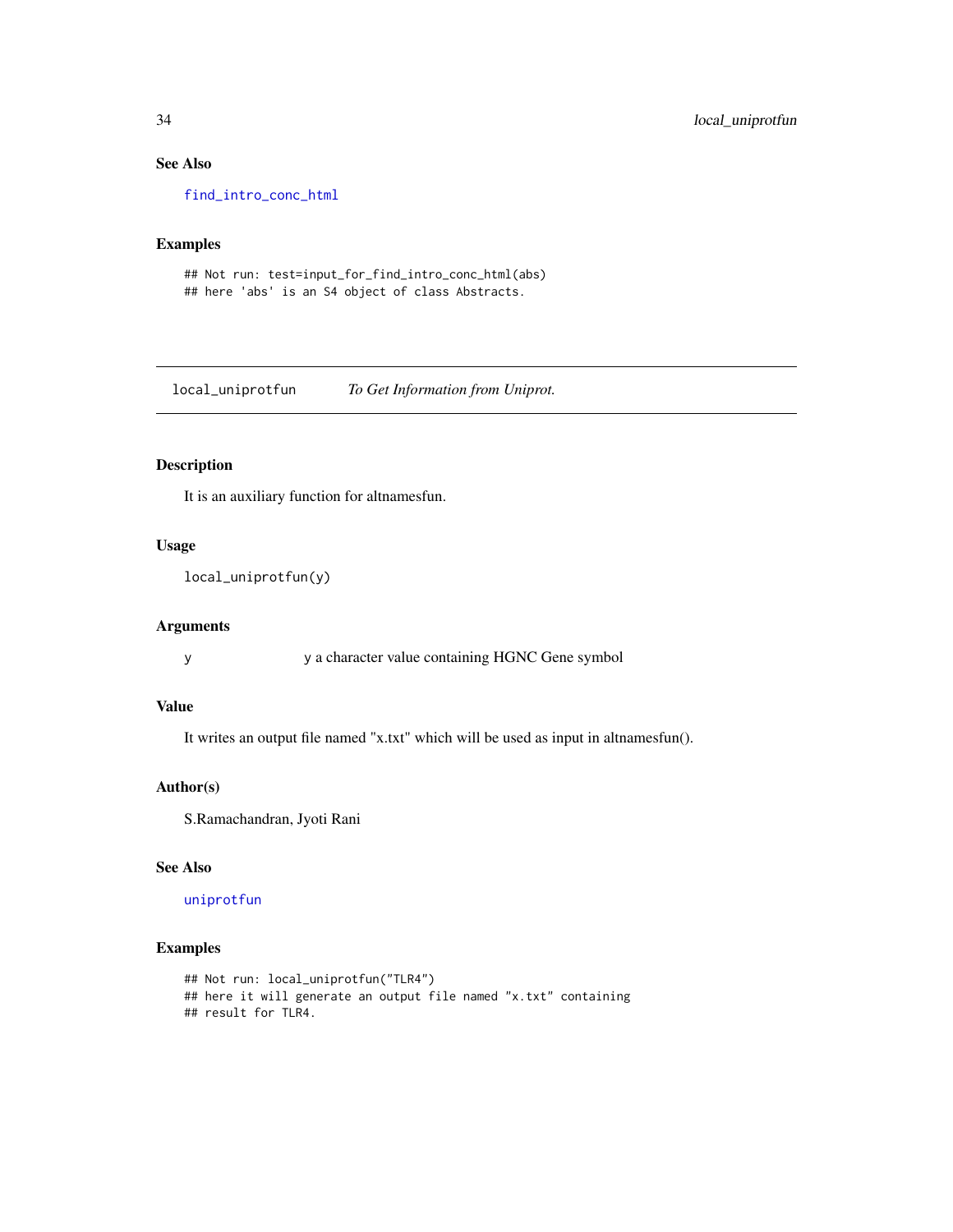<span id="page-34-1"></span><span id="page-34-0"></span>

names\_fn matches the gene symbols to gene names and extract from HGNC.

### Usage

names\_fn(genes, data, abs, filename, terms)

### Arguments

| genes    | genes is output of gene_atomization or a table containing HGNC gene symbols<br>in first column with its frequency in second column. |
|----------|-------------------------------------------------------------------------------------------------------------------------------------|
| data     | data is HGNC data table with all 49 features (columns) available from the web<br>site https://www.genenames.org/                    |
| abs      | abs an S4 object of class Abstracts.                                                                                                |
| filename | filename specifies the name of output file.                                                                                         |
| terms    | terms second query term to be searched in the same sentence (co-occurrence)<br>of abstracts.                                        |

### Value

It returns an output file containing genes with their corresponding gene names and sentences with co-occurrences if any.

### Author(s)

S.Ramachandran

```
## Not run:
names_fn(genes, data, diabetes_abs, "names", c("diabetic nephropathy", "DN"))
## End(Not run)
## genes output of gene_atomization()
```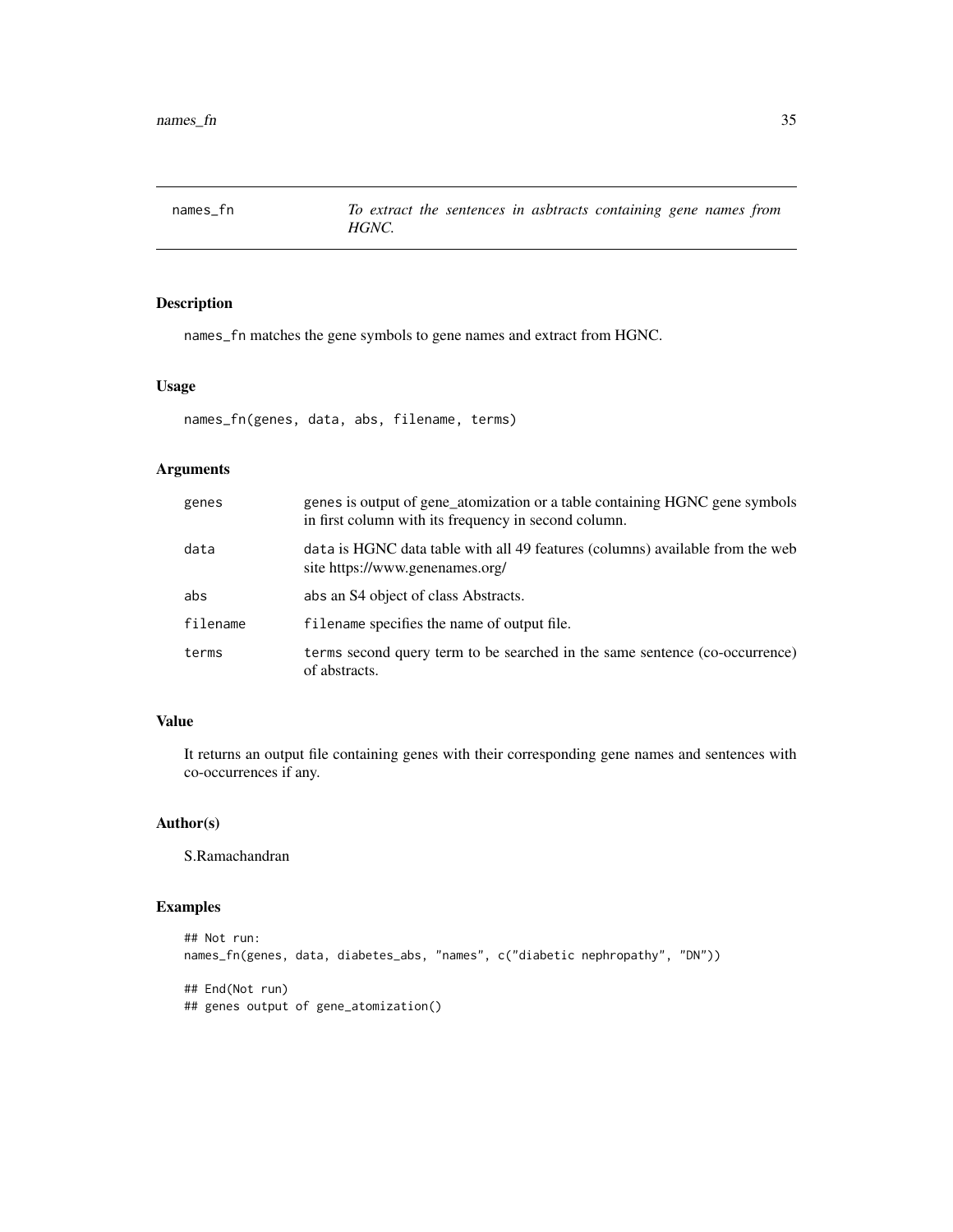<span id="page-35-1"></span><span id="page-35-0"></span>

official\_fn is used to fetch the sentences containing official gene symbol from HGNC.

### Usage

official\_fn(genes, abs, filename, terms)

### Arguments

| genes    | genes is output of gene_atomization, or a table containing HGNC gene symbols<br>in first column with its frequency in second column. |
|----------|--------------------------------------------------------------------------------------------------------------------------------------|
| abs      | abs an S4 object of class Abstracts.                                                                                                 |
| filename | filename specifies the name of output file.                                                                                          |
| terms    | terms second query term to be searched in the same sentence (co-occurrence)<br>of abstracts.                                         |

### Value

It will return a text file containing corresponding official gene symbol.

### Author(s)

S.Ramachandran

```
## Not run:
official_fn(genes, diabetes_abs, "genes", c("diabetic nephropathy", "DN"))
## End(Not run)
## genes output of gene_atomization()
```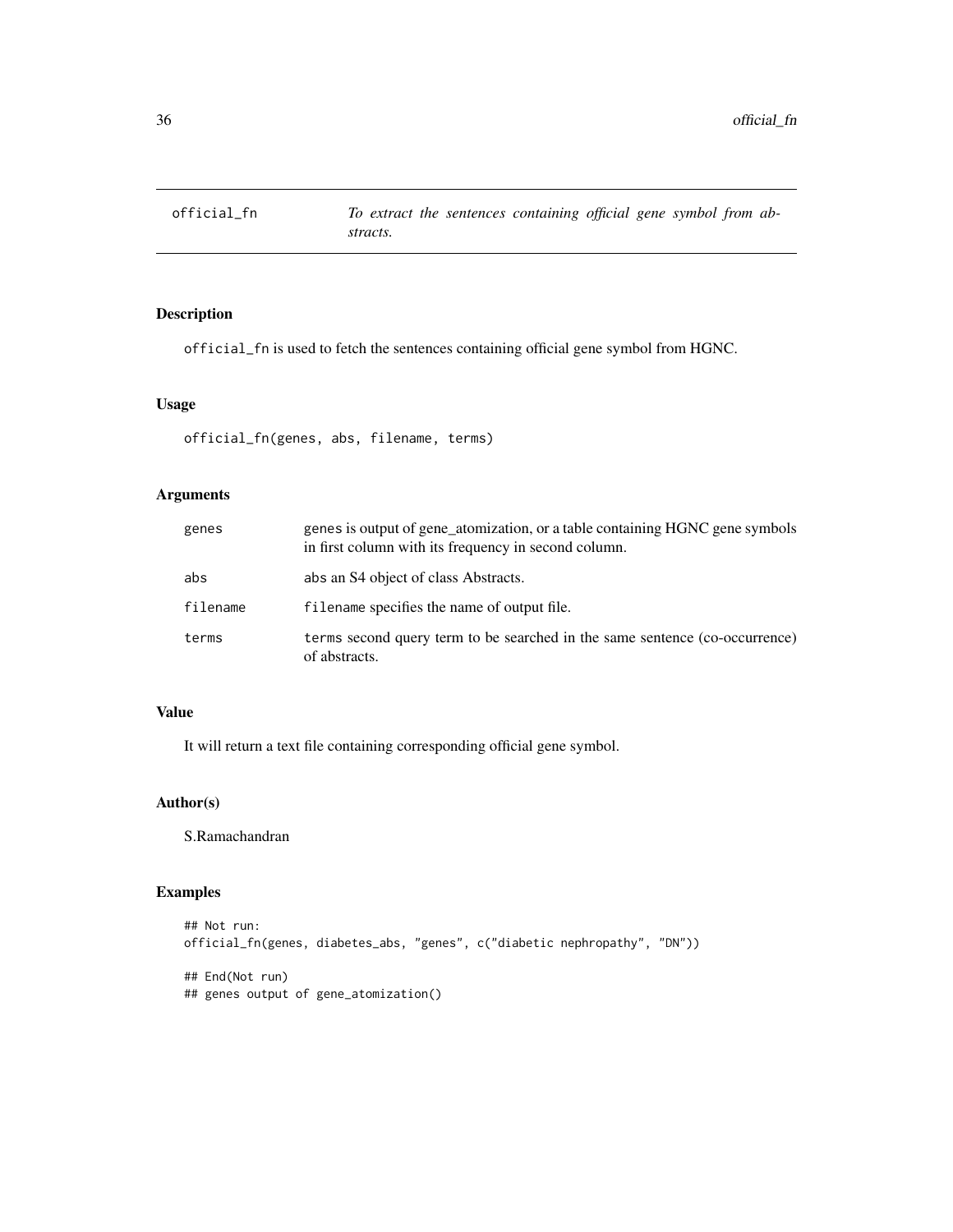<span id="page-36-0"></span>pmids\_to\_abstracts *To Find and match the PMIDs to the abstracts.*

#### Description

pmids\_to\_abstracts is used to extract the abstract/s of query PMID/s.

### Usage

```
pmids_to_abstracts(x, abs)
```
### Arguments

| $\mathsf{x}$ | x a numeric vector containing PMIDs  |
|--------------|--------------------------------------|
| abs          | abs an S4 object of class Abstracts. |

### Value

It will return an S4 object of class abstracts containing abstracts for query PMIDs.

### Author(s)

S.Ramachandran

### Examples

## Not run: pmids\_to\_abstracts(26878666,abs)

<span id="page-36-1"></span>previousabs\_fn *To Retrieve the Abstracts from the large corpus for given years.*

### Description

This function is used to extract the abstracts from the large corpus excluding the years and under a given theme. Its output is used in other functions like BWI and genes\_BWI

#### Usage

```
previousabs_fn(yrs_to_exclude, theme, parentabs)
```
### Arguments

|           | yrs_to_exclude yrs_to_exclude is abstracts for the list of years we want to exclude from the |
|-----------|----------------------------------------------------------------------------------------------|
|           | corpus                                                                                       |
| theme     | theme is a character value specifying the themes for the Abstracts.                          |
| parentabs | parentabs an S4 object containing the Abstracts.                                             |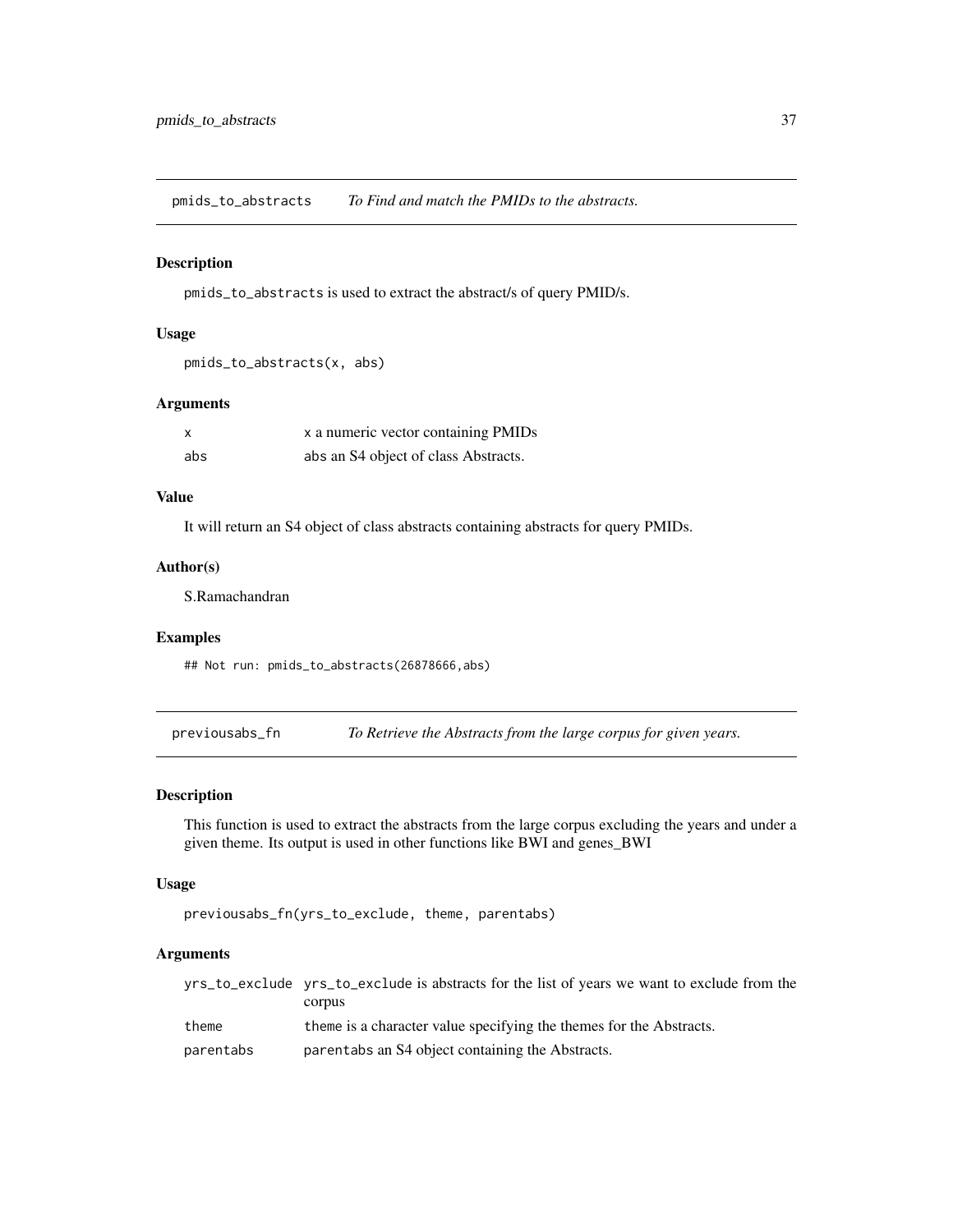### <span id="page-37-0"></span>Value

It returns an S4 object containing the abstracts of the given year.

#### Author(s)

S.Ramachandran

### See Also

[currentabs\\_fn](#page-14-1)

#### Examples

```
## Not run: test = previousabs_fn(as.character(2015:2010), "atherosclerosis", diabetesabs
## here we will get the abstracts before 2010 for 'atherosclerosis'
## from the large corpus diabetesabs.
```
<span id="page-37-1"></span>prevsymbol\_fn *To extract the sentences containing Previous symbols of HGNC genes.*

#### Description

prevsymbol\_fn will return the sentences containing previous symbols of the genes from the abstracts using HGNC data.

#### Usage

prevsymbol\_fn(genes, data, abs, filename, terms)

#### Arguments

| genes    | genes is output of gene_atomization, or a table containing HGNC gene symbols<br>in first column with its frequency in second column. |
|----------|--------------------------------------------------------------------------------------------------------------------------------------|
| data     | data is HGNC data table with all 49 features (columns) available from the web<br>site https://www.genenames.org/                     |
| abs      | abs an S4 object of class Abstracts.                                                                                                 |
| filename | filename specify the name of output file                                                                                             |
| terms    | terms second query term to be searched in the same sentence (co-occurrence)<br>of abstracts.                                         |

### Value

It returns a text file containing gene symbol with corresponding previous symbols.

### Author(s)

S.Ramachandran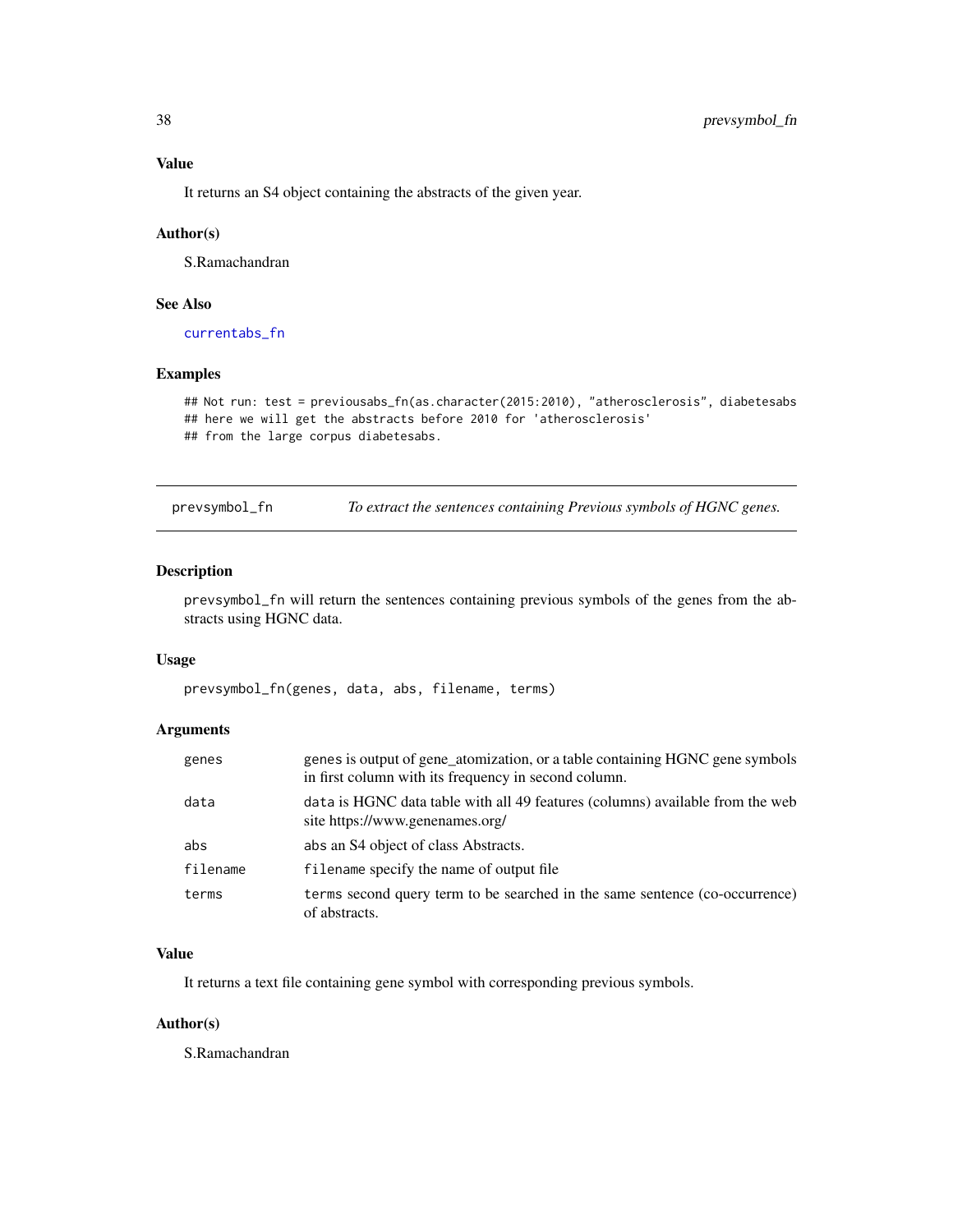#### <span id="page-38-0"></span>printabs 39

### See Also

[names\\_fn](#page-34-1), [official\\_fn](#page-35-1)

### Examples

```
## Not run:
prevsymbol_fn(genes, data, diabetes_abs, "prevsym", c("diabetic nephropathy", "DN"))
## End(Not run)
```

| printabs | To prind the total number of abstracts in an S4 object of class Abstracts |
|----------|---------------------------------------------------------------------------|
|          | , its start and end                                                       |

### Description

It gives overview of the abstracts in an S4 object of class Abstracts.

#### Usage

```
printabs(object)
```
### Arguments

object An S4 object of class Abstracts.

### Value

prints the total number of abstracts in an S4 object with additional information.

### Author(s)

S.Ramachandran

```
## Not run: printabs(myabs)
## here myabs is an S4 object of class Abstracts.
```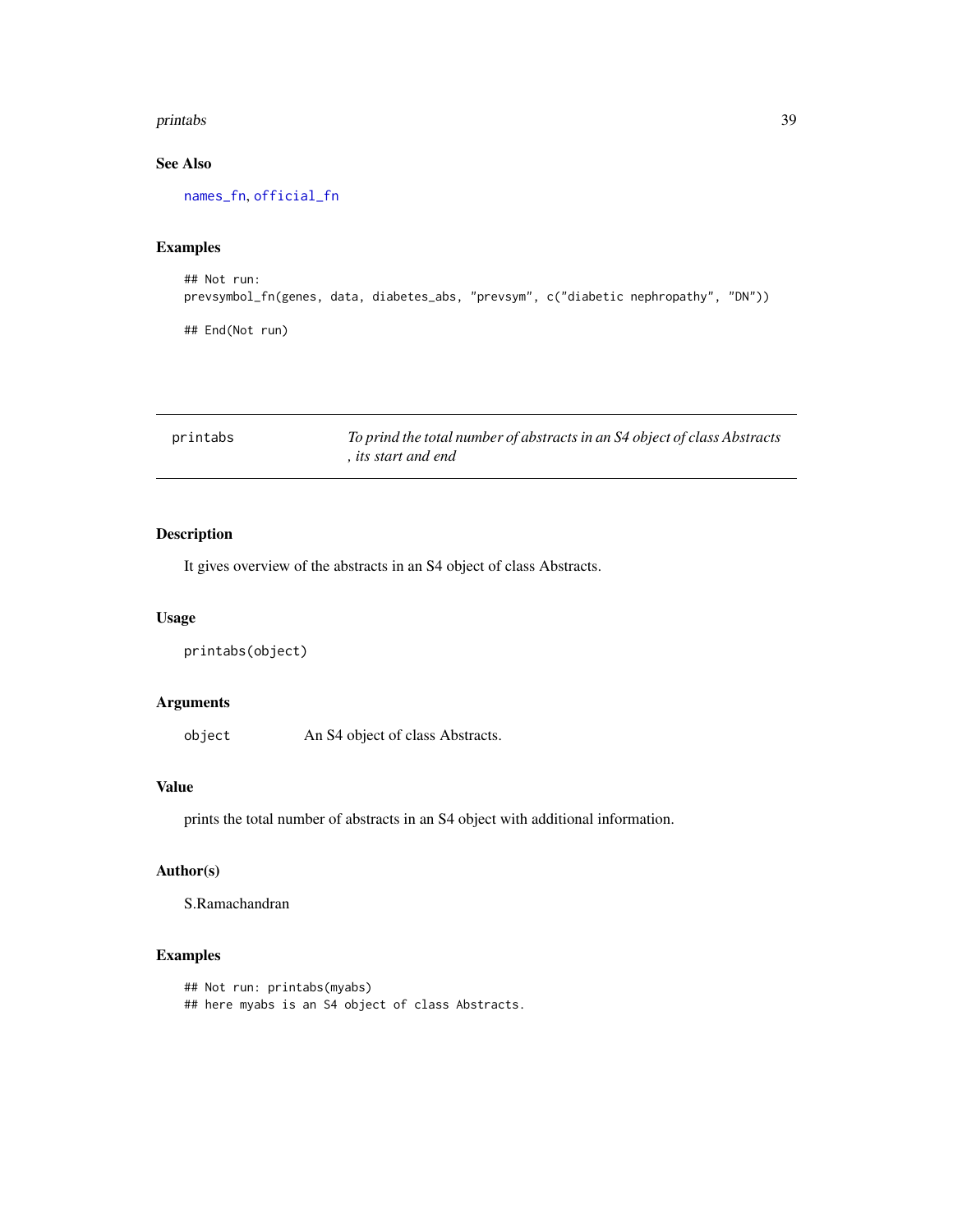<span id="page-39-1"></span><span id="page-39-0"></span>pubtator\_function *function for text annotation using PubTator*

#### **Description**

pubtator\_function is used to extract specific information from an abstract like Gene, chemical, and diseases etc.

#### Usage

```
pubtator_function(x)
```
#### Arguments

x numeric value PMID.

#### Details

pubtator\_function allow users to get information about 'Gene', 'Chemical' and 'Disease' for given PMID. It uses online tool PubTator on R plateform. It also removes redundancy from the output. It takes one PMID at once, for multiple PMIDs user can use lapply() function.

#### Value

It returns a list object containing Gene, Chemical, Disease and PMID.

#### Author(s)

S.Ramachandran, Jyoti Rani

#### References

Wei CH et. al., PubTator: a Web-based text mining tool for assisting Biocuration, Nucleic acids research, 2013, 41 (W1): W518-W522. doi: 10.1093/nar/gkt44

Wei CH et. al., Accelerating literature curation with text-mining tools: a case study of using Pub-Tator to curate genes in PubMed abstracts, Database (Oxford), bas041, 2012

Wei CH et. al., PubTator: A PubMed-like interactive curation system for document triage and literature curation, in Proceedings of BioCreative 2012 workshop, Washington DC, USA, 145-150, 2012

```
## Not run: test = pubtator_function(17922911)
## here pubtator_function() will extract the information from this given pmid.
```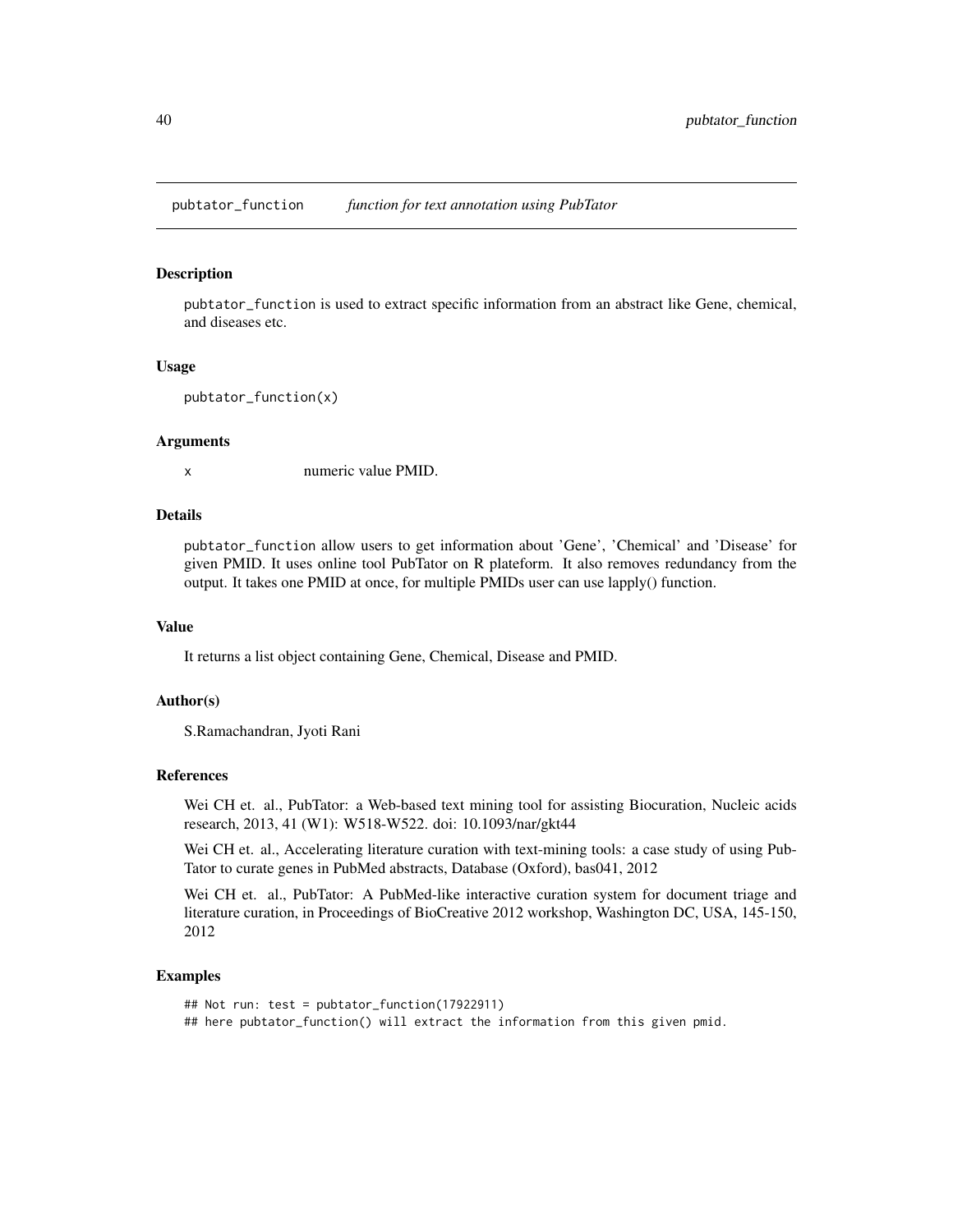<span id="page-40-0"></span>pubtator\_result\_list\_to\_table

*Function to Convert Pubtator result from list into Table*

### Description

This function is used to collect the outputs of pubtator\_function() after using lapply over multiple PMIDs. This function enables to convert it into table for easy reading and further analysis.

### Usage

```
pubtator_result_list_to_table(x)
```
#### Arguments

x here x is list output of pubtator\_function().

#### Value

It returns table for pubtator\_function output.

#### Author(s)

S.Ramachandran, Jyoti Rani

#### See Also

[pubtator\\_function](#page-39-1)

### Examples

## Not run: test = pubtator\_result\_list\_to\_table(x) ##here x is the output of pubtator\_function

<span id="page-40-1"></span>readabs *To read Abstracts*

#### Description

readabs will automatically read the abstracts from the pubmed file.

### Usage

readabs(x)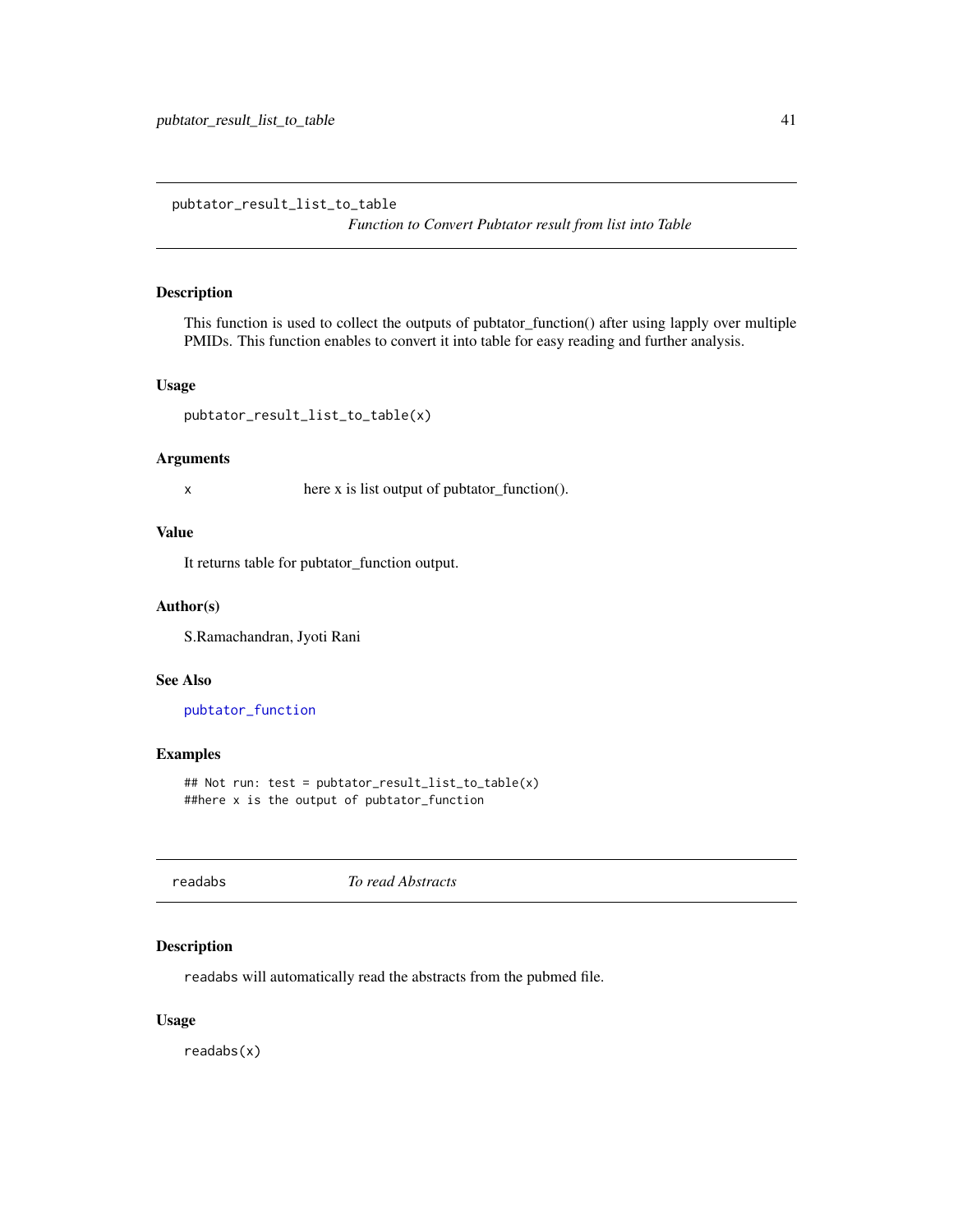#### <span id="page-41-0"></span>Arguments

x Text file of PubMed abstracts. (Abstracts downloaded from PubMed)

#### Details

The saved file from a general pubmed search as text file is read via readabs().

### Value

An S4 object of class "Abstracts", and a text file with tab delimited headers Journal, Abstract, PMID written with file name "newabs.txt".

### Author(s)

S.Ramachandran

#### Examples

```
## Not run: readabs("pubmed_result.txt")
##here pubmed_result.txt is the text file of abstracts saved from PubMed.
```
readabsnew *To read Abstracts*

#### Description

readabsnew will automatically read the abstracts from the pubmed text file.

### Usage

```
readabsnew(x)
```
#### Arguments

x Text file of PubMed abstracts. (Abstracts downloaded from PubMed)

#### Details

The saved file from a general pubmed search as text file is read via readabsnew().

### Value

An S4 object of class "Abstracts" and a text file with tab delimited headers Journal, Abstract, PMID written with file name "newabs.txt".

#### Author(s)

S.Ramachandran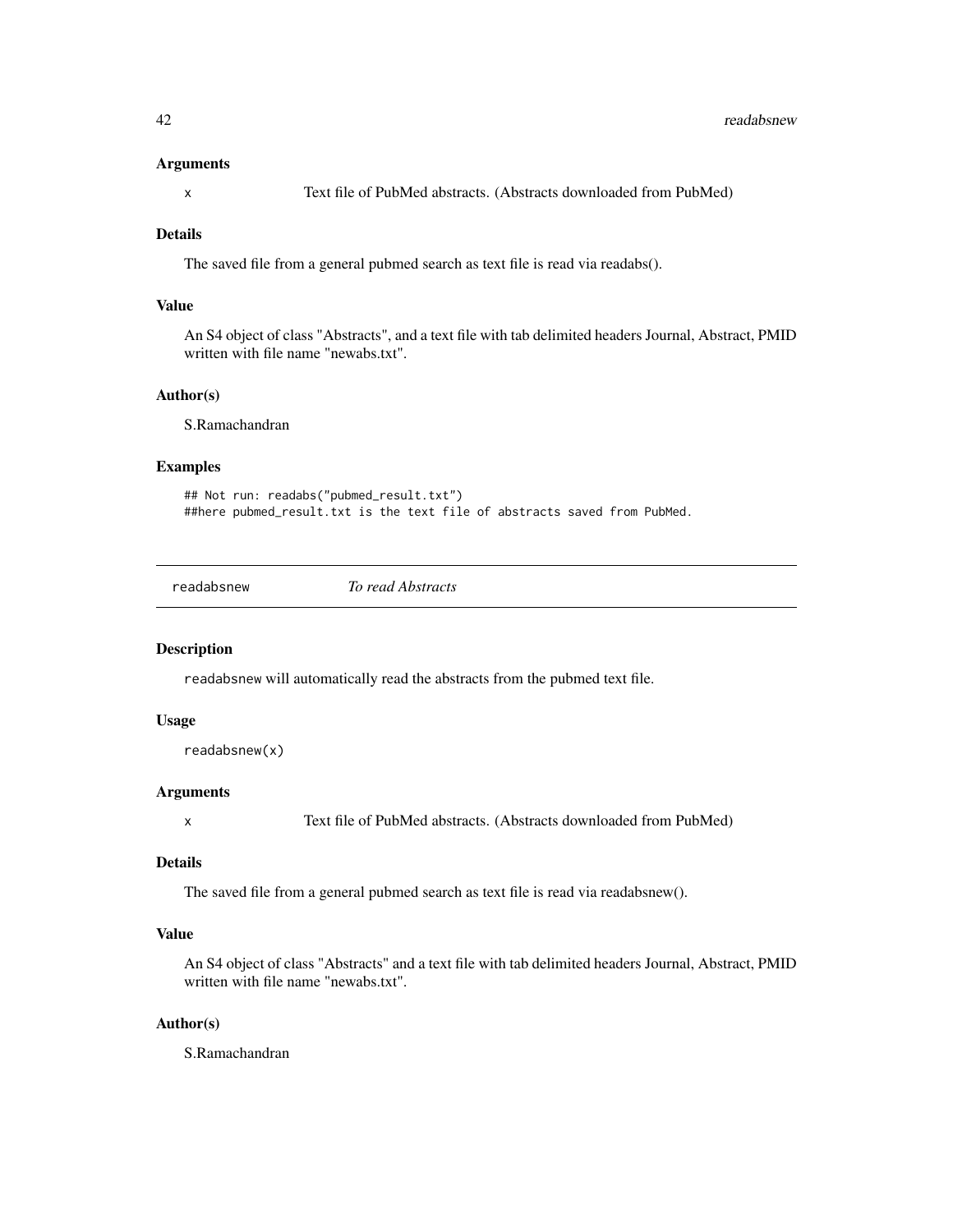#### <span id="page-42-0"></span>ready and the contract of the contract of the contract of the contract of the contract of the contract of the contract of the contract of the contract of the contract of the contract of the contract of the contract of the

### Examples

```
## Not run: readabsnew("pubmed_result.txt")
##here pubmed_result.txt is the text file of abstracts saved from PubMed.
```
ready *To Initiate the Classes.*

#### Description

ready will initiate the classes neccessary for other functions.

#### Usage

ready()

### Details

This function is neccessary to initiate the classes which are needed for the implementation of other functions.

### Value

classes

### Author(s)

S. Ramachandran

### Examples

## Not run: ready()

removeabs *To remove abstracts for the query term.*

#### Description

removeabswill remove the abstracts from a corpus for a given term.

### Usage

removeabs(object, x, y)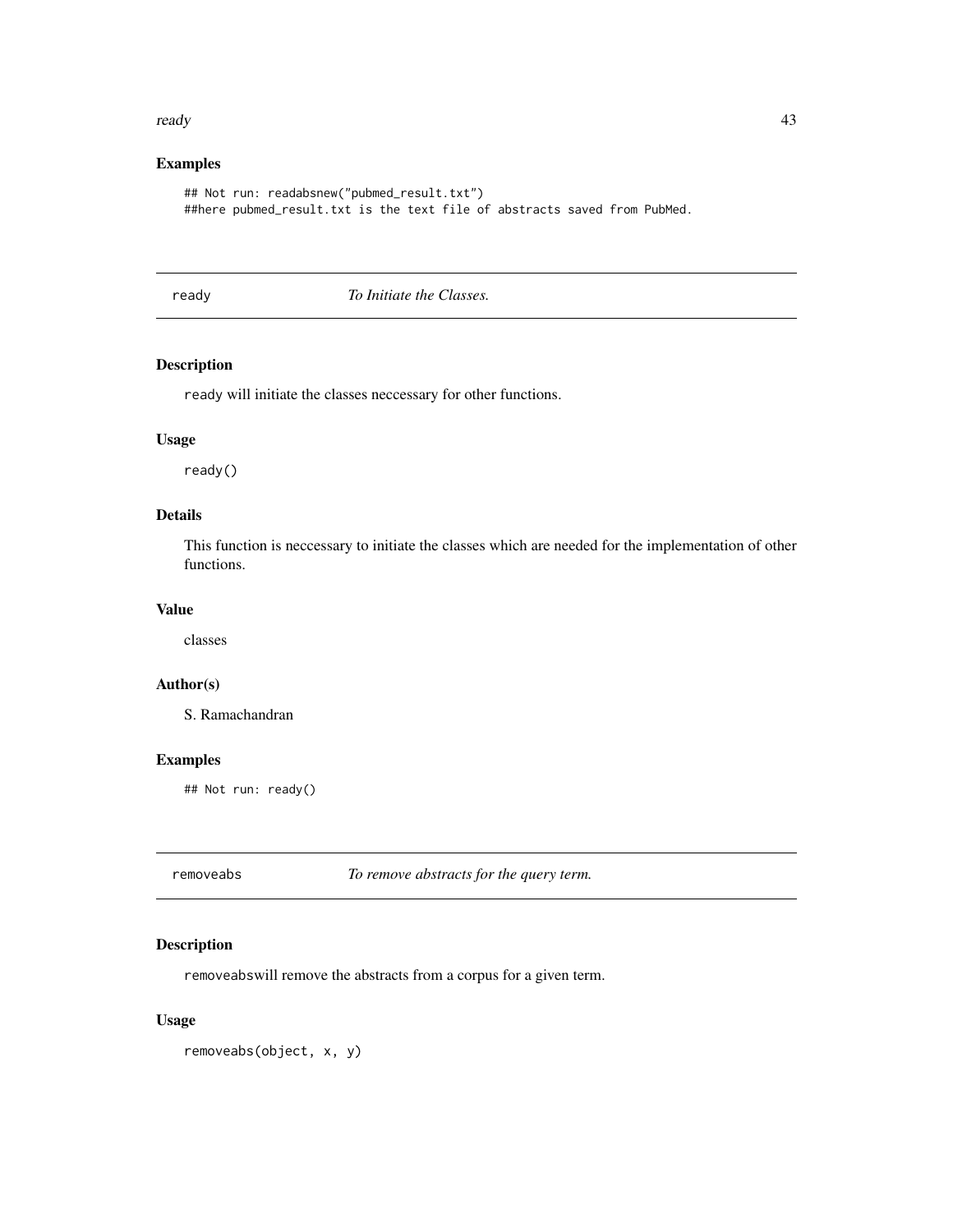### <span id="page-43-0"></span>Arguments

| object | An S4 object of class Abstracts                        |
|--------|--------------------------------------------------------|
| X      | A character value                                      |
|        | is logical, if set 'TRUE' search will be case specific |

### Details

removeabs() finds the abstracts for the given term and remove them from the large set of abstracts.A text file of file name "dataout.txt" will be written containing the number of abstracts removed.

### Value

An S4 object of class Abstracts and a text file named "dataout.txt"

### Author(s)

S.Ramachandran, Jyoti Rani

#### Examples

## Not run: removeabs(myabs, "atherosclerosis", TRUE)

removeabs-methods removeabs *To remove abstracts of a term from the data.*

#### Description

removeabs This function will search for the abstracts containing the given term to remove them from the data.

#### Methods

signature(object = "Abstracts") This method depicts its function, it will remove the abstracts from the data, and the number of abstracts removed will be written the text file named "dataout.txt"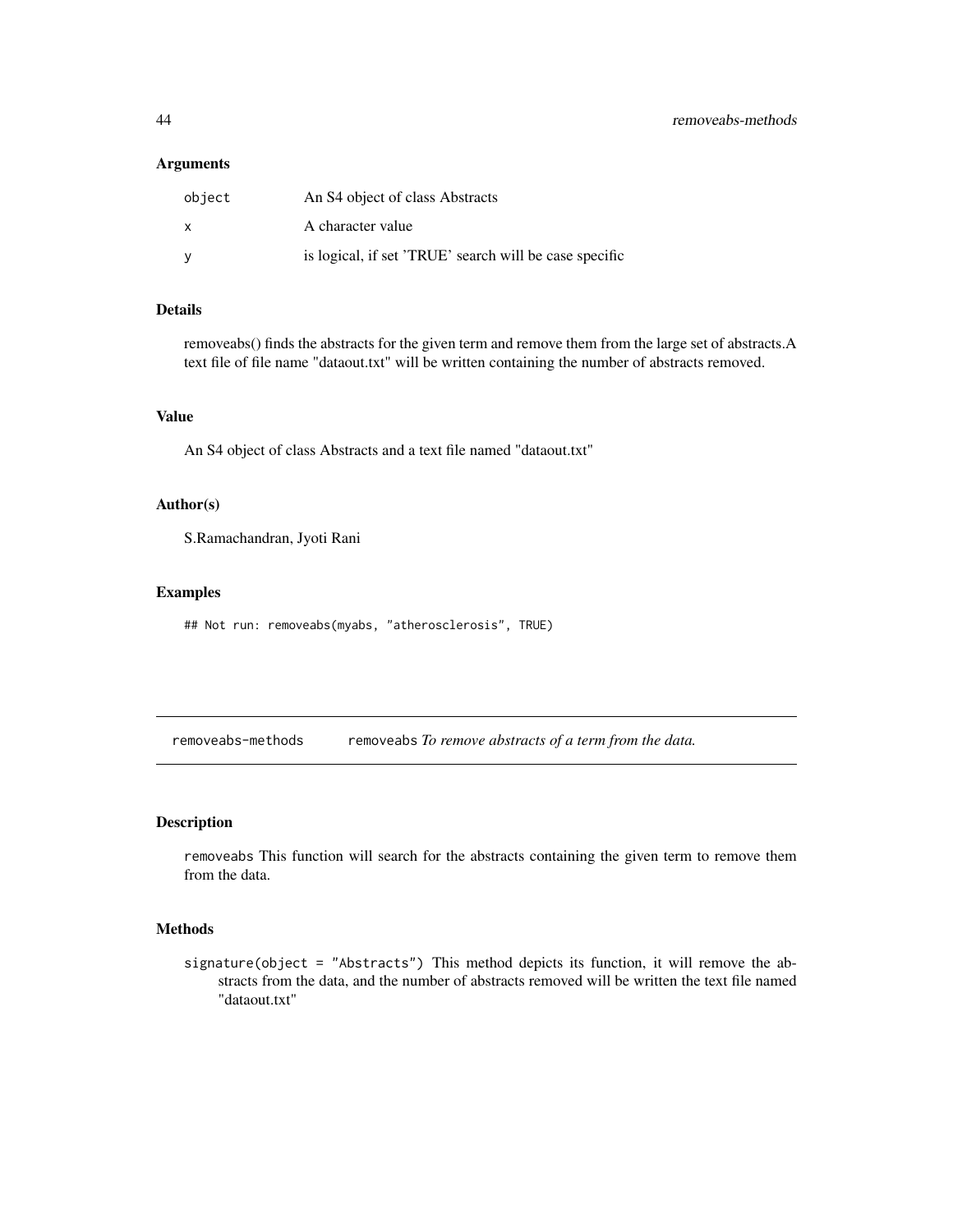<span id="page-44-1"></span><span id="page-44-0"></span>

searchabsL will search for abstracts for the given term(s). Multiple combinations are allowed.

#### Usage

searchabsL(object, yr, include, restrict, exclude)

#### Arguments

| object   | An S4 object of class Abstracts                                                                                           |
|----------|---------------------------------------------------------------------------------------------------------------------------|
| yr       | character vector specifies the year of search                                                                             |
| include  | character vector specifies the terms contained in the abstracts.                                                          |
| restrict | character vector specifies the term contained in the abstracts for which search<br>should be restricted.                  |
| exclude  | character vector specifies the terms contained in the abstracts for excluding these<br>abstracts from the search results. |

### Details

In the arguments except for the object all other arguments have "NONE" as default. To export or write the result of searchabsL() we use sendabs() function.

#### Value

An object of class Abstracts satisfying the term combinations, In addition a text file named "out.txt" reporting the number of abstracts for given query term combinations.

#### Author(s)

S.Ramachandran

#### See Also

[searchabsT](#page-45-1)

```
## Not run: searchabsL(myabs, include="term")
searchabsL(myabs, yr="2013")
searchabsL(myabs, restrict="term")
searchabsL(myabs, exclude="term")
searchabsL(myabs, include="term", exclude="term2")
## End(Not run)
## Here myabs is the object of class Abstracts containing data,
## "term" is the query term to be search.
```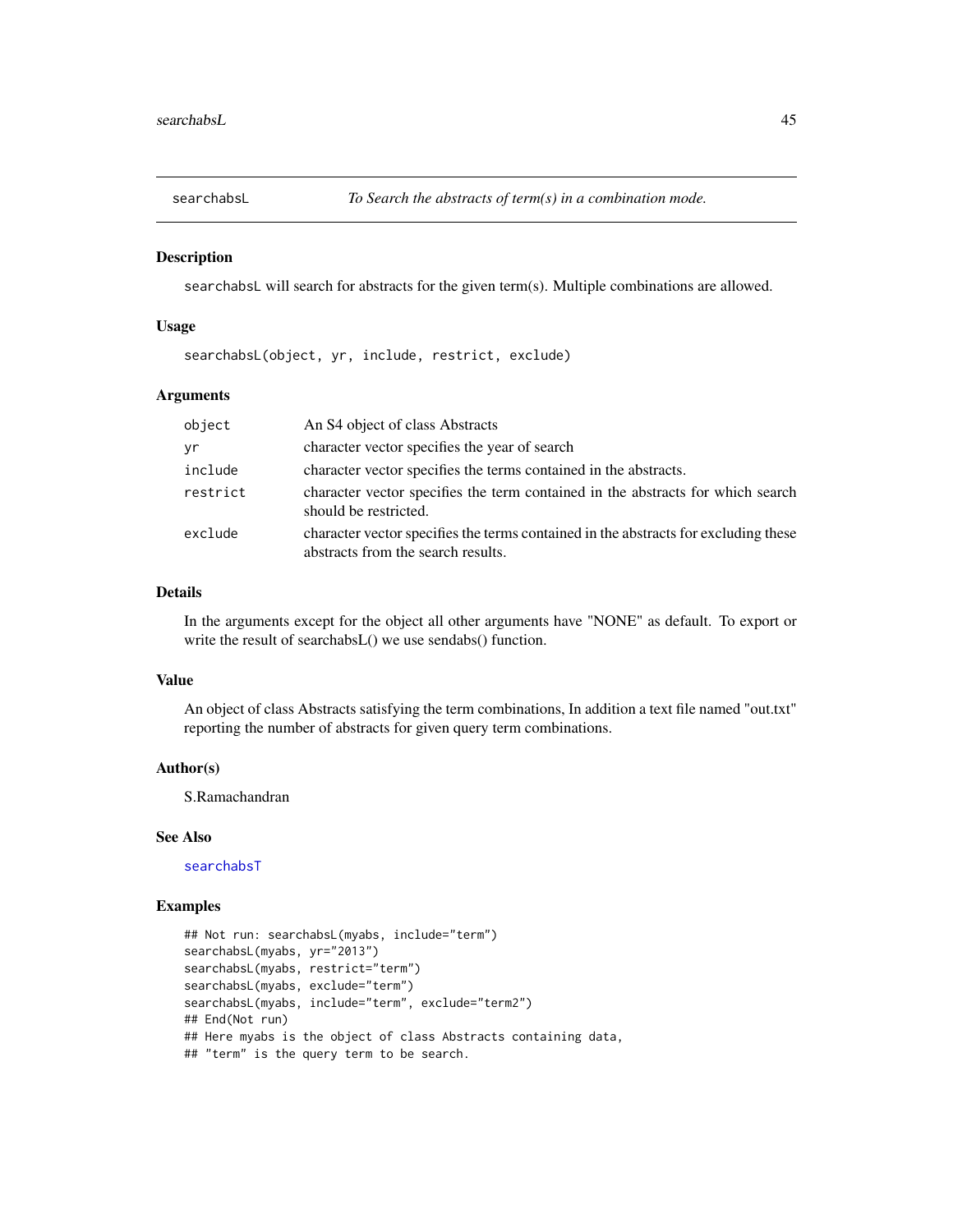<span id="page-45-0"></span>searchabsL-methods *Searching Abstracts*

#### Description

searchabsL will automatically search the abstracts from the data for the given terms or their combination of several terms.

#### Methods

signature(object = "Abstracts") searchabsL will search the abstracts for the given term or combinations of several terms. In this method the argument "include" uses the boolean operator 'OR' and is liberal whereas the 'restrict' and 'exclude' use the boolean operator 'AND' to specify additional filters. If the restriction to individual terms are desired then they can be individually searched and then the multiple abstracts can be combined using combineasb() function.

<span id="page-45-1"></span>searchabsT *To Search Abstracts*

#### Description

searchabsTIt is similar to searchabsL() but performs more specific search. It performs case sensitive search.

### Usage

searchabsT(object, yr, include, restrict, exclude)

#### Arguments

| object   | An S4 object of class Abstracts                                                                                             |
|----------|-----------------------------------------------------------------------------------------------------------------------------|
| yr       | character vector specifies the year(s) of search.                                                                           |
| include  | character vector specifies the term(s) for which abstracts to be searched.                                                  |
| restrict | character vector specifies the term(s) contained in the abstracts for which search<br>should be restricted.                 |
| exclude  | character vector specifies the term(s) contained in the abstracts for excluding<br>these abstracts from our search results. |

#### Details

In the arguments except the object all arguments have "NONE" as default. Use sendabs() function to write the results in a tab delimited text file.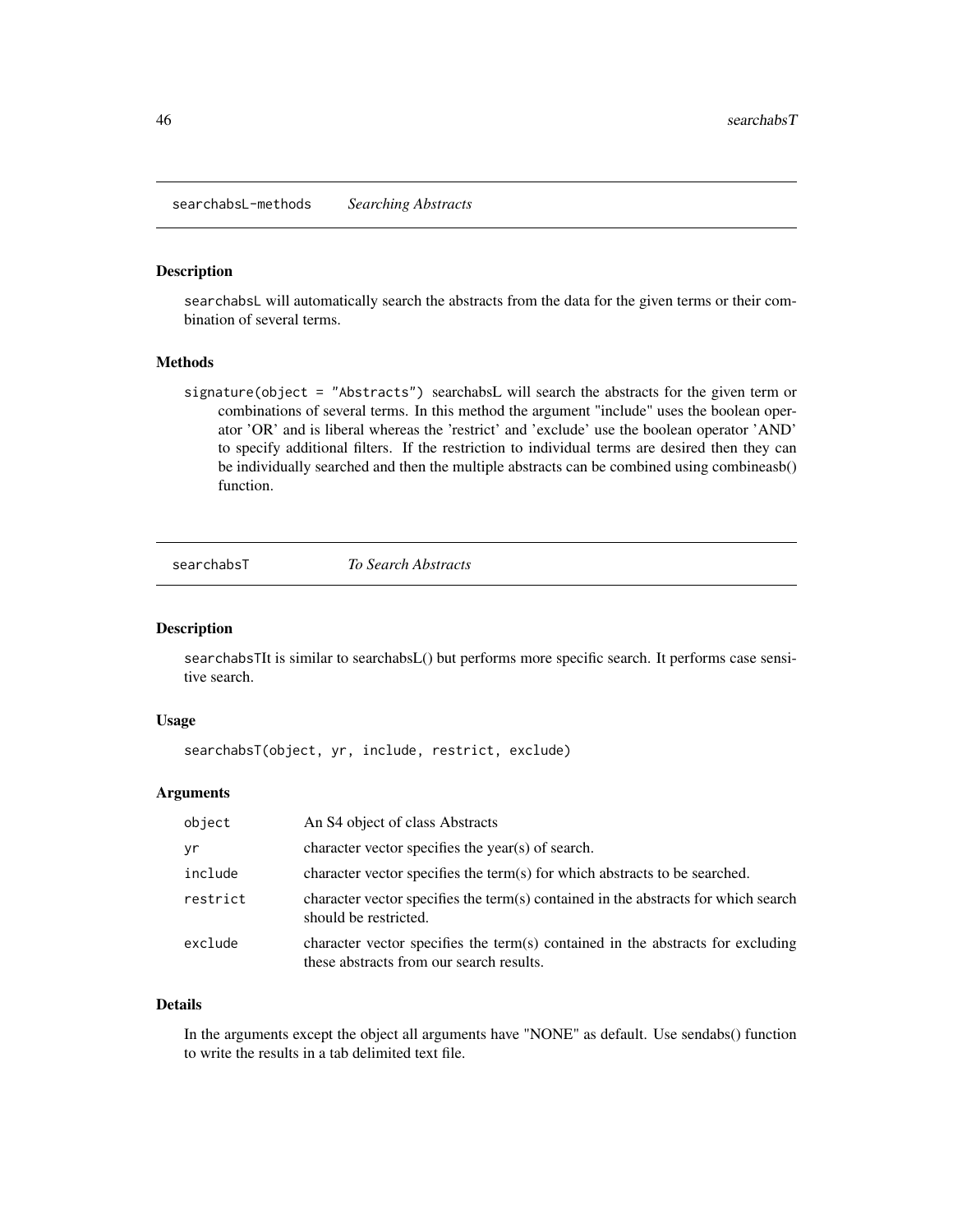### <span id="page-46-0"></span>Value

An object of class Abstracts meeting the term and the term combinations. A text file reporting the number of abstracts for the query terms and their combinations is als written with the filename "out.txt".

#### Author(s)

Dr.S.Ramachandran

#### See Also

[searchabsL](#page-44-1)

#### Examples

```
## Not run: searchabsT(myabs,yr="2013")
searchabsT(myabs,include="term")
searchabsT(myabs,restrict="term")
searchabsT(myabs,exclude="term")
searchabsT(myabs,yr="2013", include="term")
## End(Not run)
## Here myabs is an S4 object of class Abstracts containing the abstracts to search,
## "term" is the query term to be search.
```
searchabsT-methods searchabsT *Searching abstracts*

#### Description

searchabsT will perform a specific search for the given term.

### Methods

signature(object = "Abstracts") It is similar to the searchabsL method, but it is more specific than searchabsL, it is case sensitive, however searchabsL is not.

sendabs *To send abstracts*

### Description

sendabs will send the abstracts into a tab delimited text file with the fields Journal, Abstract, and PMID.

#### Usage

sendabs(object, x)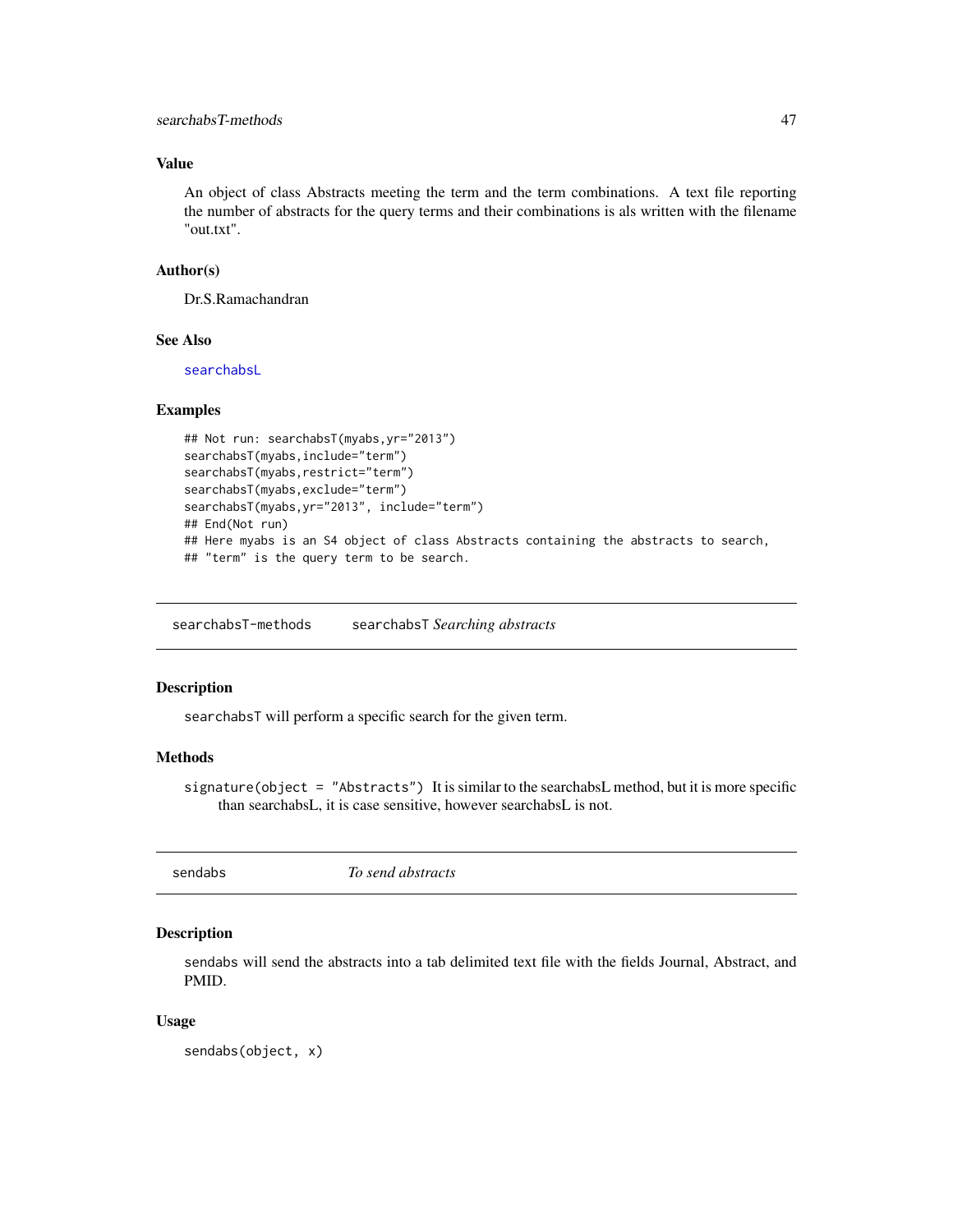### <span id="page-47-0"></span>Arguments

| object | An S4 object of class 'Abstracts'     |
|--------|---------------------------------------|
| X      | "filename.txt" to write the abstracts |

### Details

A general writing function for object of class 'Abstracts'

### Value

A tab delimited text file with headers Journal, Abstract, PMID.

### Author(s)

S.Ramachandran, Jyoti Rani

### Examples

```
## Not run: sendabs(myabs,"myabs.txt")
## here myabs is the S4 object of class 'Abstracts' and
## 'abs.txt' is the file where abstracts will be written.
```
sendabs-methods *To send the Data into a File*

#### Description

sendabs will write the data of an object of class 'Abstracts' into a tab delimited text file with header Journal, Abstract, and PMID

#### Methods

signature(object = "Abstracts") sendabs will send the data into a text file. It writes a tab delimited text file for PubMed abstracts containing Journal, Abstract, and PMID.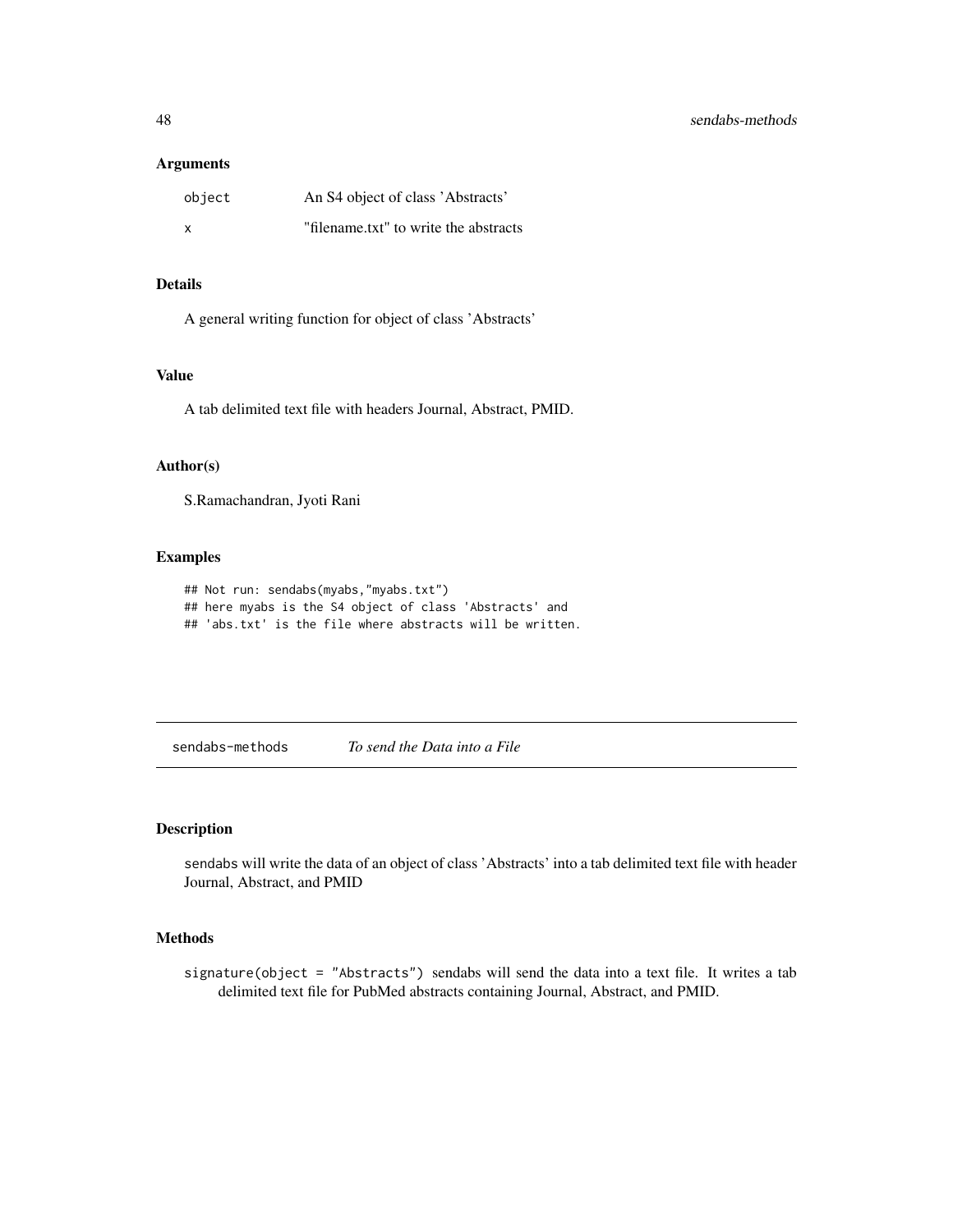<span id="page-48-0"></span>SentenceToken *To Tokenize the sentences*

#### Description

SentenceToken will tokenize abstracts into individual sentences.

### Usage

```
SentenceToken(x)
```
### Arguments

x is a character string; could be an output from paste

### Details

This function is necessary for extracting sentences from abstracts, used by contextSearch function. The tokenization principle follows the overall strategy as described in contextSearch

#### Value

A character vector of sentences

#### Author(s)

S.Ramachandran

### Examples

```
## Not run: SentenceToken(x)
```
space\_quasher *Removes extra spaces between words.*

#### Description

space\_quasher will automatically remove extra spaces between words. Therefore only one space between any pair of words will be left

### Usage

```
space_quasher(x)
```
#### Arguments

x x is a text with single or multiple sentences given within double quotes.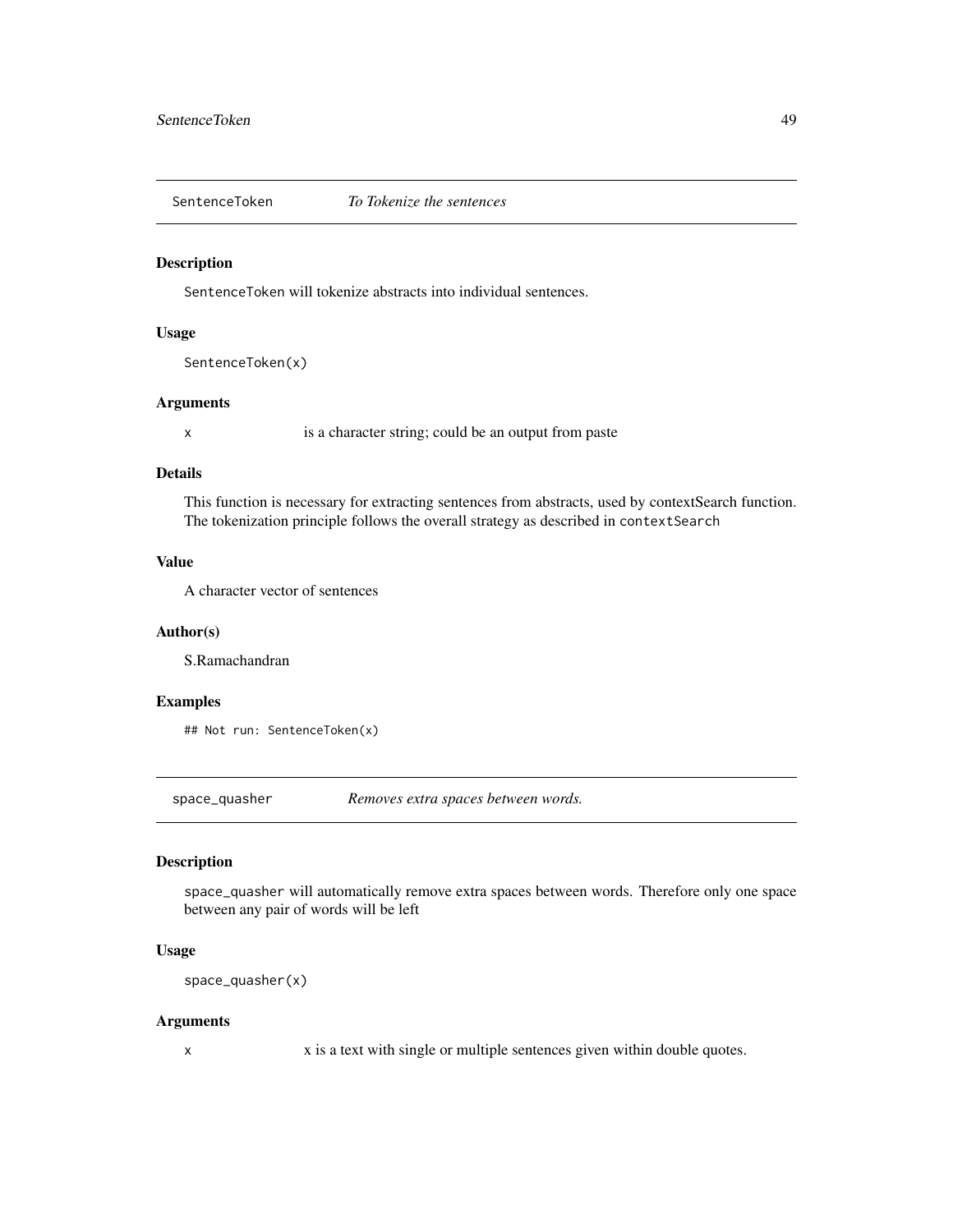#### 50 subabs and the subabs of the subabs of the subabs subabs subabs subabs subabs subabs subabs subabs subabs subabs subabs subabs subabs subabs subabs subabs subabs subabs subabs subabs subabs subabs subabs subabs subabs s

### Details

The extra spaces between words in sentences is quashed to one via space\_quasher().

#### Value

Sentences(s) in which extra spaces between any pair of words are quashed to one.

### Author(s)

S.Ramachandran

### Examples

## Not run: space\_quasher("I am a ghostbuster. I have the tools required to hunt ghosts") ##here pubmed\_result.txt is the text file of abstracts saved from PubMed.

<span id="page-49-1"></span>

subabs *To find sub-abstracts*

#### Description

subabs will automatically extract the sub-abstracts from large set of abstracts.

#### Usage

subabs(object, start, end)

#### Arguments

| object | An S4 object of class Abstracts                                  |
|--------|------------------------------------------------------------------|
| start  | integer, specifies starting limit of the range to perform search |
| end    | integer, specifies end limit of the range to perform search      |

### Details

From a large number of asbtracts wish to extract a subset of abstracts into a separate object.

#### Value

An R object of class 'Abstracts' containing the extracted abstracts meeting a given range.

### Author(s)

Jyoti Rani, S.Ramachandran

```
## Not run: subabs(myabs,1,5)
## Here 'myabs is an S4 object of class 'Abstracts',
## 1 and 5 are the start and end respectively.
```
<span id="page-49-0"></span>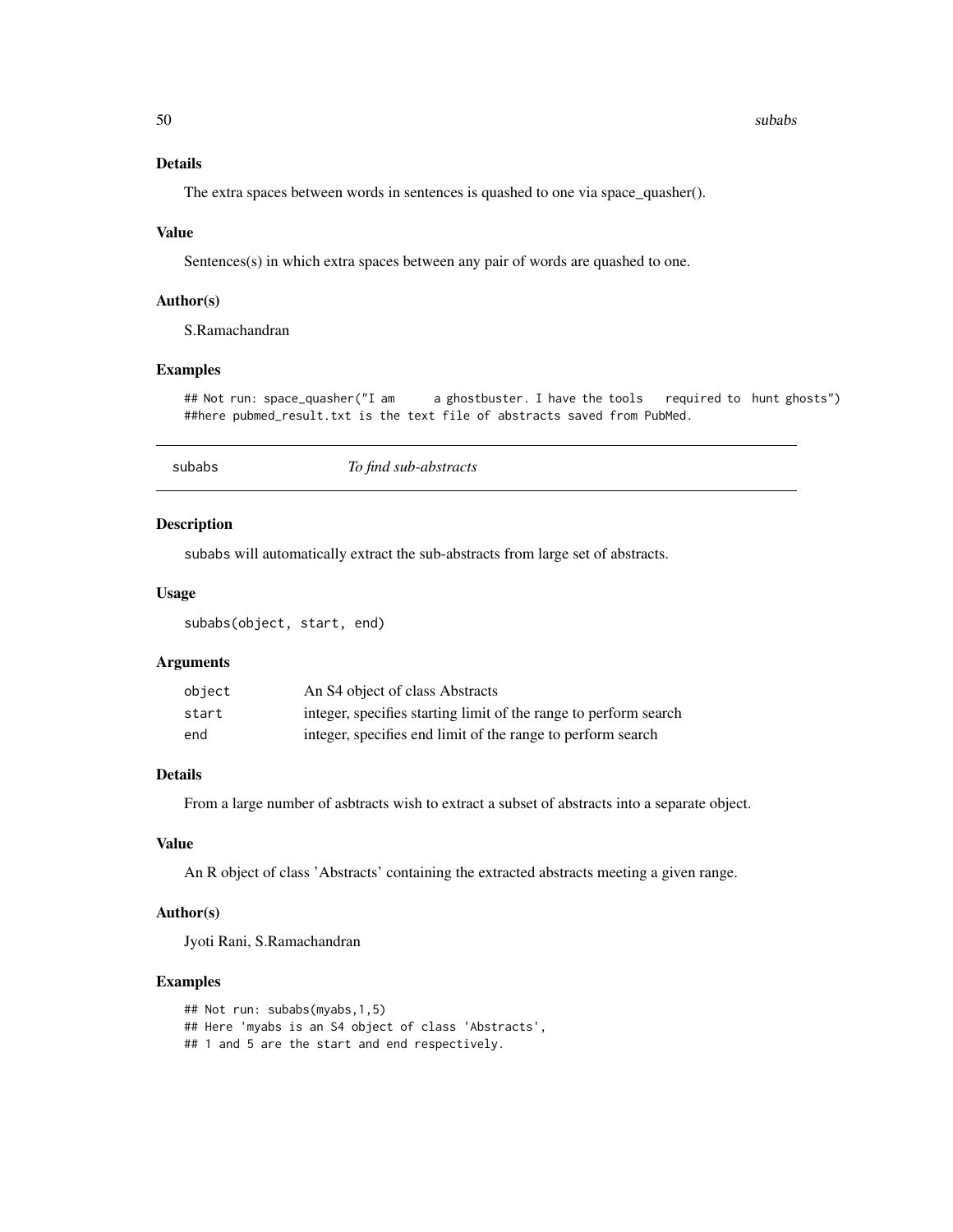<span id="page-50-0"></span>subabs-methods *Getting subabstracts*

#### Description

subabs subabs will extract the sub abstracts corresponding to a given range, from the whole data.

### Methods

signature(object = "Abstracts") From an S4 object of class 'Abstracts' the subabs function is able to extract the abstracts corresponding to a given range.

<span id="page-50-1"></span>subsetabs *To make subsets of large corpus.*

### Description

It is used to divide the large corpus into a given range.

### Usage

subsetabs(object, indices)

### Arguments

| object  | object is an S4 object containing Abstracts.           |
|---------|--------------------------------------------------------|
| indices | indices a numeric range (e.g. 1:10, $c(1,5,7,9,10)$ ). |

### Value

It returns an S4 obejct of extracted Abstracts.

### Author(s)

S. Ramachandran.

```
## Not run: test = subsetabs(diabetesabs, 1:50)
## here we want to extract the Abstacts ranges from 1 to 50
## from the large corpus of diabetes.
```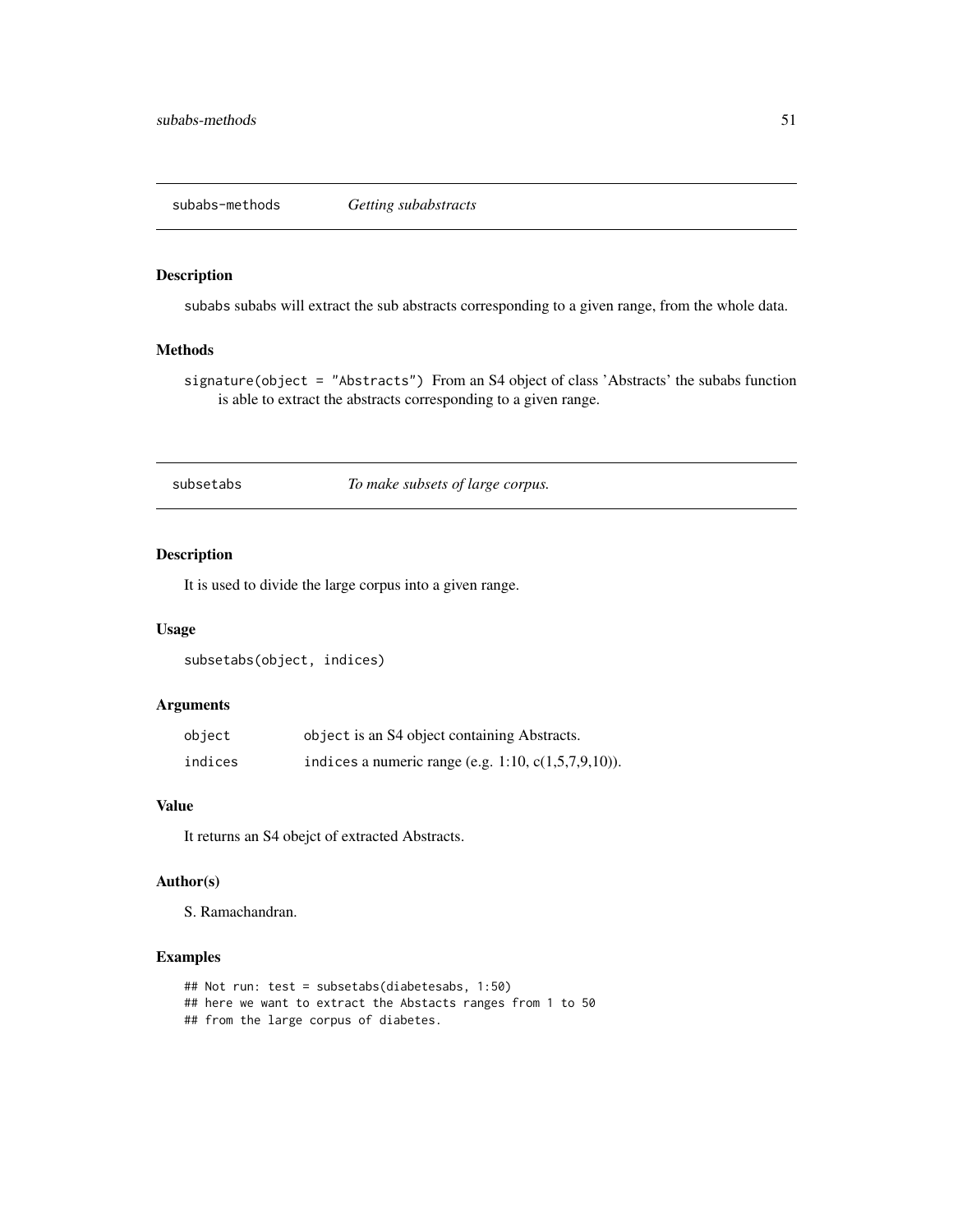<span id="page-51-0"></span>subsetabs-methods *To make subset of Abstracts.*

### Description

subsetabs is used to subset of Abstracts from the large corpus. Its output is used in other functions like currentabs\_fn and previousabs\_fn

### Methods

signature(object = "Abstracts") subsetabs will divide the large corpus into subset.

<span id="page-51-1"></span>tdm\_for\_lsa *create Term Document Matrix for lsa analysis*

#### Description

lsa package take "Term Document Matrix" as input, so it is needed to create a 'tdm' for Abstracts and tdm\_for\_lsa do the same as it find out the frequency of given term in each abstract and each abstract is considered as separate document. It prepares term document matrix of terms in the 'abstracts' corpus

#### Usage

tdm\_for\_lsa(object, y)

#### Arguments

| object | An S4 object of class 'Abstracts'       |
|--------|-----------------------------------------|
|        | a character vector specifying the terms |

#### Value

a Term Document Matrix (Numerical matrix) containing the raw frequencies of given terms in each abstract.

### Author(s)

Jyoti Rani

```
## Not run: y = c("insulin", "inflammation", "obesity")
tdm_for_lsa(myabs,y)
## End(Not run)
```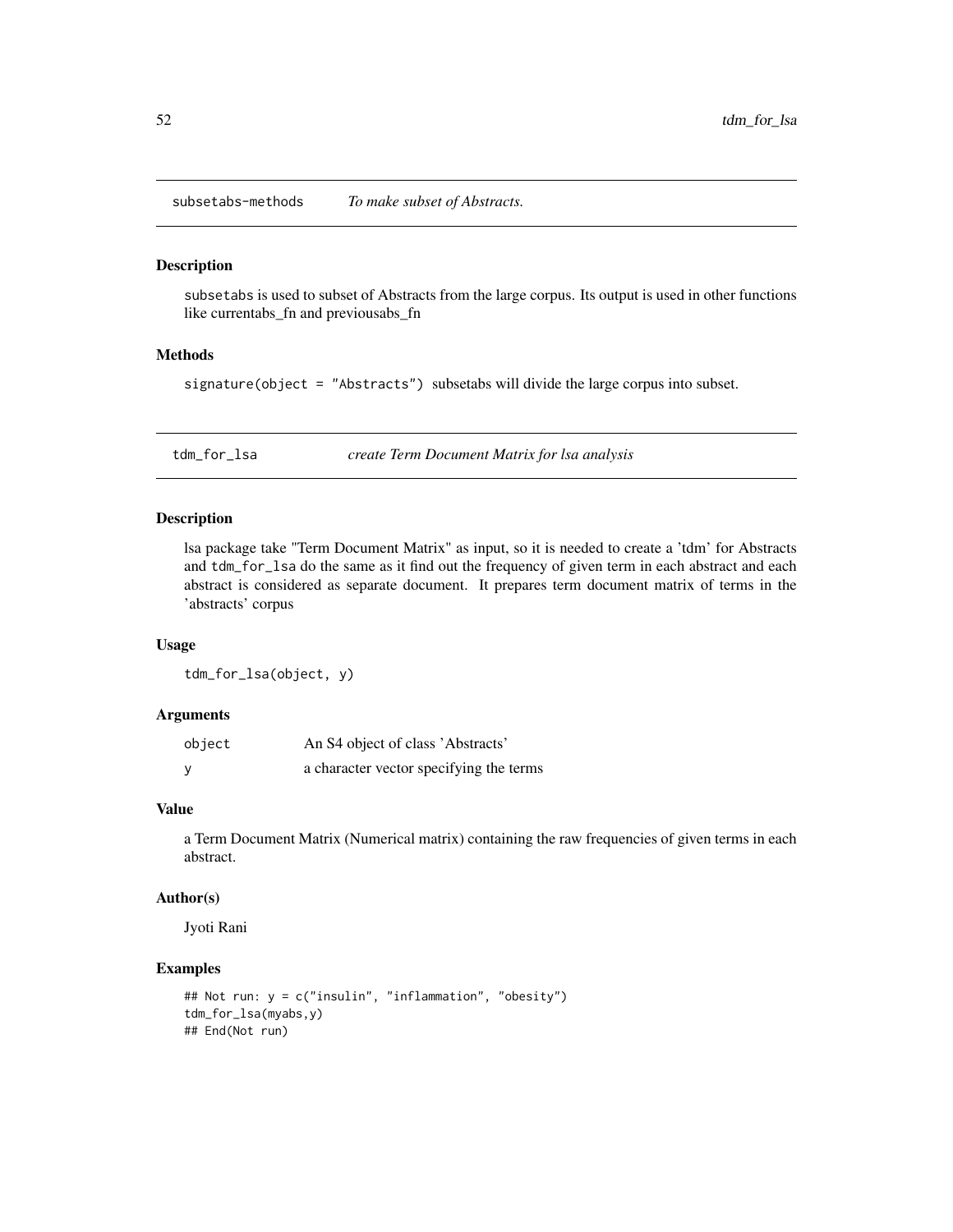<span id="page-52-1"></span><span id="page-52-0"></span>

uniprotfun will access the UniProt data for a given gene as per HGNC approved gene symbols

### Usage

```
uniprotfun(y)
```
### Arguments

y a HGNC approved gene symbol as character

### Details

This function retrieves data from the UniProt. At present uniprotfun() works with only HGNC approved gene symbols.

### Value

A text file written with filename as the 'query' name suffixed with .txt

#### Author(s)

S.Ramachandran

### Examples

## Not run: uniprotfun("SIRT1")

<span id="page-52-2"></span>whichcluster *To fetch the cluster for words*

### Description

whichcluster is used to get the cluster in which a given word (term) occurs.

#### Usage

```
whichcluster(clusterobject, y)
```
#### Arguments

clusterobject an R object containing the clusters of words output by wordscluster function. y a character string of query terms.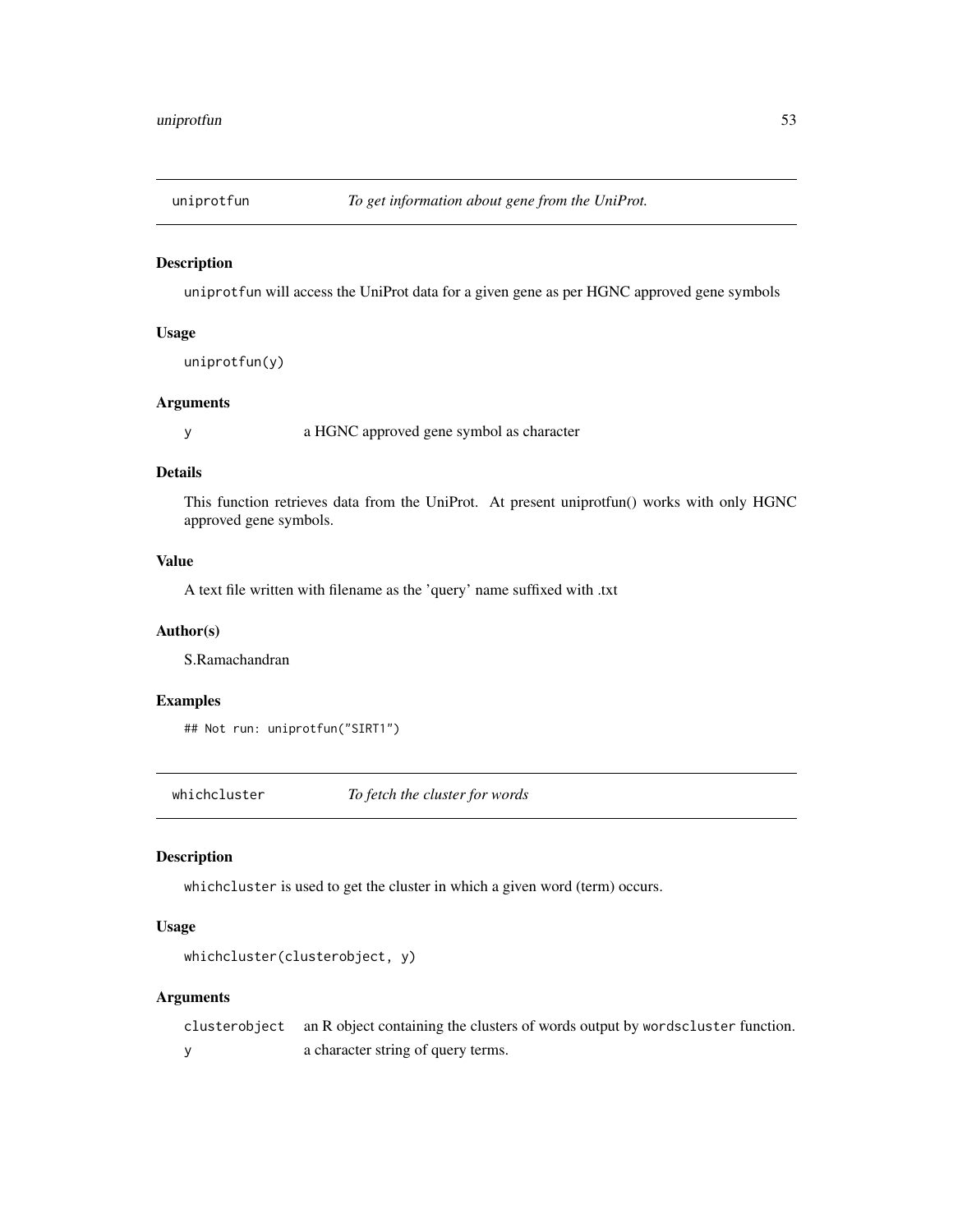<span id="page-53-0"></span>a list containing the number of cluster under which given term occurs.

#### Author(s)

S.Ramachandran

### See Also

[wordscluster](#page-53-1)

### Examples

```
## Not run: test<-whichcluster(x, "diabetes")
## here x is an R object output form wordscluster function.
## and "diabetes" is the term for which cluster number is to be searched.
## End(Not run)
```
<span id="page-53-1"></span>

wordscluster *To cluster the words*

### Description

wordscluster is used to cluster the words, using the levenshtein distance concept, which are coming together in combination with either 'prefixes' or 'suffixes' or other compound words. The first word, usually of lowest length, could be 'stemmed' word in many cases drastically so, is considered as representative for that cluster.

#### Usage

```
wordscluster(lower, upper)
```
#### Arguments

| lower | lower limit for characters in word. Default $= 5$ . |
|-------|-----------------------------------------------------|
| upper | upper limit of characters in word. Default = $30$   |

#### Details

This function is usefull for dampening the 'explotion' of words output from word\_atomizations. This step enables easy examination of the terms.

#### Value

a list object of words clustered together and a text filenamed "resulttable.txt" with the columns cluster number, cluster size and representatives of clusters.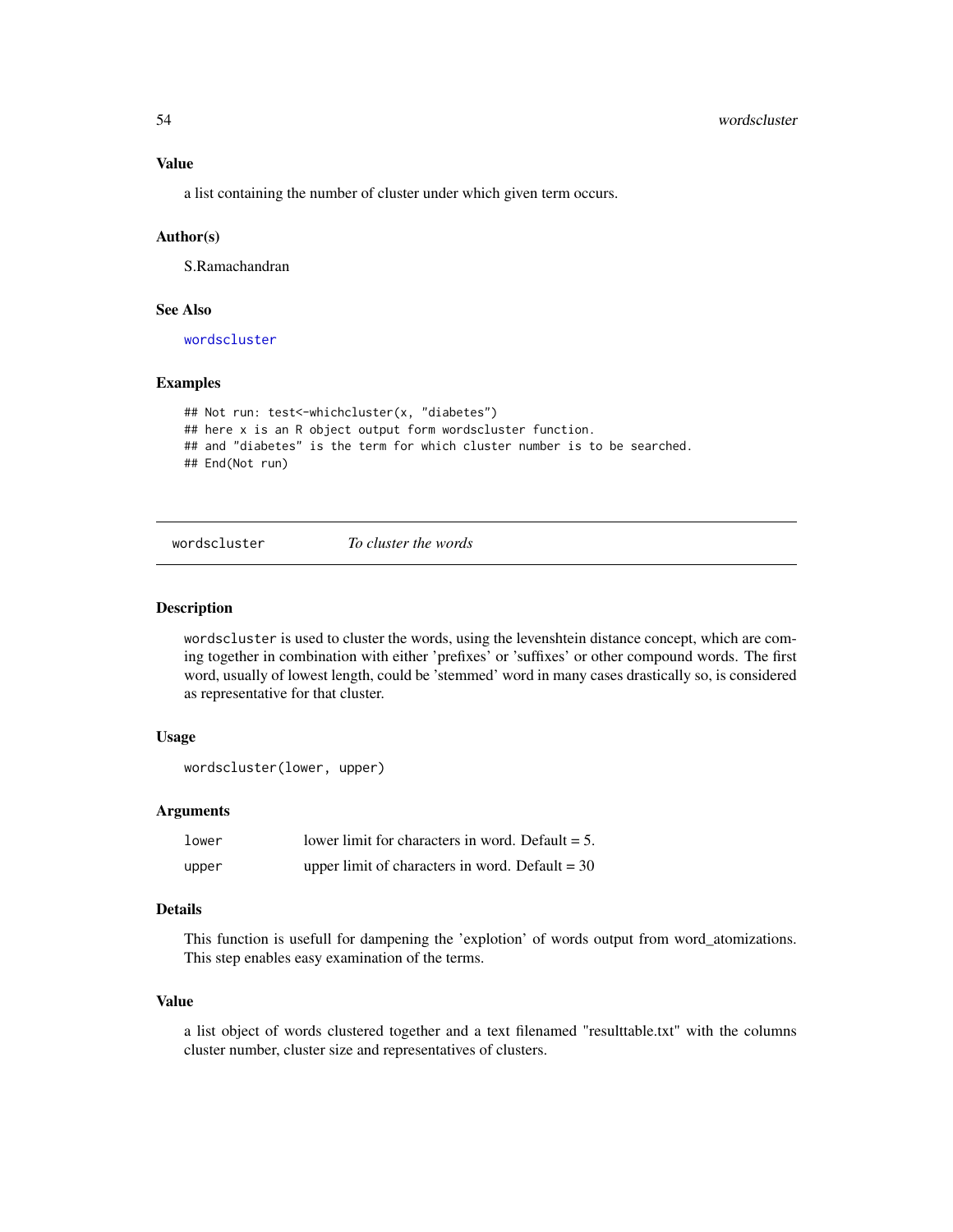#### <span id="page-54-0"></span>wordsclusterview 55

#### **Note**

The function may run faster when the lower limits are reduced but 'risks' producing plenty of 'decoy' situations. Their frequencies are very rare. Decoy situations: Some 'words' with part identity to other smaller words will runaway with smaller words. This event creates an unfavorable situation whereby the generated 'clusters' of words become difficult to interpret. This situation can be minimized by increasing the lower limit of word length, however at the cost of lowering computational speed. An example is: the word hypercholesterolemia runsaway with the smaller word 'lester' which could be another name.In this instance increasing the lower limit will be more usefull. Words longer than 30 characters are usually names of chemical comnpunds in IUPAC system of nomenclature.

#### Author(s)

S.Ramachandran, Jyoti Rani

#### See Also

[whichcluster](#page-52-2) [word\\_atomizations](#page-55-1)

#### Examples

```
## Not run:
test=wordscluster(5, 10)
## here it will start making cluster of words of length with minimum of 5 characters
## and maximum of 10 characters.
## End(Not run)
```
wordsclusterview *To view the words in cluster*

#### Description

wordsclusterview is used to view the words comes in cluster formed by wordscluster function.

#### Usage

```
wordsclusterview(words_cluster, all)
```
#### Arguments

|     | words_cluster an R object containing output of wordscluster                             |
|-----|-----------------------------------------------------------------------------------------|
| all | is logical and default is FALSE, if set to TRUE includes those with one member<br>word. |

#### Details

The first 5 words and 5 words near the median nd 5 words at the tail end are shown for clusters with more than 15 members. In case of cluster size less than 15, all the words are written in output.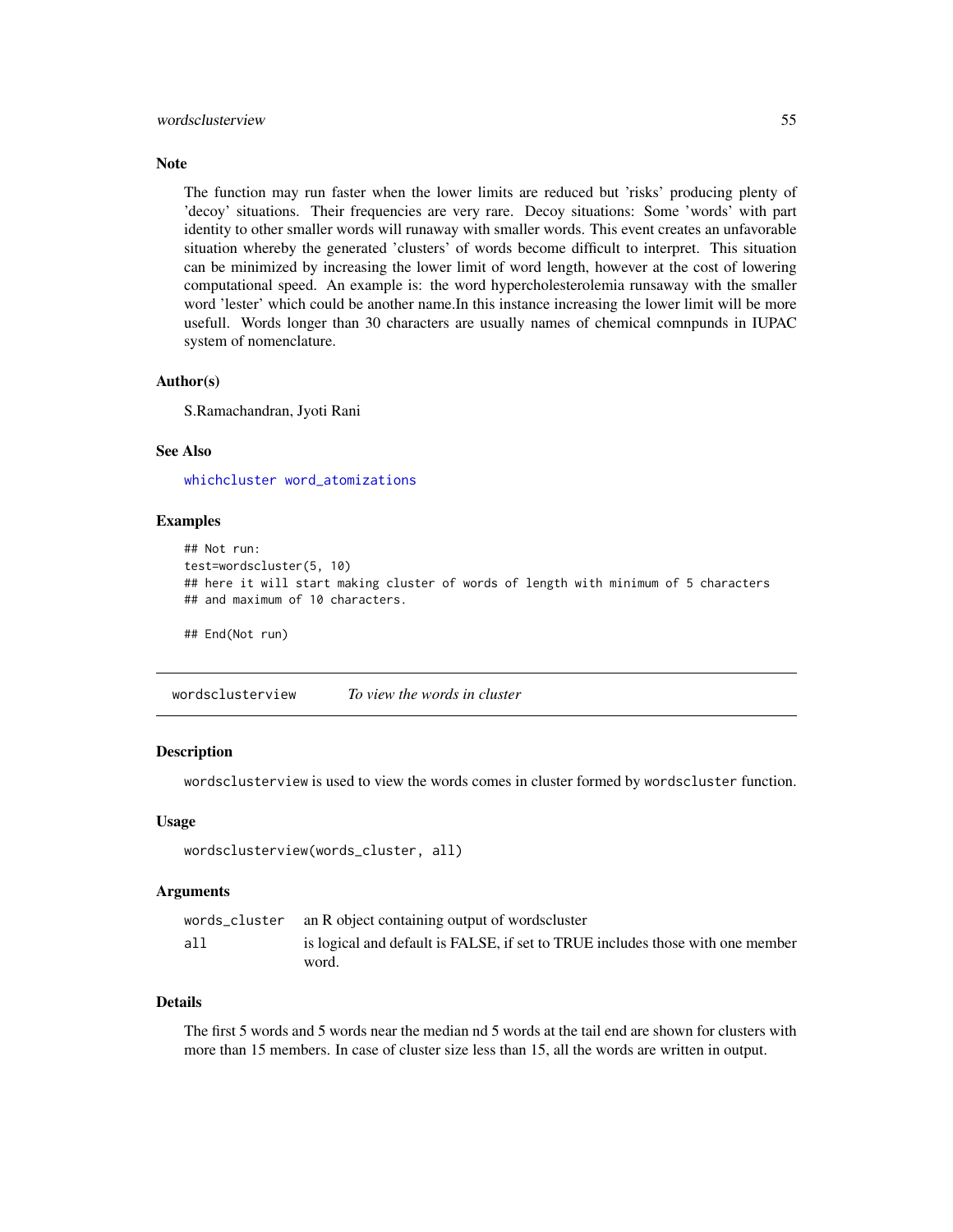<span id="page-55-0"></span>It returns a text file named word\_cluster\_view.txt

#### Author(s)

S.Ramachandran, Jyoti Rani

### See Also

[wordscluster](#page-53-1)

### Examples

## Not run: test= wordsclusterview(cluster) # here cluster is output from wordscluster ## End(Not run)

<span id="page-55-1"></span>word\_atomizations *Atomization of words*

### Description

word\_atomizations will automatically break the whole text into words nd rank them according to their frequency of occurence.

### Usage

```
word_atomizations(m)
```
### Arguments

m An S4 object of class Abstracts

#### Details

word\_atomizations() will break down the whole text into words after removing the extra white space, punctuation marks and very common english words.

### Value

A text file containing words with their frequencies

#### Author(s)

S. Ramachandran, Jyoti Sharma

#### Examples

## Not run: word\_atomizations(myabs) ## here myabs is the object containing abstracts.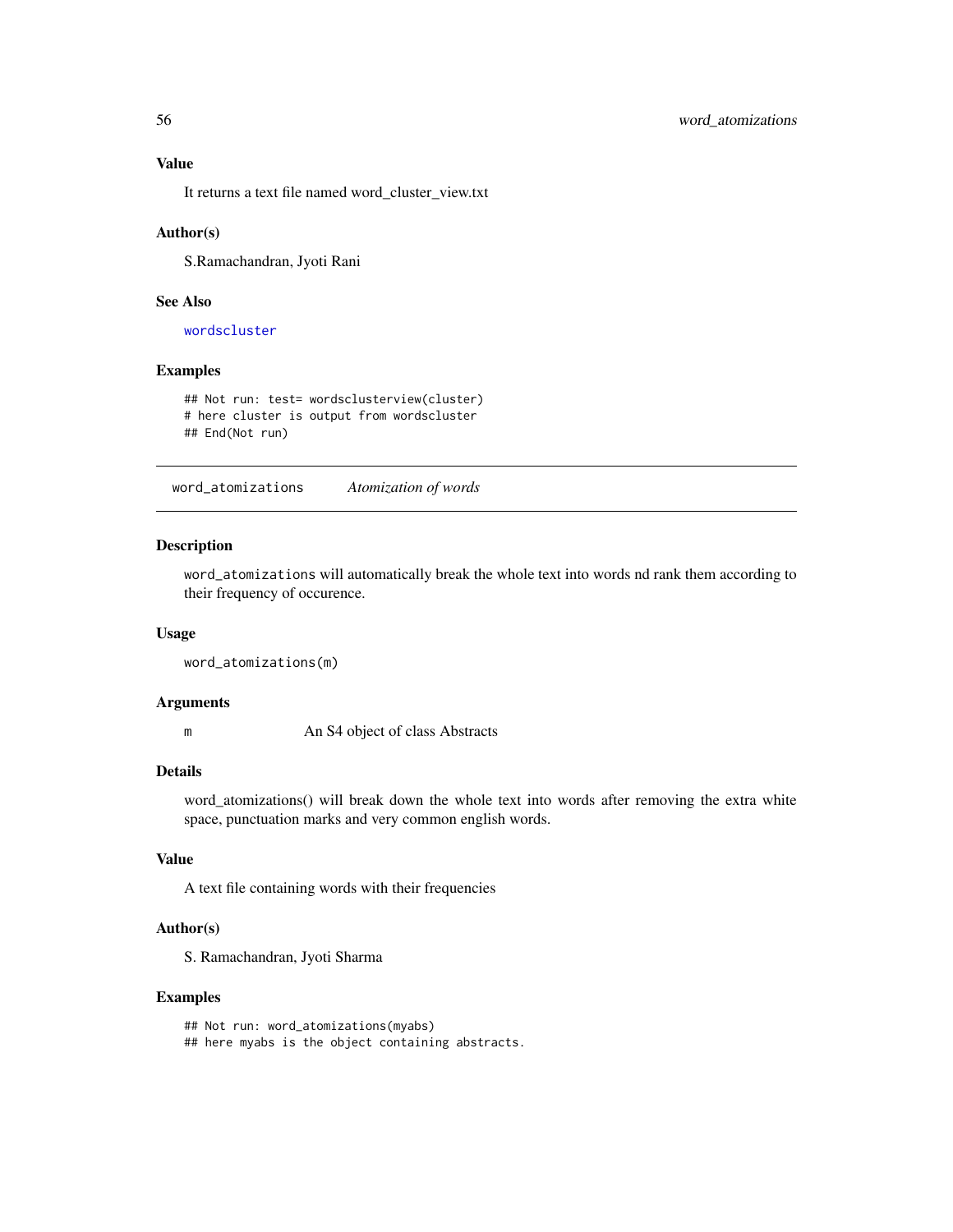<span id="page-56-0"></span>xmlgene\_atomizations *Gene atomization of xml abstracts.*

### Description

xmlgene\_atomizations is used to fetch the list of genes from the xml abstracts

#### Usage

```
xmlgene_atomizations(m)
```
### Arguments

m an S4 object of class Abstracts, output from xmlreadabs.

#### Value

a list containing genes from the text with their frquency of occurence.

#### Author(s)

S.Ramachandran, Jyoti Sharma

#### See Also

[xmlreadabs](#page-56-1)

#### Examples

```
## Not run: test = xmlgene_atomizations(xmlabs)
## xmlabs is an S4 object of class Abstracts i.e. output of xmlreadabs
```
<span id="page-56-1"></span>

xmlreadabs *To read the abstracts from the PubMed saved in XML format.*

#### Description

xmlreadabs is modified form of readabs as it reads the abstracts downloaded/saved in XML format from PubMed. This is helpful to give clean and better result after preprocessing i.e. word\_atomizations, wordscluster etc.

### Usage

xmlreadabs(file)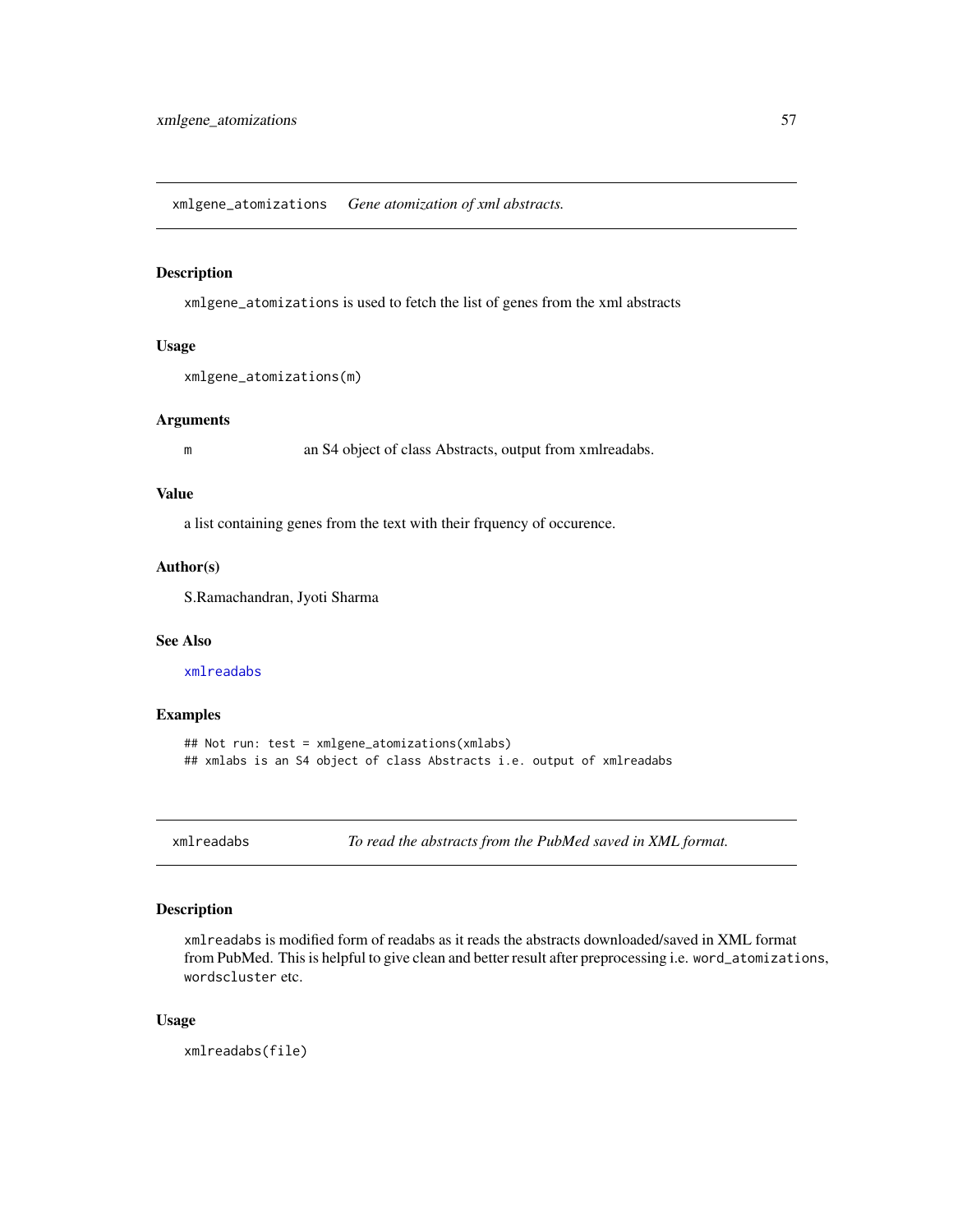#### <span id="page-57-0"></span>Arguments

file an XML file saved from PubMed.

#### Value

an S4 object of class Abstracts containing journals, abstracts and PMID.

#### Author(s)

S.Ramachandran

### See Also

[readabs](#page-40-1)

### Examples

```
## Not run: xmlabs = xmlreadabs("pubmed_result.xml")
## here "pubmed_result.xml" is an xml format file downloaded from PubMed.
```
xmlword\_atomizations *Word atomizations of abstracts from xml format.*

### Description

xmlword\_atomizations is used to process the abstracts from PubMed in XML format.

### Usage

```
xmlword_atomizations(m)
```
#### Arguments

m an S4 object of class Abstracts resulted from xmlreadabs.

#### Value

a list containing words from the text with their frequencies.

### Note

xmlword\_atomizations cannot work on output of readabs.

#### Author(s)

S. Ramachandran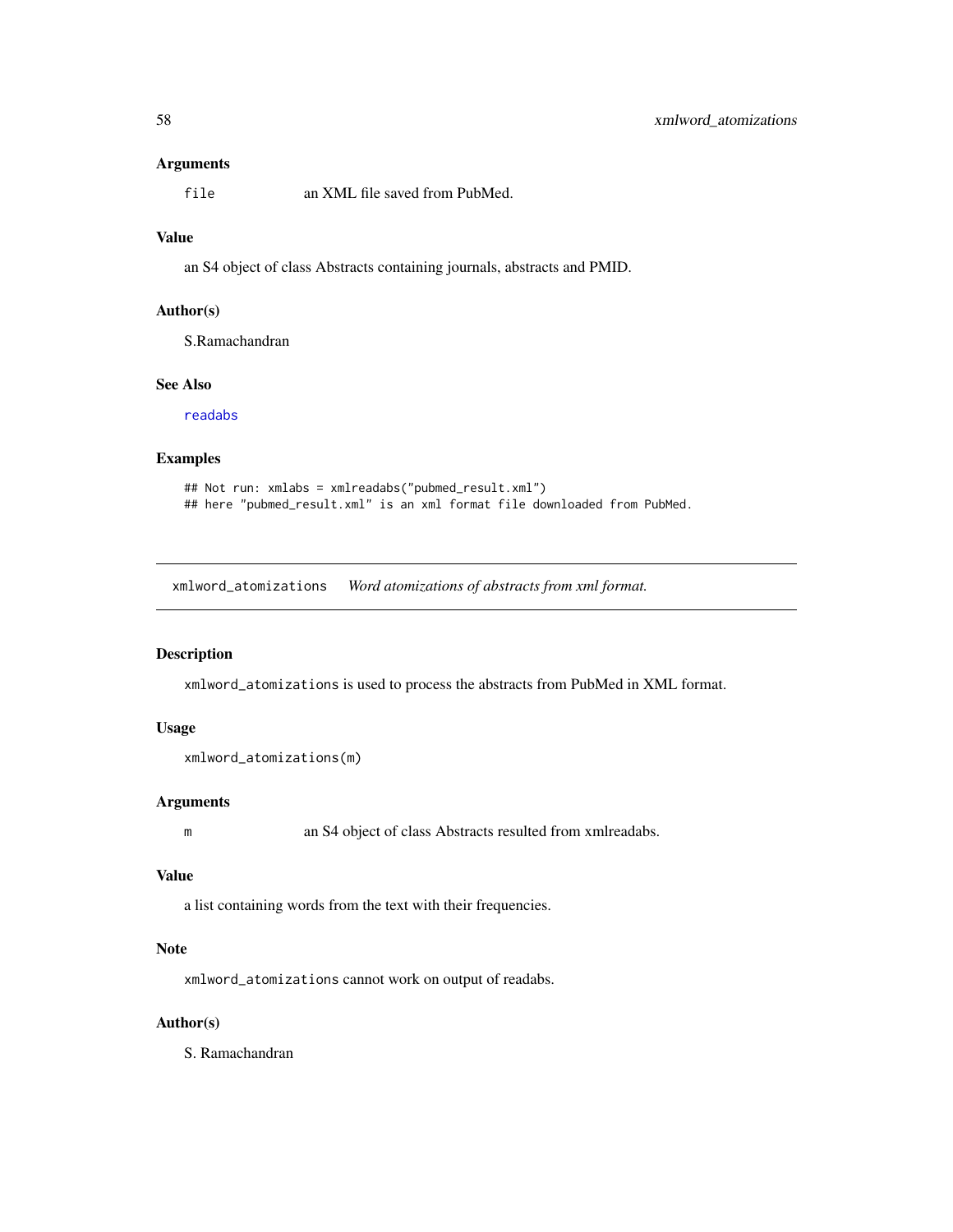#### <span id="page-58-0"></span>**Yearwise** 59

### See Also

[xmlreadabs](#page-56-1)

### Examples

```
## Not run: test = xmlword_atomizations(xmlabs)
## here xmlabs is an S4 object i.e. output of xmlreadabs
```
### <span id="page-58-1"></span>Yearwise *To Search abstracts Year wise*

### Description

Yearwise reports the no. of abstracts in a year.

### Usage

```
Yearwise(object, year)
```
#### Arguments

| object | An S4 object of class Abstracts.       |
|--------|----------------------------------------|
| year   | a character vector specifies the year. |

### Details

Yearwise() is useful to find the no. of abstracts for the given year.

### Value

A text file containing the no. of abstracts for given Year(s)

### Author(s)

Dr.S.Ramachandran

```
## Not run: Yearwise(myabs, "2011") or
Yearwise(myabs, c("2011", "2013", "2009")
## End(Not run)
## Here myabs is the object containing PubMed abstracts.
```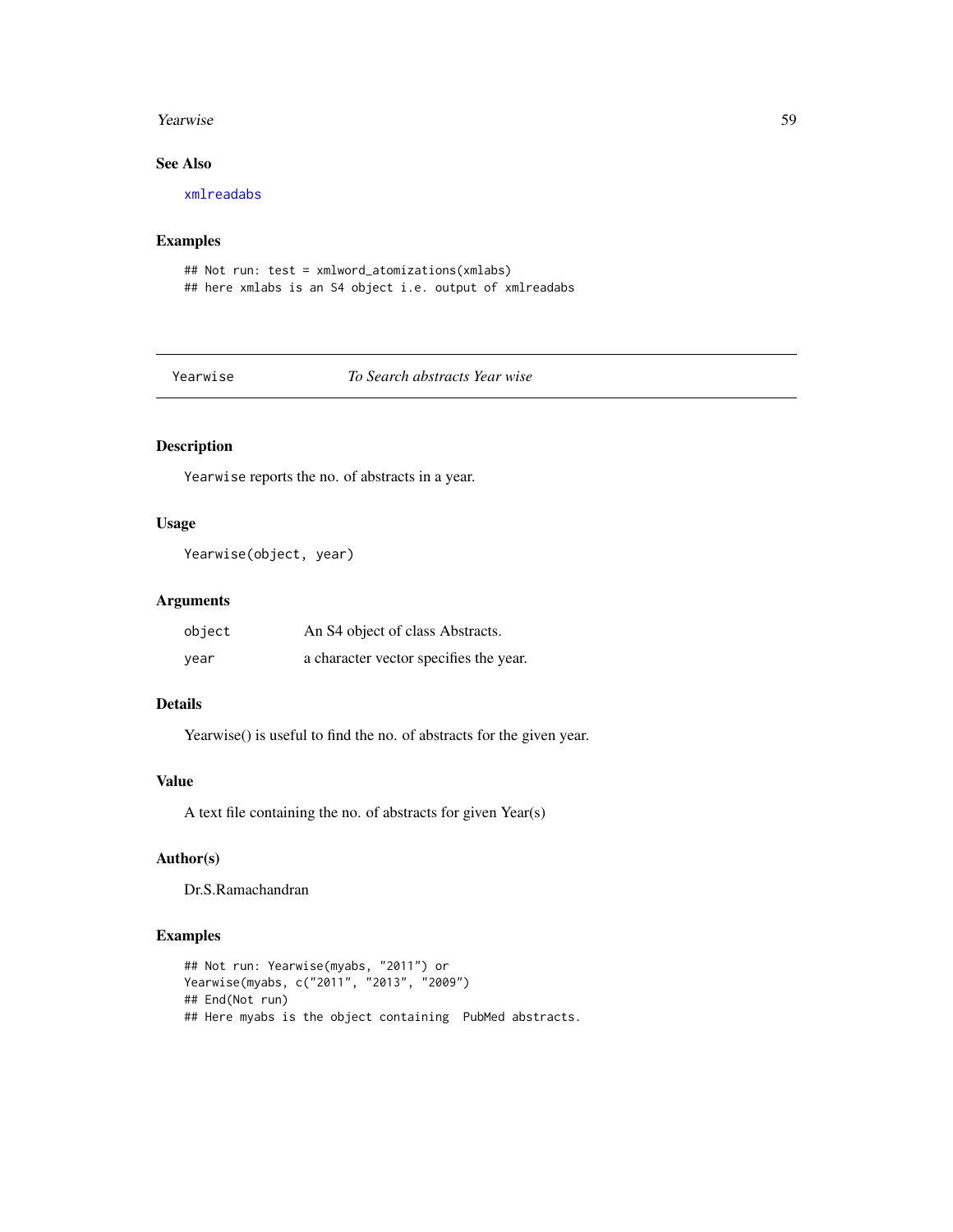<span id="page-59-0"></span>

Yearwise will report the abstracts for given year(s).

### Methods

signature(object = "Abstracts") This method "Yearwise" is written to fetch the abstracts yearly.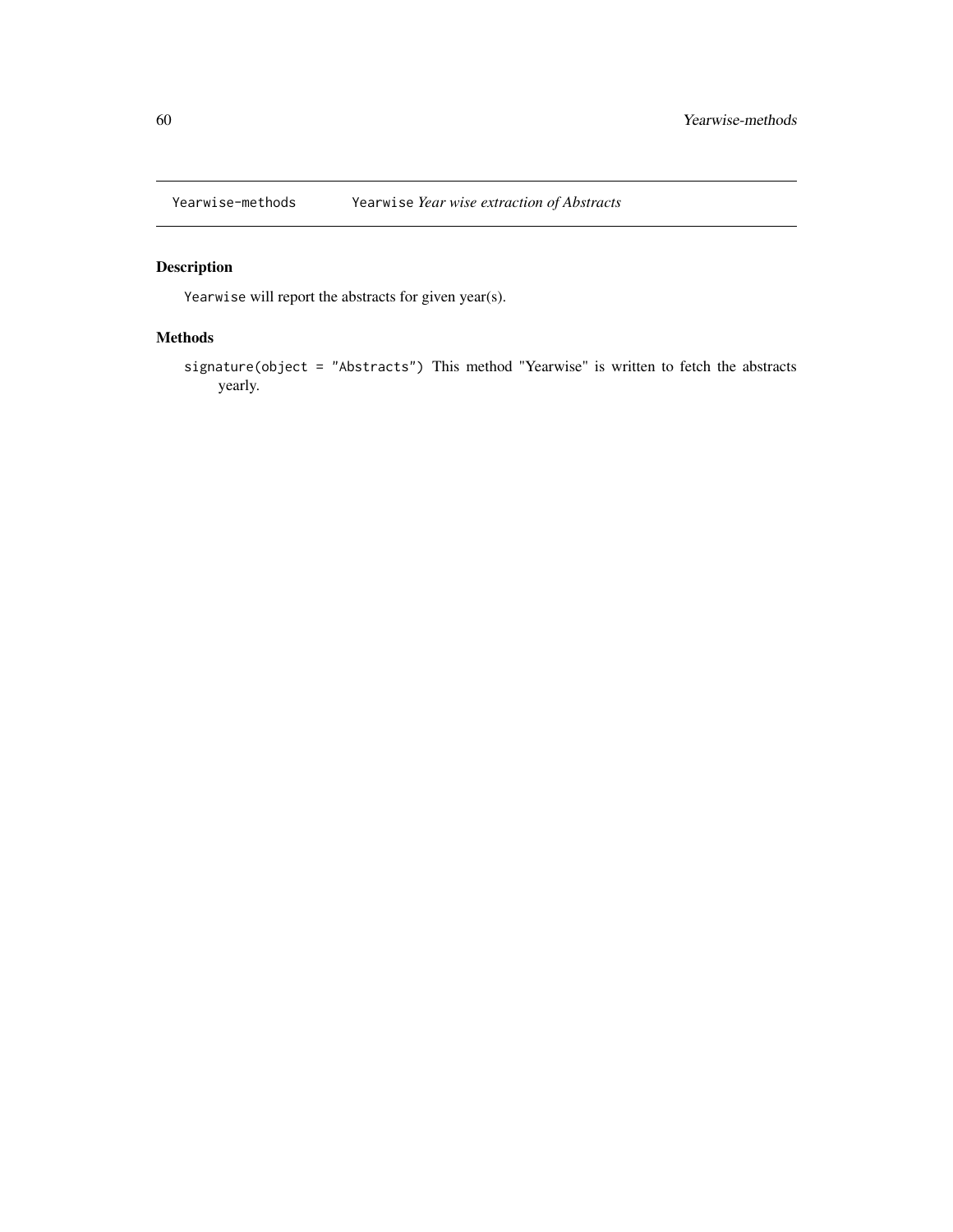# <span id="page-60-0"></span>**Index**

∗Topic Functions sendabs, [47](#page-46-0) ∗Topic Function cleanabs, [7](#page-6-0) cluster\_words, [8](#page-7-0) co\_occurrence\_fn, [14](#page-13-0) combineabs, [9](#page-8-0) contextSearch, [11](#page-10-0) cos\_sim\_calc, [12](#page-11-0) cos\_sim\_calc\_boot, [13](#page-12-0) Find\_conclusion, [16](#page-15-0) find\_intro\_conc\_html, [16](#page-15-0) gene\_atomization, [20](#page-19-0) Genewise, [19](#page-18-0) get\_gene\_sentences, [23](#page-22-0) get\_NMids, [24](#page-23-0) get\_original\_term, [25](#page-24-0) getabs, [21](#page-20-0) getabsT, [22](#page-21-0) Give\_Sentences, [29](#page-28-0) input\_for\_find\_intro\_conc\_html, [33](#page-32-0) printabs, [39](#page-38-0) readabs, [41](#page-40-0) readabsnew, [42](#page-41-0) removeabs, [43](#page-42-0) searchabsL, [45](#page-44-0) searchabsT, [46](#page-45-0) SentenceToken, [49](#page-48-0) space\_quasher, [49](#page-48-0) subabs, [50](#page-49-0) uniprotfun, [53](#page-52-0) whichcluster, [53](#page-52-0) wordscluster, [54](#page-53-0) wordsclusterview, [55](#page-54-0) xmlgene\_atomizations, [57](#page-56-0) xmlreadabs, [57](#page-56-0) xmlword\_atomizations, [58](#page-57-0) Yearwise, [59](#page-58-0) ∗Topic classes

Abstracts-class, [4](#page-3-0) HGNC-class, [31](#page-30-0) ∗Topic currentabs\_fn currentabs\_fn, [15](#page-14-0) ∗Topic datasets common\_words\_new, [10](#page-9-0) GeneToEntrez, [18](#page-17-0) HGNC2UniprotID, [32](#page-31-0) HGNCdata, [32](#page-31-0) ∗Topic function alias\_fn, [4](#page-3-0) altnamesfun, [5](#page-4-0) BWI, [6](#page-5-0) genes\_BWI, [17](#page-16-0) get\_MedlinePlus, [24](#page-23-0) get\_PMCIDS, [27](#page-26-0) get\_PMCtable, [27](#page-26-0) get\_Sequences, [28](#page-27-0) Give\_Sentences\_PMC, [29](#page-28-0) head\_abbrev, [30](#page-29-0) names\_fn, [35](#page-34-0) official\_fn, [36](#page-35-0) pmids\_to\_abstracts, [37](#page-36-0) prevsymbol\_fn, [38](#page-37-0) pubtator\_function, [40](#page-39-0) ready, [43](#page-42-0) tdm\_for\_lsa, [52](#page-51-0) word\_atomizations, [56](#page-55-0) ∗Topic get\_original\_term2 get\_original\_term2, [26](#page-25-0) ∗Topic local\_uniprot\_fun local\_uniprotfun, [34](#page-33-0) ∗Topic methods cleanabs-methods, [8](#page-7-0) combineabs-methods, [10](#page-9-0) contextSearch-methods, [12](#page-11-0) Genewise-methods, [20](#page-19-0) getabs-methods, [22](#page-21-0) getabsT-methods, [23](#page-22-0)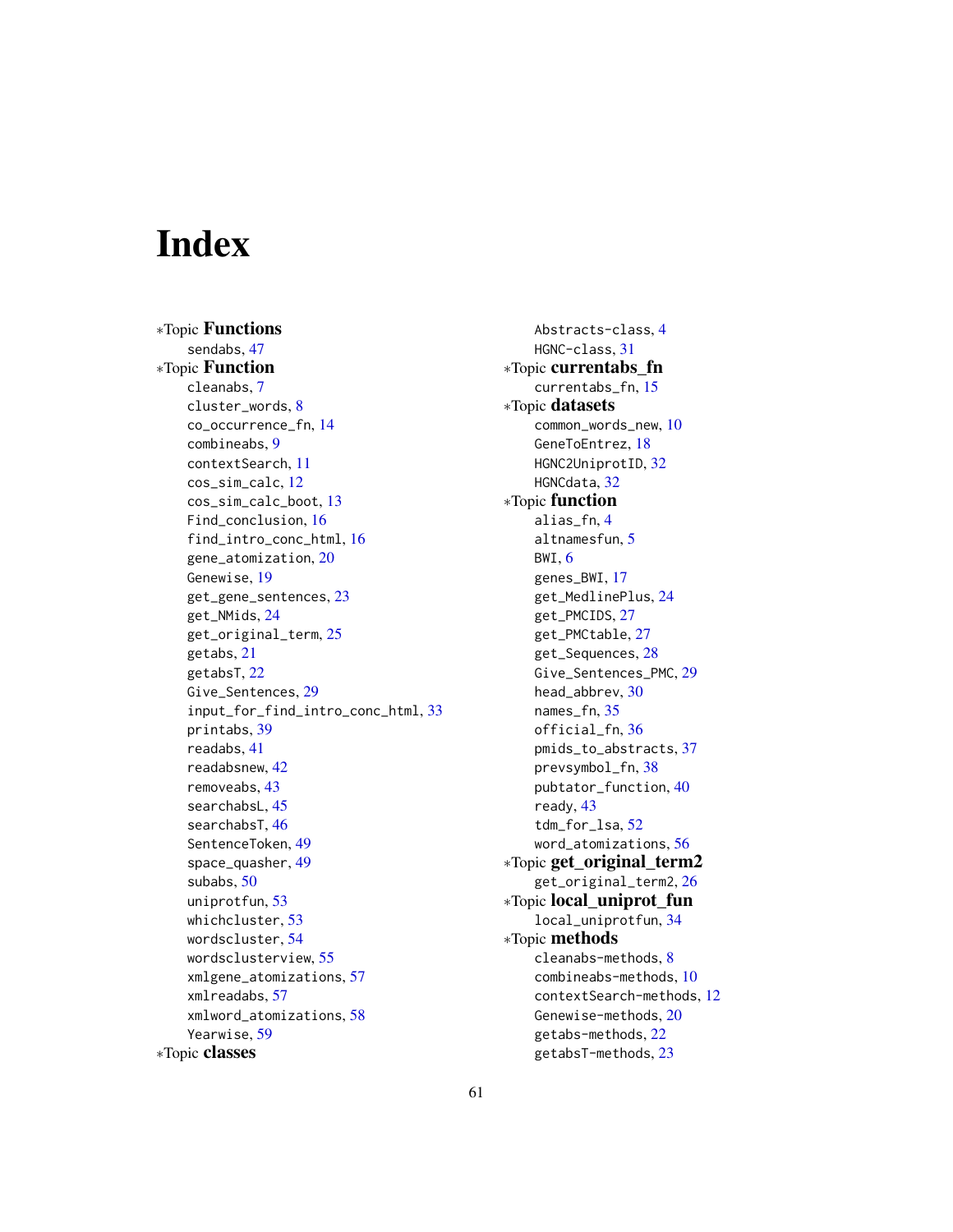```
removeabs-methods, 44
    searchabsL-methods, 46
    searchabsT-methods, 47
    sendabs-methods, 48
    subabs-methods, 51
    subsetabs-methods, 52
    60
∗Topic previousabs_fn
    previousabs_fn, 37
∗Topic pubtator_result_list_to_table
    pubtator_result_list_to_table, 41
∗Topic subsetabs
    subsetabs, 51
```
Abstracts, *[31](#page-30-0)* Abstracts-class, [4](#page-3-0) alias\_fn, [4](#page-3-0) altnamesfun, [5](#page-4-0)

BWI, [6,](#page-5-0) *[18](#page-17-0)*

cleanabs, [7](#page-6-0) cleanabs,Abstracts-method *(*cleanabs-methods*)*, [8](#page-7-0) cleanabs-methods, [8](#page-7-0) cluster\_words, [8](#page-7-0) co\_occurrence\_fn, [14](#page-13-0) combineabs, *[4](#page-3-0)*, [9](#page-8-0) combineabs,Abstracts-method *(*combineabs-methods*)*, [10](#page-9-0) combineabs-methods, [10](#page-9-0) common\_words\_new, [10](#page-9-0) contextSearch, *[4](#page-3-0)*, [11](#page-10-0) contextSearch,Abstracts-method *(*contextSearch-methods*)*, [12](#page-11-0) contextSearch-methods, [12](#page-11-0) cos\_sim\_calc, [12](#page-11-0) cos\_sim\_calc\_boot, [13](#page-12-0) currentabs\_fn, [15,](#page-14-0) *[38](#page-37-0)*

Find\_conclusion, [16](#page-15-0) find\_intro\_conc\_html, [16,](#page-15-0) *[34](#page-33-0)*

gene\_atomization, [20](#page-19-0) genes\_BWI, *[7](#page-6-0)*, [17](#page-16-0) GeneToEntrez, [18](#page-17-0) Genewise, *[4](#page-3-0)*, [19](#page-18-0) Genewise,Abstracts-method *(*Genewise-methods*)*, [20](#page-19-0) Genewise-methods, [20](#page-19-0) get\_gene\_sentences, [23](#page-22-0) get\_MedlinePlus, [24](#page-23-0) get\_NMids, [24,](#page-23-0) *[28](#page-27-0)* get\_original\_term, [25,](#page-24-0) *[26](#page-25-0)* get\_original\_term2, [26](#page-25-0) get\_PMCIDS, [27,](#page-26-0) *[28](#page-27-0)* get\_PMCtable, [27](#page-26-0) get\_Sequences, *[25](#page-24-0)*, [28](#page-27-0) getabs, *[4](#page-3-0)*, [21](#page-20-0) getabs,Abstracts-method *(*getabs-methods*)*, [22](#page-21-0) getabs-methods, [22](#page-21-0) getabsT, [22](#page-21-0) getabsT,Abstracts-method *(*getabsT-methods*)*, [23](#page-22-0) getabsT-methods, [23](#page-22-0) Give\_Sentences, [29](#page-28-0) Give\_Sentences\_PMC, *[29](#page-28-0)*, [29](#page-28-0) head\_abbrev, [30](#page-29-0) HGNC-class, [31](#page-30-0)

HGNC2UniprotID, [32](#page-31-0) HGNCdata, [32](#page-31-0)

input\_for\_find\_intro\_conc\_html, *[17](#page-16-0)*, [33](#page-32-0) local\_uniprotfun, [34](#page-33-0)

names\_fn, [35,](#page-34-0) *[39](#page-38-0)*

official\_fn, [36,](#page-35-0) *[39](#page-38-0)*

```
pmids_to_abstracts, 37
previousabs_fn, 15, 37
prevsymbol_fn, 5, 38
printabs, 39
pubtator_function, 40, 41
pubtator_result_list_to_table, 41
```
readabs, *[4](#page-3-0)*, [41,](#page-40-0) *[58](#page-57-0)* readabsnew, [42](#page-41-0) ready, [43](#page-42-0) removeabs, [43](#page-42-0) removeabs,Abstracts-method *(*removeabs-methods*)*, [44](#page-43-0) removeabs-methods, [44](#page-43-0)

searchabsL, *[4](#page-3-0)*, *[8](#page-7-0)*, [45,](#page-44-0) *[47](#page-46-0)*